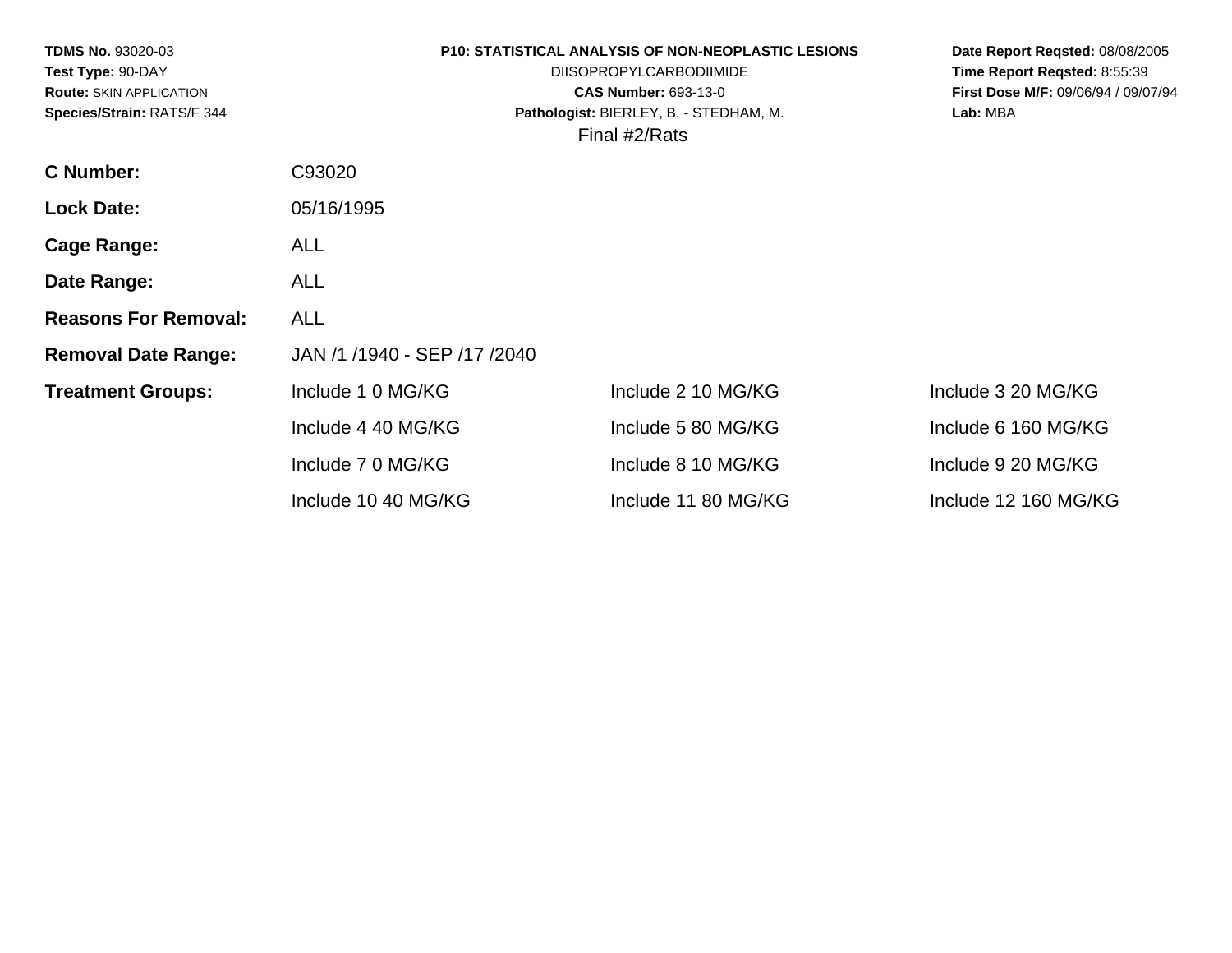#### **TDMS No.** 93020-03 **P10: STATISTICAL ANALYSIS OF NON-NEOPLASTIC LESIONS Date Report Reqsted:** 08/08/2005

**Test Type:** 90-DAY DIISOPROPYLCARBODIIMIDE **Time Report Reqsted:** 8:55:39 **Route:** SKIN APPLICATION **CAS Number:** 693-13-0 **First Dose M/F:** 09/06/94 / 09/07/94 **Species/Strain:** RATS/F 344 **Pathologist:** BIERLEY, B. - STEDHAM, M. **Lab:** MBA

### **SUMMARY OF STATISTICALLY SIGNIFICANT (P<=.05) RESULTS IN THE ANALYSIS OF DIISOPROPYLCARBODIIMIDE**

### **MALE RATS**

**Organ Morphology**<br> **Bone Marrow Morphology**<br> **Hemorrhage** Brain Edema Focal

Brain: Neuron Necrosis Heart **Cardiomyopathy** Kidney Nephropathy Liver: Centrilobular

Lung<br>
Lung: Perivascular<br>
Lung: Perivascular Nose: Respiratory Epithelium **Inflammation Chronic** 

**Preputial Gland Inflammation Chronic Chronic Chronic Chronic Chronic Chronic Chronic Chronic Chronic Chronic Chronic** Skin: Epidermis, Skin, Site of Application **Hyperplasia** 

Skin: Skin, Site of Application **Inflammation Chronic** Inflammation Chronic Thymus Atrophy

### **FEMALE RATS**

Bone Marrow **Hemorrhage** 

Brain: Neuron Necrosis Heart **Cardiomyopathy** Kidney: Medulla Mineralization<br>
Liver: Centrilobular Mineral Mineralization<br>
Congestion Liver: Centrilobular Lung Congestion

Hemorrhage Hemorrhage Vacuolization Cytoplasmic Infiltration Cellular Lymphocyte Metaplasia Necrosis Focal Hemorrhage **Necrosis** 

### **Organ** Morphology **Morphology**

Brain **Edema Focal** Hemorrhage Clitoral Gland **Inflammation Chronic** Clitoral Gland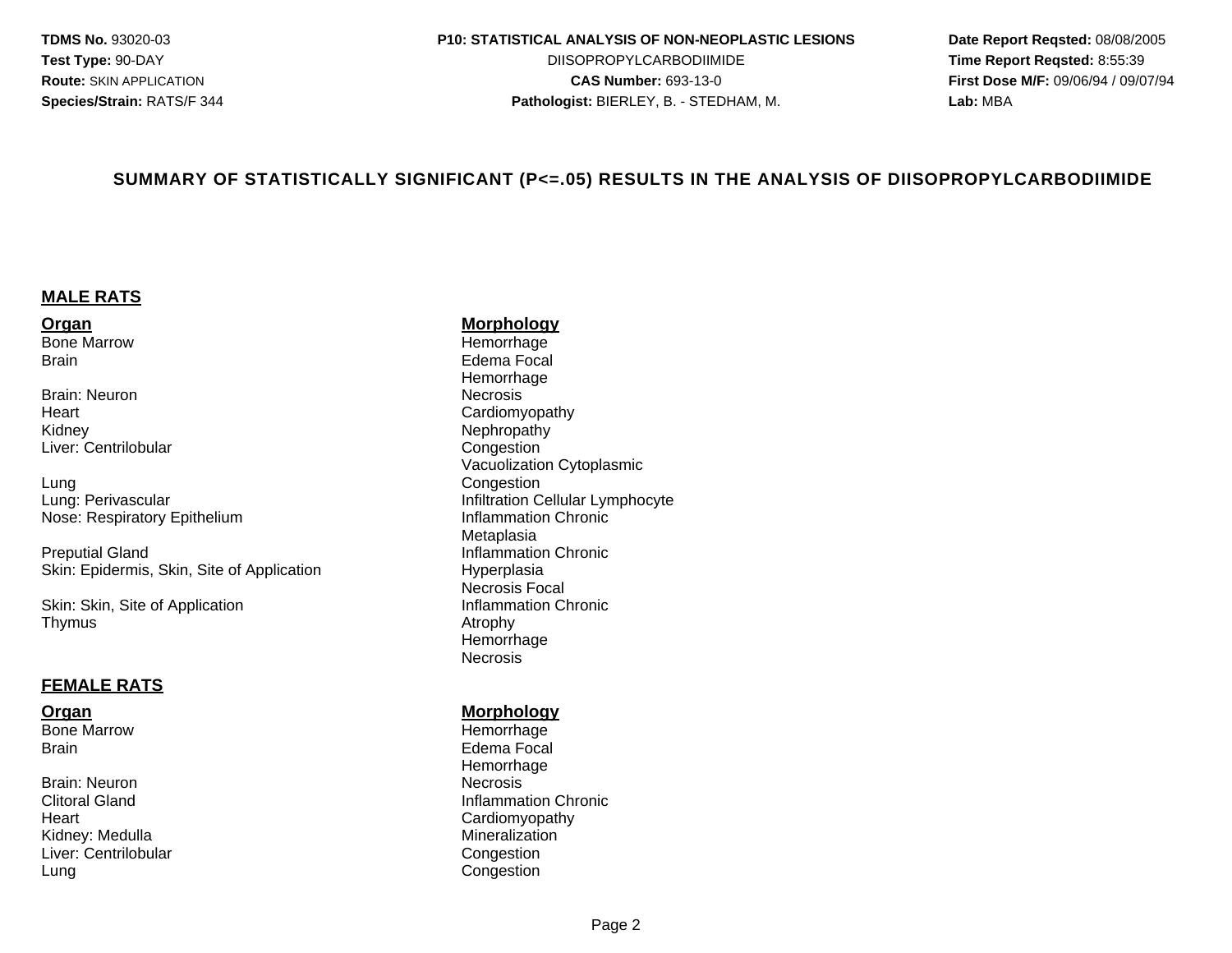### **TDMS No.** 93020-03 **P10: STATISTICAL ANALYSIS OF NON-NEOPLASTIC LESIONS Date Report Reqsted:** 08/08/2005

**Test Type:** 90-DAY DIISOPROPYLCARBODIIMIDE **Time Report Reqsted:** 8:55:39 **Route:** SKIN APPLICATION **CAS Number:** 693-13-0 **First Dose M/F:** 09/06/94 / 09/07/94 **Species/Strain:** RATS/F 344 **Pathologist:** BIERLEY, B. - STEDHAM, M. **Lab:** MBA

### **SUMMARY OF STATISTICALLY SIGNIFICANT (P<=.05) RESULTS IN THE ANALYSIS OF DIISOPROPYLCARBODIIMIDE**

Lung: Perivascular **Infiltration Cellular Lymphocyte**<br>
Infiltration Cellular Lymphocyte<br>
Infiltration Cellular Lymphoid Lymph Node, Mandibular Hyperplasia Lymphoid Nose: Respiratory Epithelium<br>
Skin: Epidermis, Skin, Site of Application<br>
Hyperplasia Skin: Epidermis, Skin, Site of Application

Skin: Skin, Site of Application<br>Thymus Thymus Atrophy

Necrosis Focal<br>Inflammation Chronic Hydrometra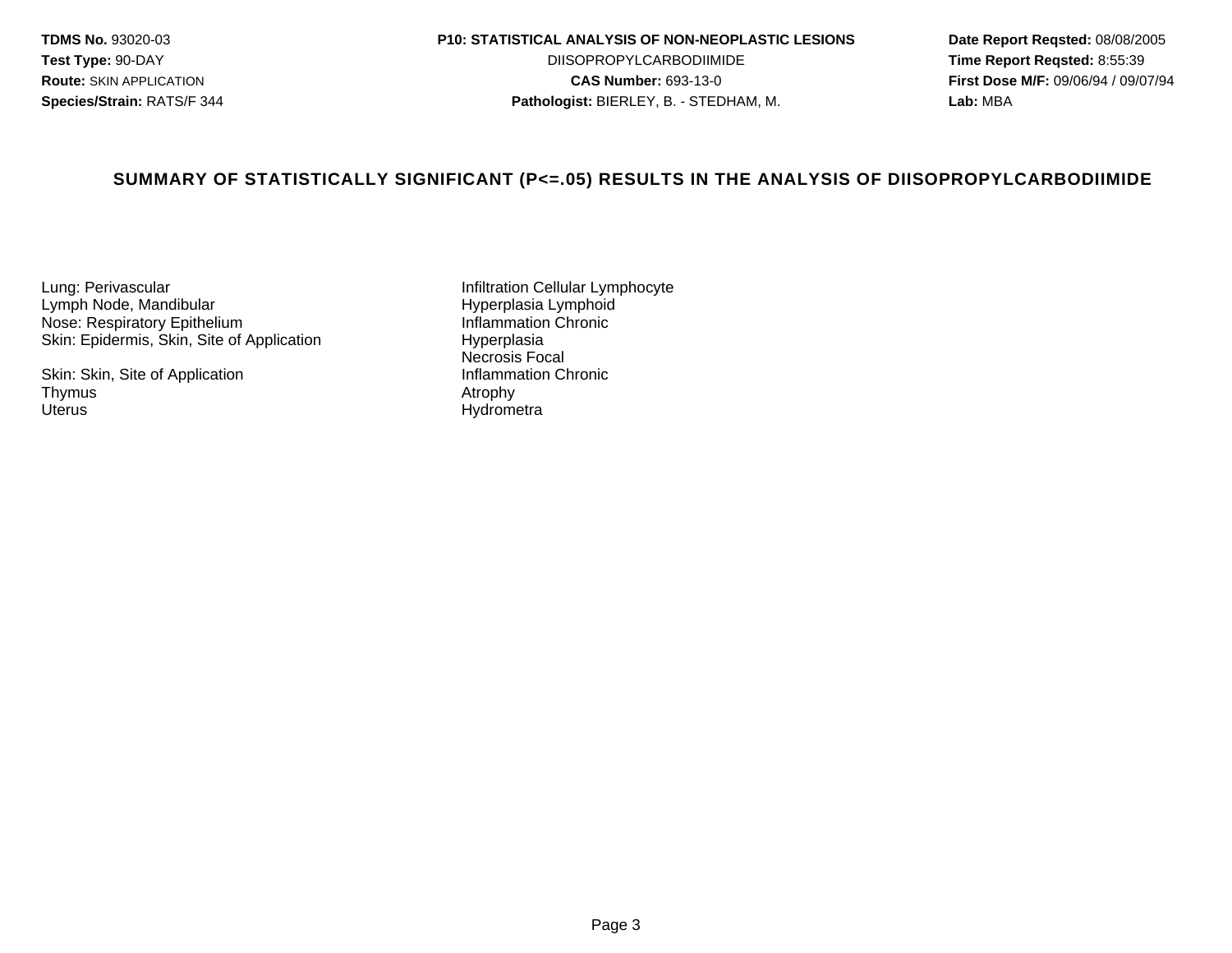| <b>TDMS No. 93020-03</b>       |
|--------------------------------|
| Test Type: 90-DAY              |
| <b>Route: SKIN APPLICATION</b> |
| Species/Strain: RATS/F 344     |

DIISOPROPYLCARBODIIMIDE **CAS Number:** 693-13-0 **Pathologist:** BIERLEY, B. - STEDHAM, M.

**Date Report Reqsted:** 08/08/2005 **Time Report Reqsted:** 8:55:39 **First Dose M/F:** 09/06/94 / 09/07/94 **Lab:** MBA

|                                  |             |             | <b>Males</b> |             |             |                  |
|----------------------------------|-------------|-------------|--------------|-------------|-------------|------------------|
| <b>DOSE</b>                      | 0 MG/KG     | 10 MG/KG    | 20 MG/KG     | 40 MG/KG    | 80 MG/KG    | <b>160 MG/KG</b> |
|                                  |             |             |              |             |             |                  |
| <b>Bone Marrow</b><br>Hemorrhage |             |             |              |             |             |                  |
| <b>LESION RATES</b>              |             |             |              |             |             |                  |
| <b>OVERALL</b> (a)               | $0/10(0\%)$ | $0/0 (0\%)$ | $0/0 (0\%)$  | $0/10(0\%)$ | $0/10(0\%)$ | 2/10 (20%)       |
| POLY-3 RATE (b)                  | 0/10.00     | 0/0.00      | 0/0.00       | 0/10.00     | 0/0.29      | 2/2.00           |
| POLY-3 PERCENT (g)               | 0%          | 0%          | 0%           | 0%          | 0%          | 100%             |
| <b>TERMINAL (d)</b>              | $0/10(0\%)$ | $0/0 (0\%)$ | $0/0 (0\%)$  | $0/10(0\%)$ | $0/0 (0\%)$ | $0/0 (0\%)$      |
| <b>FIRST INCIDENCE</b>           | ---         | ---         | $- - -$      | ---         | $---$       | $\overline{7}$   |
| <b>STATISTICAL TESTS</b>         |             |             |              |             |             |                  |
| <b>LIFE TABLE</b>                | P<0.001**   | (e)         | (e)          | (e)         | (e)         | $P=0.034*$       |
| POLY <sub>3</sub>                | (e)         | (e)         | (e)          | (e)         | (e)         | $P=0.040*$       |
| <b>POLY 1.5</b>                  | (e)         | (e)         | (e)          | (e)         | (e)         | $P=0.042*$       |
| POLY <sub>6</sub>                | (e)         | (e)         | (e)          | (e)         | (e)         | $P=0.040*$       |
| <b>LOGISTIC REGRESSION</b>       | $P = 0.964$ | (e)         | (e)          | (e)         | (e)         | (e)              |
| <b>COCH-ARM / FISHERS</b>        | $P=0.043*$  | (e)         | (e)          | (e)         | (e)         | $P = 0.237$      |
| <b>ORDER RESTRICTED</b>          | (e)         | (e)         | (e)          | (e)         | (e)         | (e)              |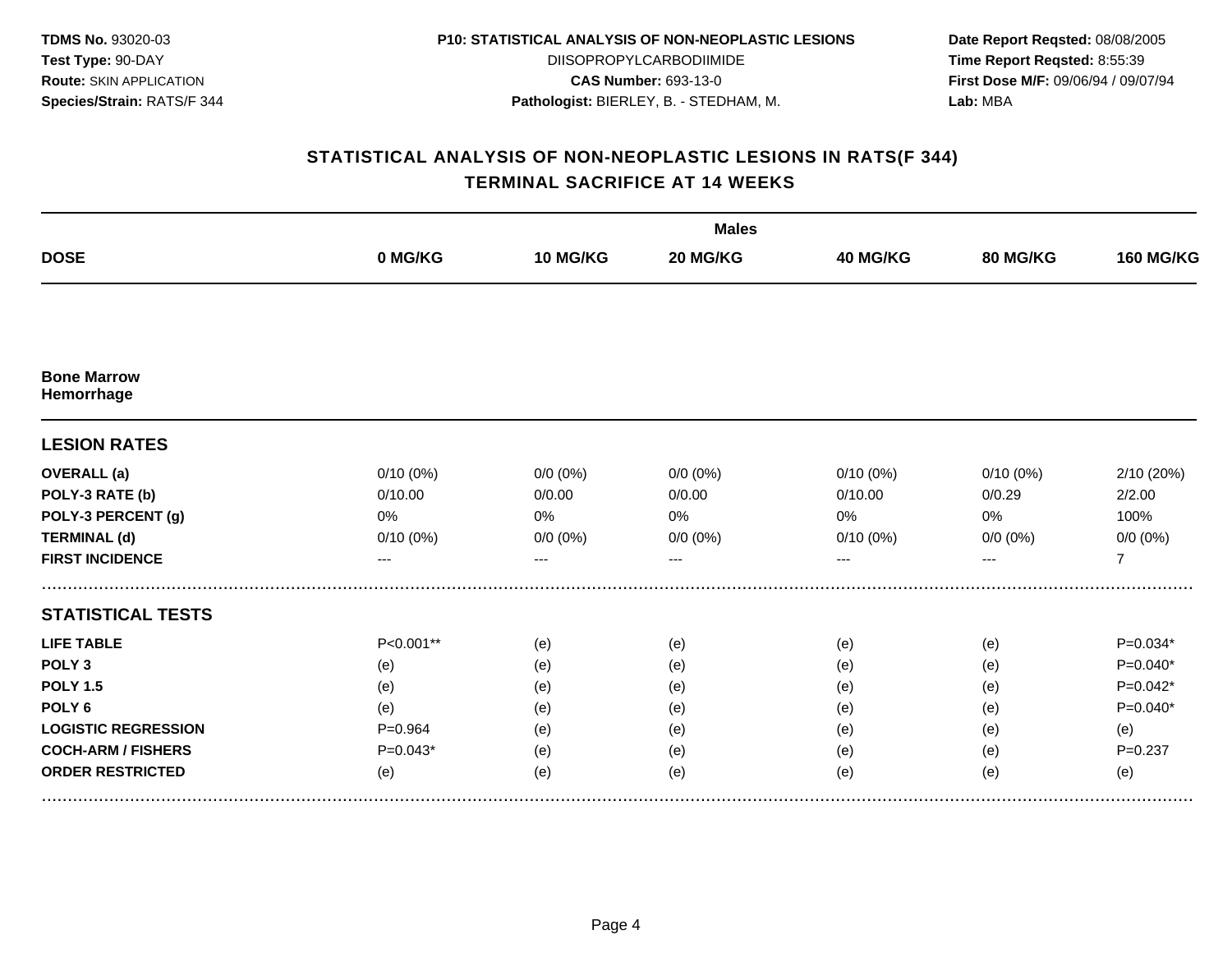| <b>TDMS No. 93020-03</b>       |
|--------------------------------|
| Test Type: 90-DAY              |
| <b>Route: SKIN APPLICATION</b> |
| Species/Strain: RATS/F 344     |

DIISOPROPYLCARBODIIMIDE **CAS Number:** 693-13-0 **Pathologist:** BIERLEY, B. - STEDHAM, M.

**Date Report Reqsted:** 08/08/2005 **Time Report Reqsted:** 8:55:39 **First Dose M/F:** 09/06/94 / 09/07/94 **Lab:** MBA

|                                                     |             | <b>Males</b> |             |             |             |                  |  |  |
|-----------------------------------------------------|-------------|--------------|-------------|-------------|-------------|------------------|--|--|
| <b>DOSE</b>                                         | 0 MG/KG     | 10 MG/KG     | 20 MG/KG    | 40 MG/KG    | 80 MG/KG    | <b>160 MG/KG</b> |  |  |
|                                                     |             |              |             |             |             |                  |  |  |
| <b>Bone Marrow</b><br>Hyperplasia Focal Histiocytic |             |              |             |             |             |                  |  |  |
| <b>LESION RATES</b>                                 |             |              |             |             |             |                  |  |  |
| <b>OVERALL</b> (a)                                  | $0/10(0\%)$ | $0/0 (0\%)$  | $0/0 (0\%)$ | 0/10(0%)    | $0/10(0\%)$ | 0/10(0%)         |  |  |
| POLY-3 RATE (b)                                     | 0/10.00     | 0/0.00       | 0/0.00      | 0/10.00     | 0/0.29      | 0/0.00           |  |  |
| POLY-3 PERCENT (g)                                  | 0%          | 0%           | 0%          | 0%          | 0%          | 0%               |  |  |
| <b>TERMINAL (d)</b>                                 | $0/10(0\%)$ | $0/0 (0\%)$  | $0/0 (0\%)$ | $0/10(0\%)$ | $0/0 (0\%)$ | $0/0 (0\%)$      |  |  |
| <b>FIRST INCIDENCE</b>                              | ---         | ---          |             | ---         | ---         | $---$            |  |  |
| <b>STATISTICAL TESTS</b>                            |             |              |             |             |             |                  |  |  |
| <b>LIFE TABLE</b>                                   | (e)         | (e)          | (e)         | (e)         | (e)         | (e)              |  |  |
| POLY <sub>3</sub>                                   | (e)         | (e)          | (e)         | (e)         | (e)         | (e)              |  |  |
| <b>POLY 1.5</b>                                     | (e)         | (e)          | (e)         | (e)         | (e)         | (e)              |  |  |
| POLY <sub>6</sub>                                   | (e)         | (e)          | (e)         | (e)         | (e)         | (e)              |  |  |
| <b>LOGISTIC REGRESSION</b>                          | (e)         | (e)          | (e)         | (e)         | (e)         | (e)              |  |  |
| <b>COCH-ARM / FISHERS</b>                           | (e)         | (e)          | (e)         | (e)         | (e)         | (e)              |  |  |
| <b>ORDER RESTRICTED</b>                             | (e)         | (e)          | (e)         | (e)         | (e)         | (e)              |  |  |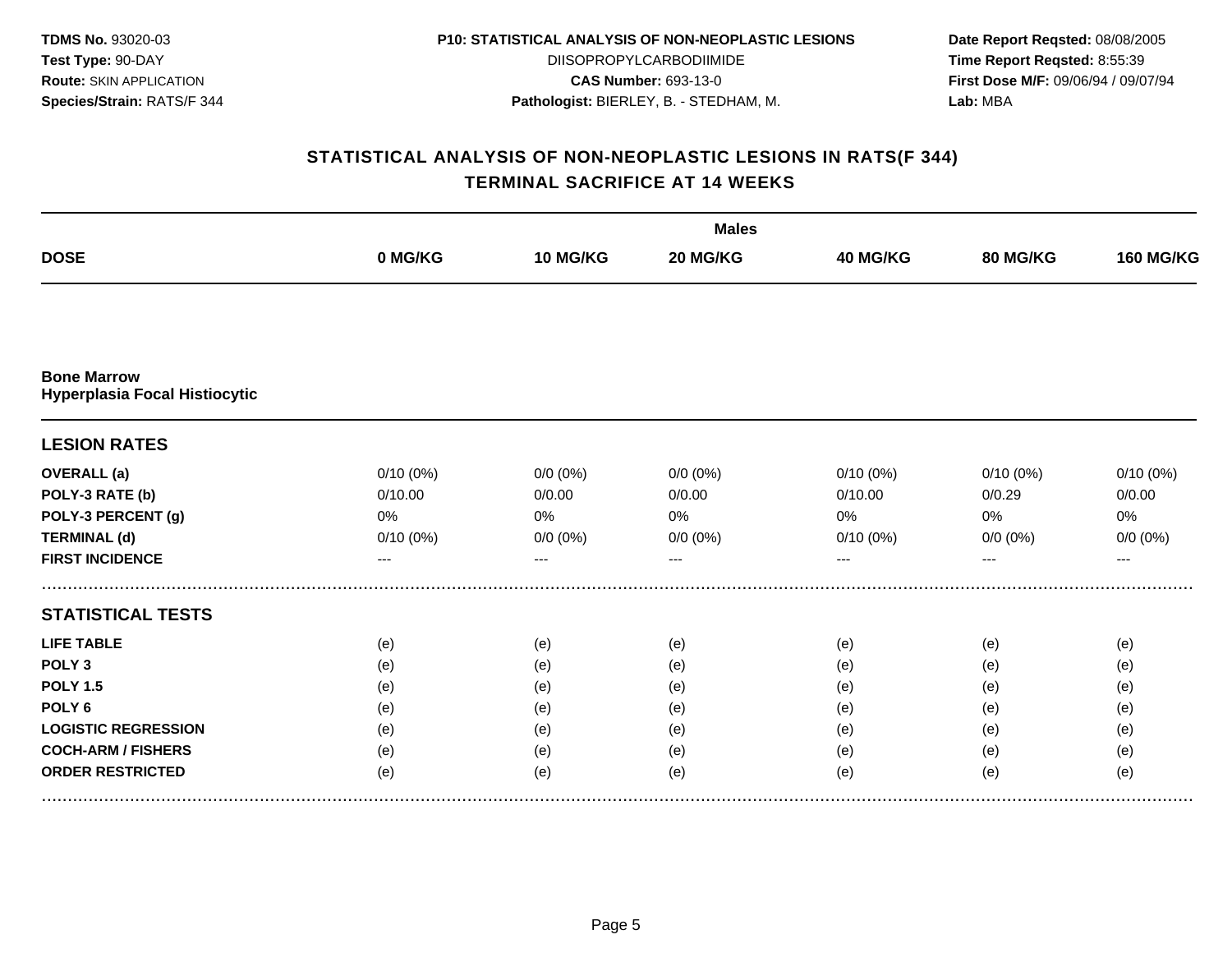| <b>TDMS No. 93020-03</b>       |
|--------------------------------|
| Test Type: 90-DAY              |
| <b>Route: SKIN APPLICATION</b> |
| Species/Strain: RATS/F 344     |

DIISOPROPYLCARBODIIMIDE **CAS Number:** 693-13-0 **Pathologist:** BIERLEY, B. - STEDHAM, M.

**Date Report Reqsted:** 08/08/2005 **Time Report Reqsted:** 8:55:39 **First Dose M/F:** 09/06/94 / 09/07/94 **Lab:** MBA

|                                    |              |             | <b>Males</b> |                 |                 |                  |  |  |  |
|------------------------------------|--------------|-------------|--------------|-----------------|-----------------|------------------|--|--|--|
| <b>DOSE</b>                        | 0 MG/KG      | 10 MG/KG    | 20 MG/KG     | <b>40 MG/KG</b> | <b>80 MG/KG</b> | <b>160 MG/KG</b> |  |  |  |
|                                    |              |             |              |                 |                 |                  |  |  |  |
| <b>Brain</b><br><b>Edema Focal</b> |              |             |              |                 |                 |                  |  |  |  |
| <b>LESION RATES</b>                |              |             |              |                 |                 |                  |  |  |  |
| <b>OVERALL</b> (a)                 | $0/10(0\%)$  | $0/10(0\%)$ | $0/10(0\%)$  | $0/10(0\%)$     | 5/10 (50%)      | 1/10 (10%)       |  |  |  |
| POLY-3 RATE (b)                    | 0/10.00      | 0/10.00     | 0/10.00      | 0/10.00         | 5/5.07          | 1/1.00           |  |  |  |
| POLY-3 PERCENT (g)                 | 0%           | 0%          | 0%           | 0%              | 98.6%           | 99.8%            |  |  |  |
| <b>TERMINAL (d)</b>                | 0/10(0%)     | 0/10(0%)    | 0/10(0%)     | $0/10(0\%)$     | $0/0 (0\%)$     | $0/0 (0\%)$      |  |  |  |
| <b>FIRST INCIDENCE</b>             | ---          | ---         | $---$        | ---             | 24              | $\overline{4}$   |  |  |  |
| <b>STATISTICAL TESTS</b>           |              |             |              |                 |                 |                  |  |  |  |
| <b>LIFE TABLE</b>                  | $P<0.001**$  | (e)         | (e)          | (e)             | P<0.001**       | $P = 0.500$      |  |  |  |
| POLY <sub>3</sub>                  | P<0.001**    | (e)         | (e)          | (e)             | P<0.001**       | $P = 0.243$      |  |  |  |
| <b>POLY 1.5</b>                    | P<0.001**    | (e)         | (e)          | (e)             | P<0.001**       | $P = 0.247$      |  |  |  |
| POLY <sub>6</sub>                  | P<0.001**    | (e)         | (e)          | (e)             | P<0.001**       | $P = 0.243$      |  |  |  |
| <b>LOGISTIC REGRESSION</b>         | $P = 0.105N$ | (e)         | (e)          | (e)             | $P = 0.708$     | (e)              |  |  |  |
| <b>COCH-ARM / FISHERS</b>          | $P=0.050*$   | (e)         | (e)          | (e)             | $P=0.016*$      | $P = 0.500$      |  |  |  |
| <b>ORDER RESTRICTED</b>            | $P = 0.123$  | (e)         | (e)          | (e)             | (e)             | (e)              |  |  |  |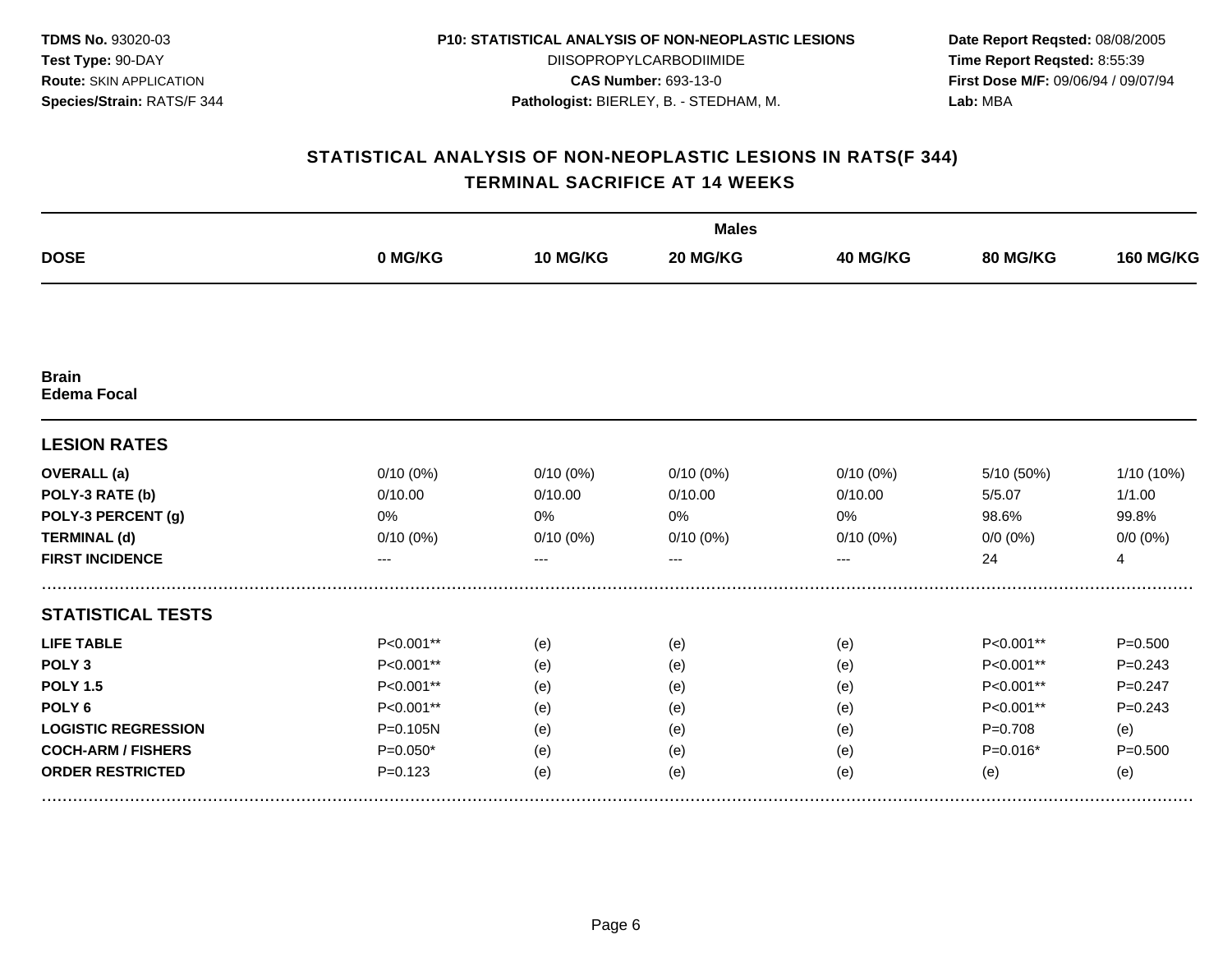| <b>TDMS No. 93020-03</b>       |
|--------------------------------|
| Test Type: 90-DAY              |
| <b>Route: SKIN APPLICATION</b> |
| Species/Strain: RATS/F 344     |

DIISOPROPYLCARBODIIMIDE **CAS Number:** 693-13-0 **Pathologist:** BIERLEY, B. - STEDHAM, M.

**Date Report Reqsted:** 08/08/2005 **Time Report Reqsted:** 8:55:39 **First Dose M/F:** 09/06/94 / 09/07/94 **Lab:** MBA

|                            |             |             | <b>Males</b> |                 |                 |                  |  |  |  |
|----------------------------|-------------|-------------|--------------|-----------------|-----------------|------------------|--|--|--|
| <b>DOSE</b>                | 0 MG/KG     | 10 MG/KG    | 20 MG/KG     | <b>40 MG/KG</b> | <b>80 MG/KG</b> | <b>160 MG/KG</b> |  |  |  |
|                            |             |             |              |                 |                 |                  |  |  |  |
| <b>Brain</b><br>Hemorrhage |             |             |              |                 |                 |                  |  |  |  |
| <b>LESION RATES</b>        |             |             |              |                 |                 |                  |  |  |  |
| <b>OVERALL</b> (a)         | $0/10(0\%)$ | $0/10(0\%)$ | $0/10(0\%)$  | $0/10(0\%)$     | $1/10(10\%)$    | 4/10 (40%)       |  |  |  |
| POLY-3 RATE (b)            | 0/10.00     | 0/10.00     | 0/10.00      | 0/10.00         | 1/1.25          | 4/4.00           |  |  |  |
| POLY-3 PERCENT (g)         | 0%          | 0%          | 0%           | 0%              | 79.9%           | 100%             |  |  |  |
| <b>TERMINAL (d)</b>        | 0/10(0%)    | 0/10(0%)    | 0/10(0%)     | $0/10(0\%)$     | $0/0 (0\%)$     | $0/0 (0\%)$      |  |  |  |
| <b>FIRST INCIDENCE</b>     | ---         | ---         | $---$        | ---             | 32              | $\overline{4}$   |  |  |  |
| <b>STATISTICAL TESTS</b>   |             |             |              |                 |                 |                  |  |  |  |
| <b>LIFE TABLE</b>          | $P<0.001**$ | (e)         | (e)          | (e)             | $P = 0.186$     | $P=0.011*$       |  |  |  |
| POLY <sub>3</sub>          | P<0.001**   | (e)         | (e)          | (e)             | $P = 0.251$     | P<0.001**        |  |  |  |
| <b>POLY 1.5</b>            | P<0.001**   | (e)         | (e)          | (e)             | $P = 0.286$     | P<0.001**        |  |  |  |
| POLY <sub>6</sub>          | P<0.001**   | (e)         | (e)          | (e)             | $P=0.244$       | P<0.001**        |  |  |  |
| <b>LOGISTIC REGRESSION</b> | $P = 0.582$ | (e)         | (e)          | (e)             | (e)             | (e)              |  |  |  |
| <b>COCH-ARM / FISHERS</b>  | P<0.001**   | (e)         | (e)          | (e)             | $P = 0.500$     | $P=0.043*$       |  |  |  |
| <b>ORDER RESTRICTED</b>    | P<0.001**   | (e)         | (e)          | (e)             | (e)             | (e)              |  |  |  |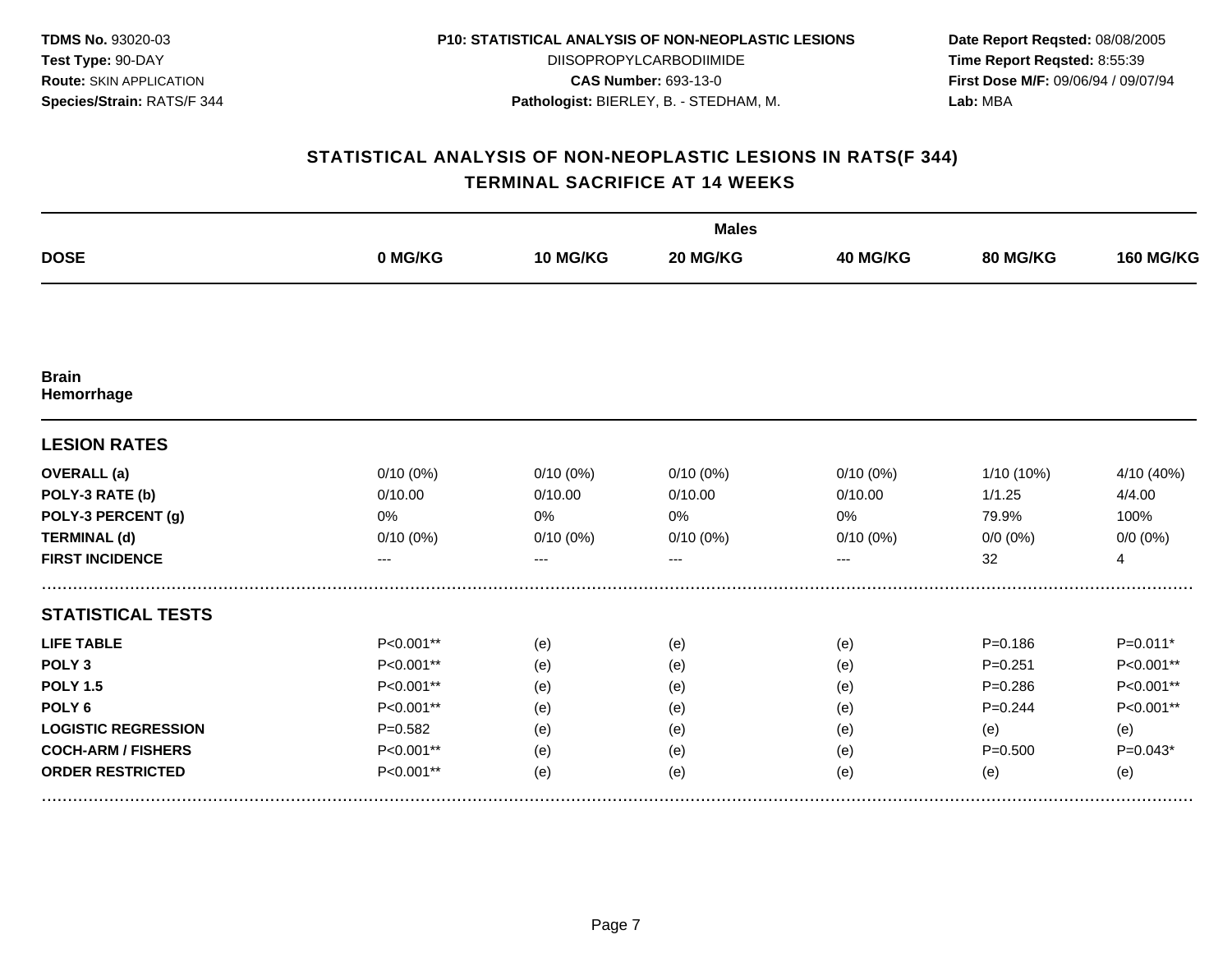| <b>TDMS No. 93020-03</b>       |
|--------------------------------|
| Test Type: 90-DAY              |
| <b>Route: SKIN APPLICATION</b> |
| Species/Strain: RATS/F 344     |

DIISOPROPYLCARBODIIMIDE **CAS Number:** 693-13-0 **Pathologist:** BIERLEY, B. - STEDHAM, M.

**Date Report Reqsted:** 08/08/2005 **Time Report Reqsted:** 8:55:39 **First Dose M/F:** 09/06/94 / 09/07/94 **Lab:** MBA

|                                         |             |             | <b>Males</b> |                 |             |                  |
|-----------------------------------------|-------------|-------------|--------------|-----------------|-------------|------------------|
| <b>DOSE</b>                             | 0 MG/KG     | 10 MG/KG    | 20 MG/KG     | <b>40 MG/KG</b> | 80 MG/KG    | <b>160 MG/KG</b> |
|                                         |             |             |              |                 |             |                  |
| <b>Brain: Neuron</b><br><b>Necrosis</b> |             |             |              |                 |             |                  |
| <b>LESION RATES</b>                     |             |             |              |                 |             |                  |
| <b>OVERALL</b> (a)                      | $0/10(0\%)$ | $0/10(0\%)$ | 0/10(0%)     | $0/10(0\%)$     | 8/10 (80%)  | $0/10(0\%)$      |
| POLY-3 RATE (b)                         | 0/10.00     | 0/10.00     | 0/10.00      | 0/10.00         | 8/8.03      | 0/0.00           |
| POLY-3 PERCENT (g)                      | 0%          | 0%          | 0%           | 0%              | 99.7%       | $0\%$            |
| <b>TERMINAL (d)</b>                     | $0/10(0\%)$ | 0/10(0%)    | 0/10(0%)     | 0/10(0%)        | $0/0 (0\%)$ | $0/0 (0\%)$      |
| <b>FIRST INCIDENCE</b>                  | ---         | ---         |              | ---             | 21          | $---$            |
| <b>STATISTICAL TESTS</b>                |             |             |              |                 |             |                  |
| <b>LIFE TABLE</b>                       | $P<0.001**$ | (e)         | (e)          | (e)             | P<0.001**   | (e)              |
| POLY <sub>3</sub>                       | P<0.001**   | (e)         | (e)          | (e)             | P<0.001**   | (e)              |
| <b>POLY 1.5</b>                         | P<0.001**   | (e)         | (e)          | (e)             | P<0.001**   | (e)              |
| POLY <sub>6</sub>                       | P<0.001**   | (e)         | (e)          | (e)             | P<0.001**   | (e)              |
| <b>LOGISTIC REGRESSION</b>              | P<0.001N**  | (e)         | (e)          | (e)             | $P = 0.914$ | (e)              |
| <b>COCH-ARM / FISHERS</b>               | $P = 0.098$ | (e)         | (e)          | (e)             | P<0.001**   | (e)              |
| <b>ORDER RESTRICTED</b>                 | $P = 0.829$ | (e)         | (e)          | (e)             | (e)         | (e)              |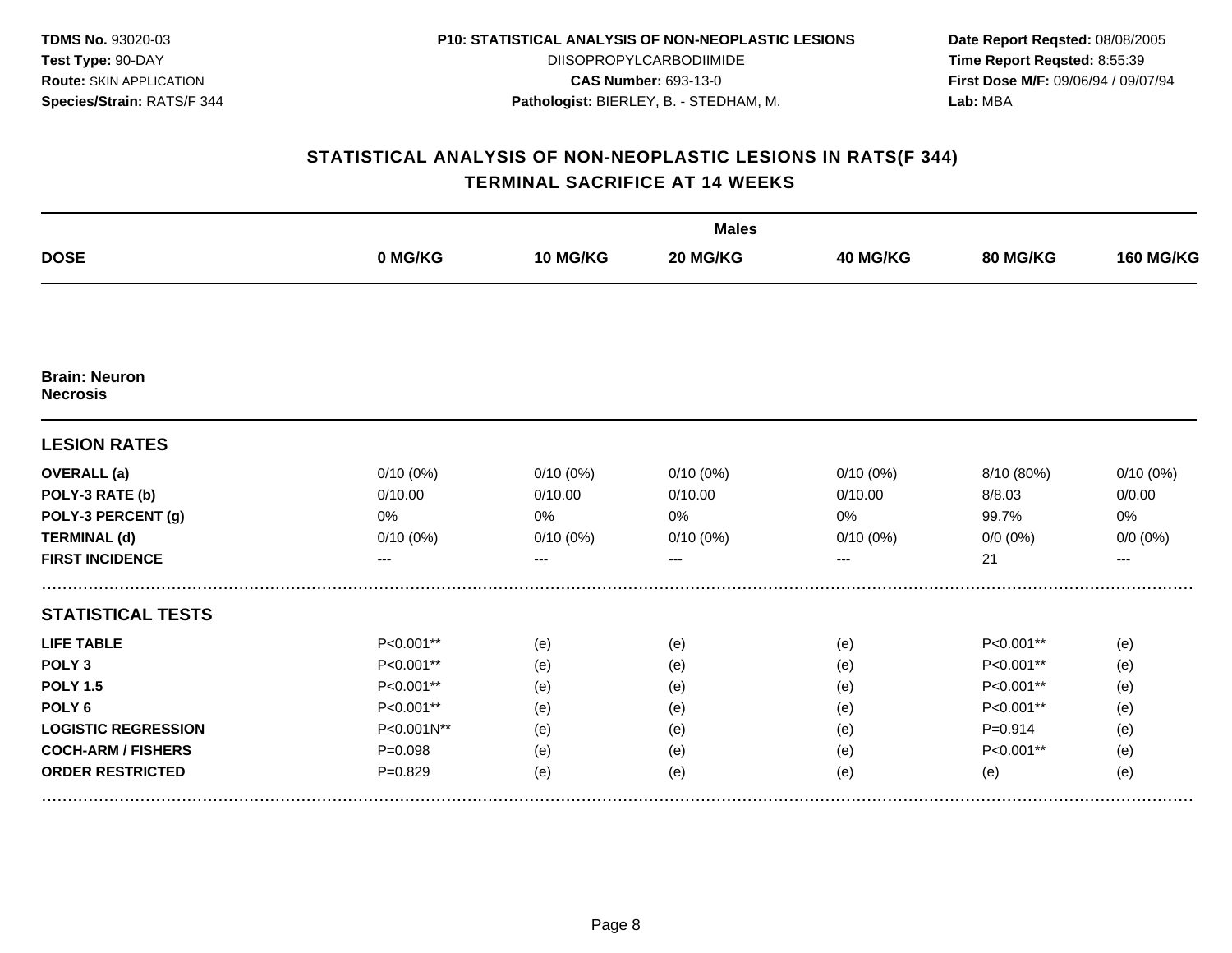| <b>TDMS No. 93020-03</b>       |
|--------------------------------|
| Test Type: 90-DAY              |
| <b>Route: SKIN APPLICATION</b> |
| Species/Strain: RATS/F 344     |

DIISOPROPYLCARBODIIMIDE **CAS Number:** 693-13-0 **Pathologist:** BIERLEY, B. - STEDHAM, M.

**Date Report Reqsted:** 08/08/2005 **Time Report Reqsted:** 8:55:39 **First Dose M/F:** 09/06/94 / 09/07/94 **Lab:** MBA

|                                |              |             | <b>Males</b> |                 |                 |                  |  |  |  |
|--------------------------------|--------------|-------------|--------------|-----------------|-----------------|------------------|--|--|--|
| <b>DOSE</b>                    | 0 MG/KG      | 10 MG/KG    | 20 MG/KG     | <b>40 MG/KG</b> | <b>80 MG/KG</b> | <b>160 MG/KG</b> |  |  |  |
|                                |              |             |              |                 |                 |                  |  |  |  |
| <b>Heart</b><br>Cardiomyopathy |              |             |              |                 |                 |                  |  |  |  |
| <b>LESION RATES</b>            |              |             |              |                 |                 |                  |  |  |  |
| <b>OVERALL</b> (a)             | 4/10 (40%)   | 4/10 (40%)  | 6/10 (60%)   | 4/10 (40%)      | 5/10 (50%)      | 3/10 (30%)       |  |  |  |
| POLY-3 RATE (b)                | 4/10.00      | 4/10.00     | 6/10.00      | 4/10.00         | 5/5.10          | 3/3.00           |  |  |  |
| POLY-3 PERCENT (g)             | 40%          | 40%         | 60%          | 40%             | 98%             | 100%             |  |  |  |
| <b>TERMINAL (d)</b>            | 4/10 (40%)   | 4/10 (40%)  | 6/10 (60%)   | 4/10 (40%)      | $0/0 (0\%)$     | $0/0 (0\%)$      |  |  |  |
| <b>FIRST INCIDENCE</b>         | 92(T)        | 92 $(T)$    | $92($ T)     | 92(T)           | 21              | $\overline{7}$   |  |  |  |
| <b>STATISTICAL TESTS</b>       |              |             |              |                 |                 |                  |  |  |  |
| <b>LIFE TABLE</b>              | $P<0.001**$  | $P=0.672$   | $P = 0.331$  | $P=0.672$       | $P=0.003**$     | P=0.003**        |  |  |  |
| POLY <sub>3</sub>              | $P=0.047*$   | $P = 0.667$ | $P = 0.333$  | $P = 0.667$     | $P = 0.059$     | $P = 0.191$      |  |  |  |
| <b>POLY 1.5</b>                | $P = 0.056$  | $P=0.667$   | $P = 0.333$  | $P = 0.667$     | $P=0.097$       | $P = 0.198$      |  |  |  |
| POLY <sub>6</sub>              | $P=0.046*$   | $P = 0.667$ | $P = 0.333$  | $P = 0.667$     | $P = 0.053$     | $P = 0.191$      |  |  |  |
| <b>LOGISTIC REGRESSION</b>     | P=0.604N     | $P=0.672$   | $P = 0.331$  | $P=0.672$       | $P=0.975$       | (e)              |  |  |  |
| <b>COCH-ARM / FISHERS</b>      | $P = 0.312N$ | P=0.675N    | $P = 0.328$  | P=0.675N        | $P = 0.500$     | $P = 0.500N$     |  |  |  |
| <b>ORDER RESTRICTED</b>        | $P = 0.189$  | (e)         | (e)          | (e)             | (e)             | (e)              |  |  |  |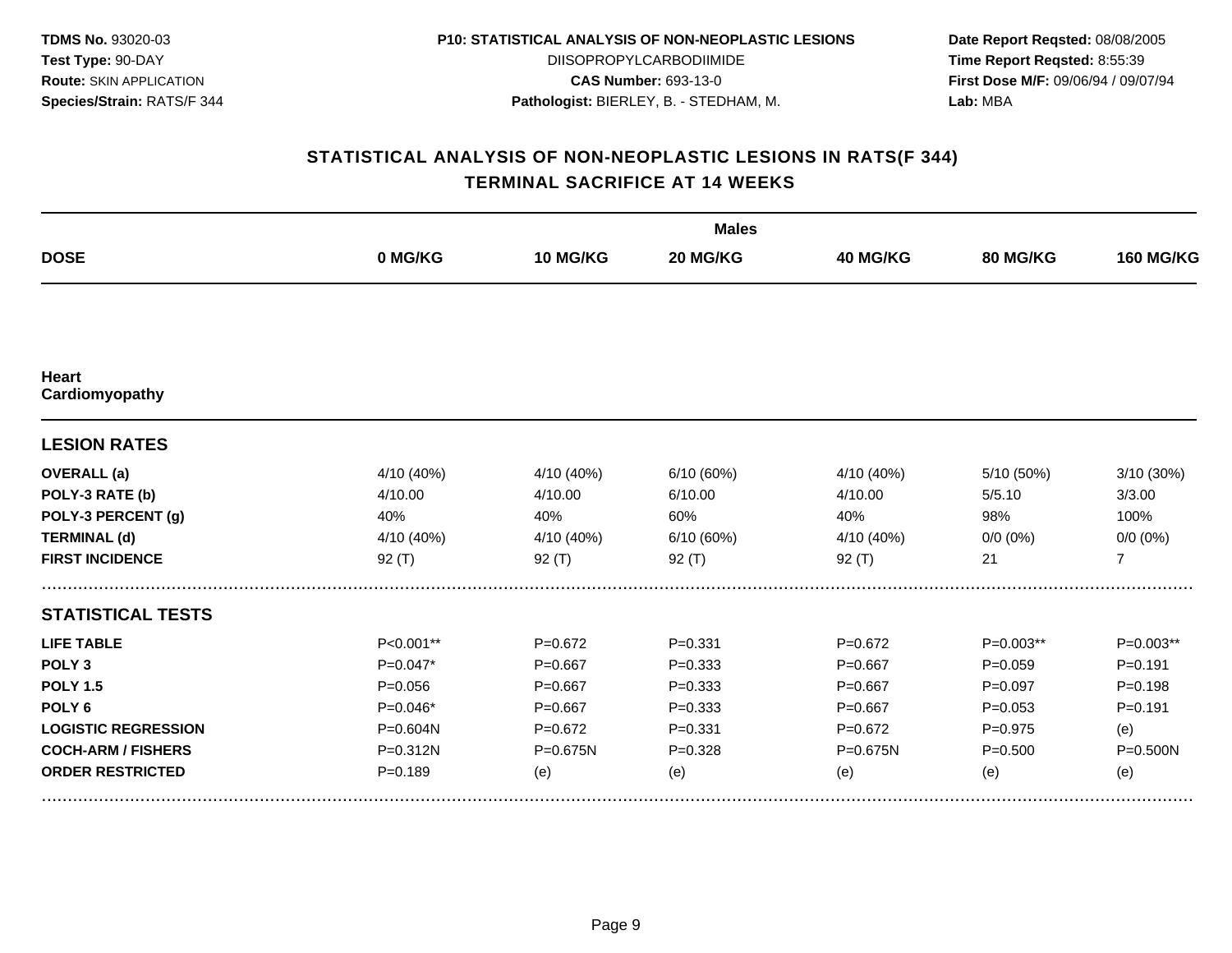| <b>TDMS No. 93020-03</b>       |
|--------------------------------|
| <b>Test Type: 90-DAY</b>       |
| <b>Route: SKIN APPLICATION</b> |
| Species/Strain: RATS/F 344     |

DIISOPROPYLCARBODIIMIDE **CAS Number:** 693-13-0 **Pathologist:** BIERLEY, B. - STEDHAM, M.

**Date Report Reqsted:** 08/08/2005 **Time Report Reqsted:** 8:55:39 **First Dose M/F:** 09/06/94 / 09/07/94 **Lab:** MBA

|                              |              |              | <b>Males</b> |                 |              |                  |  |  |
|------------------------------|--------------|--------------|--------------|-----------------|--------------|------------------|--|--|
| <b>DOSE</b>                  | 0 MG/KG      | 10 MG/KG     | 20 MG/KG     | <b>40 MG/KG</b> | 80 MG/KG     | <b>160 MG/KG</b> |  |  |
|                              |              |              |              |                 |              |                  |  |  |
| <b>Kidney</b><br>Nephropathy |              |              |              |                 |              |                  |  |  |
| <b>LESION RATES</b>          |              |              |              |                 |              |                  |  |  |
| <b>OVERALL</b> (a)           | 5/10 (50%)   | $0/0 (0\%)$  | $0/0 (0\%)$  | 2/10 (20%)      | $0/10(0\%)$  | $0/10(0\%)$      |  |  |
| POLY-3 RATE (b)              | 5/10.00      | 0/0.00       | 0/0.00       | 2/10.00         | 0/0.29       | 0/0.00           |  |  |
| POLY-3 PERCENT (g)           | 50%          | 0%           | 0%           | 20%             | 0%           | 0%               |  |  |
| <b>TERMINAL (d)</b>          | 5/10 (50%)   | $0/0 (0\%)$  | $0/0 (0\%)$  | 2/10 (20%)      | $0/0 (0\%)$  | $0/0 (0\%)$      |  |  |
| <b>FIRST INCIDENCE</b>       | 92(T)        | ---          |              | $92($ T)        |              | ---              |  |  |
| <b>STATISTICAL TESTS</b>     |              |              |              |                 |              |                  |  |  |
| <b>LIFE TABLE</b>            | $P = 0.324N$ | $P = 1.000N$ | $P = 1.000N$ | P=0.180N        | $P = 1.000N$ | $P = 1.000N$     |  |  |
| POLY <sub>3</sub>            | (e)          | (e)          | (e)          | $P = 0.174N$    | P=0.622N     | P=0.664N         |  |  |
| <b>POLY 1.5</b>              | (e)          | (e)          | (e)          | P=0.174N        | P=0.434N     | P=0.647N         |  |  |
| POLY <sub>6</sub>            | (e)          | (e)          | (e)          | P=0.174N        | P=0.662N     | P=0.664N         |  |  |
| <b>LOGISTIC REGRESSION</b>   | $P = 0.324N$ | (e)          | (e)          | P=0.180N        | (e)          | (e)              |  |  |
| <b>COCH-ARM / FISHERS</b>    | P=0.005N**   | $P = 1.000$  | $P = 1.000$  | P=0.175N        | P=0.016N*    | P=0.016N*        |  |  |
| <b>ORDER RESTRICTED</b>      | (e)          | (e)          | (e)          | (e)             | (e)          | (e)              |  |  |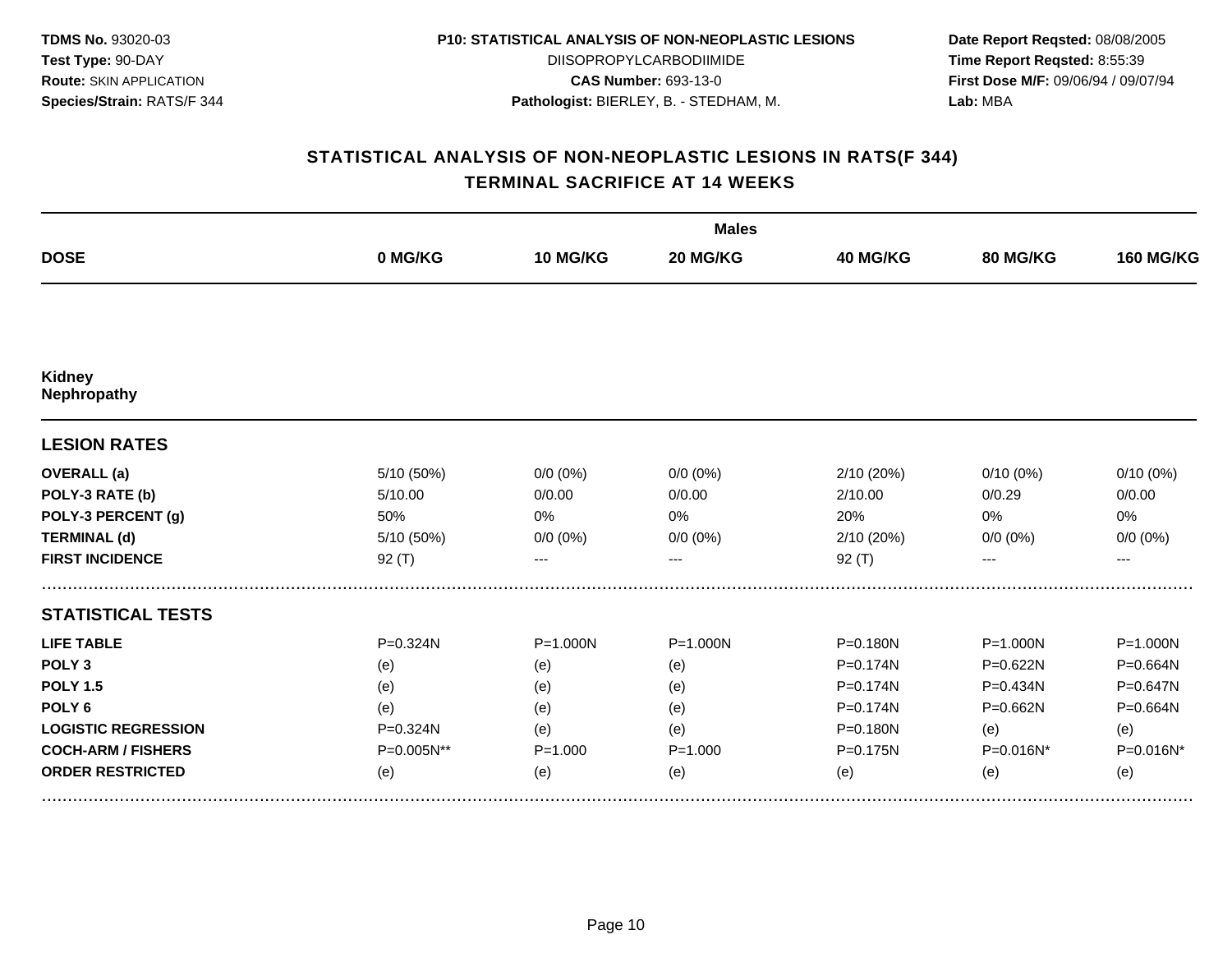| <b>TDMS No. 93020-03</b>       |
|--------------------------------|
| Test Type: 90-DAY              |
| <b>Route: SKIN APPLICATION</b> |
| Species/Strain: RATS/F 344     |

DIISOPROPYLCARBODIIMIDE **CAS Number:** 693-13-0 **Pathologist:** BIERLEY, B. - STEDHAM, M.

**Date Report Reqsted:** 08/08/2005 **Time Report Reqsted:** 8:55:39 **First Dose M/F:** 09/06/94 / 09/07/94 **Lab:** MBA

|                                          |             |             | <b>Males</b> |             |             |                  |  |  |  |
|------------------------------------------|-------------|-------------|--------------|-------------|-------------|------------------|--|--|--|
| <b>DOSE</b>                              | 0 MG/KG     | 10 MG/KG    | 20 MG/KG     | 40 MG/KG    | 80 MG/KG    | <b>160 MG/KG</b> |  |  |  |
|                                          |             |             |              |             |             |                  |  |  |  |
| Kidney: Medulla<br><b>Mineralization</b> |             |             |              |             |             |                  |  |  |  |
| <b>LESION RATES</b>                      |             |             |              |             |             |                  |  |  |  |
| <b>OVERALL</b> (a)                       | $0/10(0\%)$ | $0/0 (0\%)$ | $0/0 (0\%)$  | $0/10(0\%)$ | $0/10(0\%)$ | 0/10(0%)         |  |  |  |
| POLY-3 RATE (b)                          | 0/10.00     | 0/0.00      | 0/0.00       | 0/10.00     | 0/0.29      | 0/0.00           |  |  |  |
| POLY-3 PERCENT (g)                       | 0%          | 0%          | 0%           | $0\%$       | 0%          | $0\%$            |  |  |  |
| <b>TERMINAL (d)</b>                      | 0/10(0%)    | $0/0 (0\%)$ | $0/0 (0\%)$  | 0/10(0%)    | $0/0 (0\%)$ | $0/0 (0\%)$      |  |  |  |
| <b>FIRST INCIDENCE</b>                   | ---         | ---         |              | ---         | ---         | $---$            |  |  |  |
| <b>STATISTICAL TESTS</b>                 |             |             |              |             |             |                  |  |  |  |
| <b>LIFE TABLE</b>                        | (e)         | (e)         | (e)          | (e)         | (e)         | (e)              |  |  |  |
| POLY <sub>3</sub>                        | (e)         | (e)         | (e)          | (e)         | (e)         | (e)              |  |  |  |
| <b>POLY 1.5</b>                          | (e)         | (e)         | (e)          | (e)         | (e)         | (e)              |  |  |  |
| POLY <sub>6</sub>                        | (e)         | (e)         | (e)          | (e)         | (e)         | (e)              |  |  |  |
| <b>LOGISTIC REGRESSION</b>               | (e)         | (e)         | (e)          | (e)         | (e)         | (e)              |  |  |  |
| <b>COCH-ARM / FISHERS</b>                | (e)         | (e)         | (e)          | (e)         | (e)         | (e)              |  |  |  |
| <b>ORDER RESTRICTED</b>                  | (e)         | (e)         | (e)          | (e)         | (e)         | (e)              |  |  |  |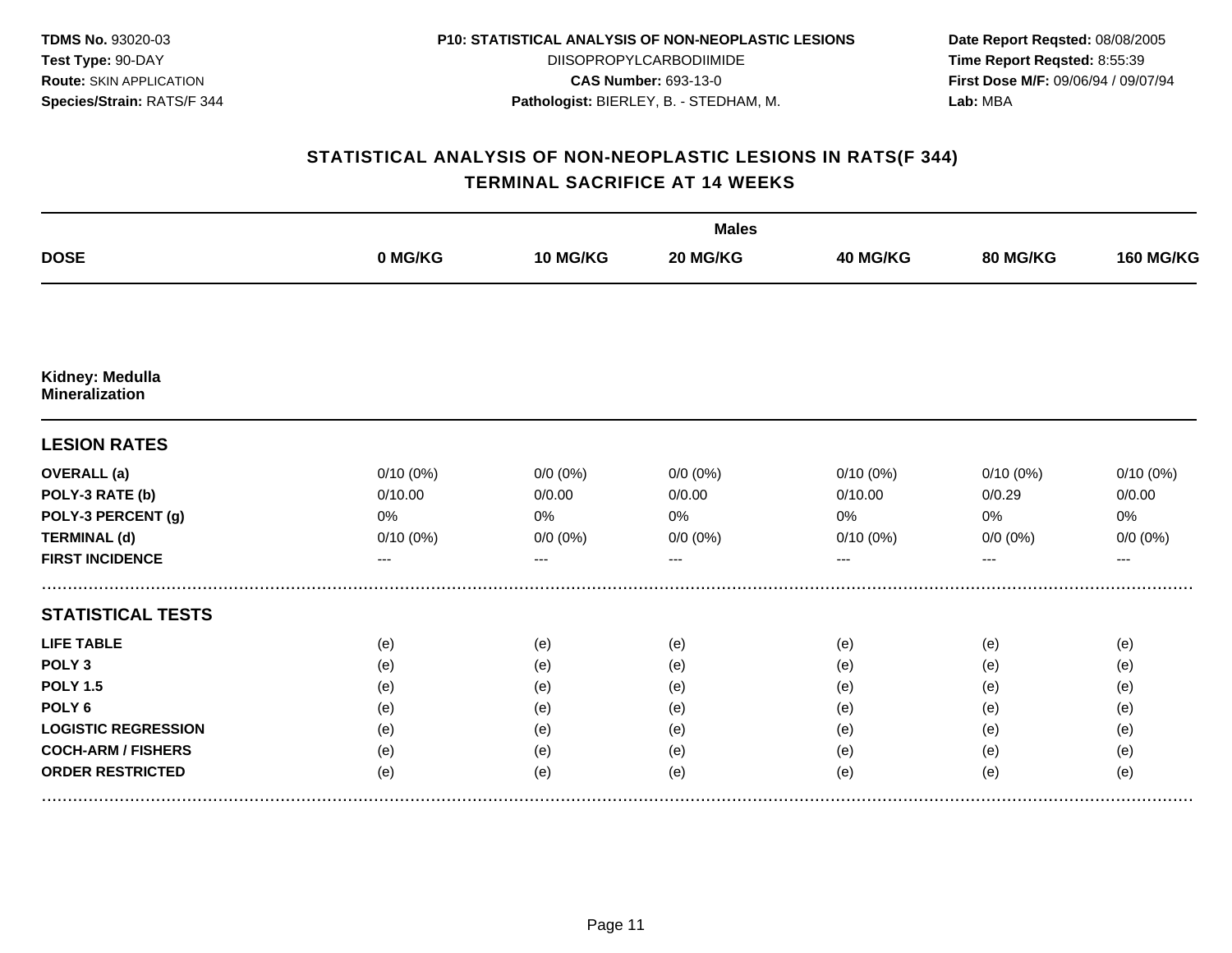| <b>TDMS No. 93020-03</b>       |
|--------------------------------|
| Test Type: 90-DAY              |
| <b>Route: SKIN APPLICATION</b> |
| Species/Strain: RATS/F 344     |

DIISOPROPYLCARBODIIMIDE **CAS Number:** 693-13-0 **Pathologist:** BIERLEY, B. - STEDHAM, M.

**Date Report Reqsted:** 08/08/2005 **Time Report Reqsted:** 8:55:39 **First Dose M/F:** 09/06/94 / 09/07/94 **Lab:** MBA

|                                                  |             |             | <b>Males</b> |             |             |                  |  |  |  |
|--------------------------------------------------|-------------|-------------|--------------|-------------|-------------|------------------|--|--|--|
| <b>DOSE</b>                                      | 0 MG/KG     | 10 MG/KG    | 20 MG/KG     | 40 MG/KG    | 80 MG/KG    | <b>160 MG/KG</b> |  |  |  |
|                                                  |             |             |              |             |             |                  |  |  |  |
| <b>Liver: Centrilobular</b><br><b>Congestion</b> |             |             |              |             |             |                  |  |  |  |
| <b>LESION RATES</b>                              |             |             |              |             |             |                  |  |  |  |
| <b>OVERALL</b> (a)                               | $0/10(0\%)$ | $0/0 (0\%)$ | $0/0 (0\%)$  | $0/10(0\%)$ | 4/10 (40%)  | 6/10 (60%)       |  |  |  |
| POLY-3 RATE (b)                                  | 0/10.00     | 0/0.00      | 0/0.00       | 0/10.00     | 4/4.11      | 6/6.00           |  |  |  |
| POLY-3 PERCENT (g)                               | 0%          | 0%          | 0%           | $0\%$       | 97.3%       | 100%             |  |  |  |
| <b>TERMINAL (d)</b>                              | 0/10(0%)    | $0/0 (0\%)$ | $0/0 (0\%)$  | 0/10(0%)    | $0/0 (0\%)$ | $0/0 (0\%)$      |  |  |  |
| <b>FIRST INCIDENCE</b>                           | ---         | ---         | $- - -$      | $---$       | 24          | $\overline{4}$   |  |  |  |
| <b>STATISTICAL TESTS</b>                         |             |             |              |             |             |                  |  |  |  |
| <b>LIFE TABLE</b>                                | P<0.001**   | (e)         | (e)          | (e)         | P=0.003**   | P=0.005**        |  |  |  |
| POLY <sub>3</sub>                                | (e)         | (e)         | (e)          | (e)         | P<0.001**   | P<0.001**        |  |  |  |
| <b>POLY 1.5</b>                                  | (e)         | (e)         | (e)          | (e)         | P<0.001**   | P<0.001**        |  |  |  |
| POLY <sub>6</sub>                                | (e)         | (e)         | (e)          | (e)         | P<0.001**   | P<0.001**        |  |  |  |
| <b>LOGISTIC REGRESSION</b>                       | $P = 0.714$ | (e)         | (e)          | (e)         | $P=0.902$   | (e)              |  |  |  |
| <b>COCH-ARM / FISHERS</b>                        | P<0.001**   | (e)         | (e)          | (e)         | $P=0.043*$  | P=0.005**        |  |  |  |
| <b>ORDER RESTRICTED</b>                          | (e)         | (e)         | (e)          | (e)         | (e)         | (e)              |  |  |  |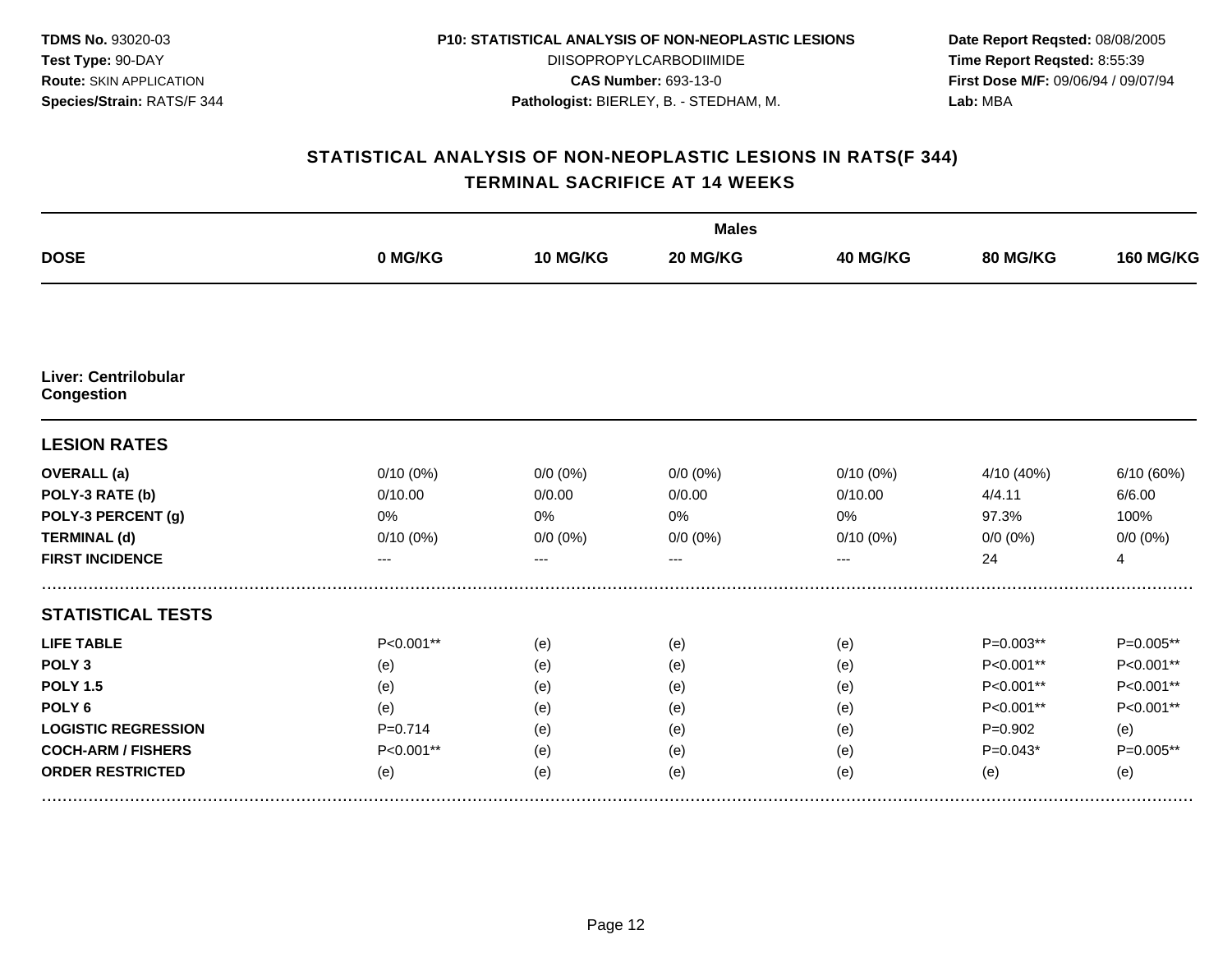| <b>TDMS No. 93020-03</b>       |
|--------------------------------|
| Test Type: 90-DAY              |
| <b>Route: SKIN APPLICATION</b> |
| Species/Strain: RATS/F 344     |

DIISOPROPYLCARBODIIMIDE **CAS Number:** 693-13-0 **Pathologist:** BIERLEY, B. - STEDHAM, M.

**Date Report Reqsted:** 08/08/2005 **Time Report Reqsted:** 8:55:39 **First Dose M/F:** 09/06/94 / 09/07/94 **Lab:** MBA

|                                                                 |              |             | <b>Males</b> |             |             |                  |  |  |
|-----------------------------------------------------------------|--------------|-------------|--------------|-------------|-------------|------------------|--|--|
| <b>DOSE</b>                                                     | 0 MG/KG      | 10 MG/KG    | 20 MG/KG     | 40 MG/KG    | 80 MG/KG    | <b>160 MG/KG</b> |  |  |
|                                                                 |              |             |              |             |             |                  |  |  |
| <b>Liver: Centrilobular</b><br><b>Vacuolization Cytoplasmic</b> |              |             |              |             |             |                  |  |  |
| <b>LESION RATES</b>                                             |              |             |              |             |             |                  |  |  |
| <b>OVERALL</b> (a)                                              | $0/10(0\%)$  | $0/0 (0\%)$ | $0/0 (0\%)$  | 0/10(0%)    | 1/10 (10%)  | 6/10 (60%)       |  |  |
| POLY-3 RATE (b)                                                 | 0/10.00      | 0/0.00      | 0/0.00       | 0/10.00     | 1/1.28      | 6/6.00           |  |  |
| POLY-3 PERCENT (g)                                              | 0%           | 0%          | 0%           | 0%          | 78.4%       | 100%             |  |  |
| <b>TERMINAL (d)</b>                                             | $0/10(0\%)$  | $0/0 (0\%)$ | $0/0 (0\%)$  | $0/10(0\%)$ | $0/0 (0\%)$ | $0/0 (0\%)$      |  |  |
| <b>FIRST INCIDENCE</b>                                          | ---          | ---         |              | ---         | 24          | $\overline{4}$   |  |  |
| <b>STATISTICAL TESTS</b>                                        |              |             |              |             |             |                  |  |  |
| <b>LIFE TABLE</b>                                               | P<0.001**    | (e)         | (e)          | (e)         | $P=0.429$   | P=0.009**        |  |  |
| POLY <sub>3</sub>                                               | (e)          | (e)         | (e)          | (e)         | $P=0.252$   | P<0.001**        |  |  |
| <b>POLY 1.5</b>                                                 | (e)          | (e)         | (e)          | (e)         | $P = 0.288$ | P<0.001**        |  |  |
| POLY <sub>6</sub>                                               | (e)          | (e)         | (e)          | (e)         | $P=0.244$   | P<0.001**        |  |  |
| <b>LOGISTIC REGRESSION</b>                                      | $P = 0.945N$ | (e)         | (e)          | (e)         | (e)         | (e)              |  |  |
| <b>COCH-ARM / FISHERS</b>                                       | P<0.001**    | (e)         | (e)          | (e)         | $P = 0.500$ | P=0.005**        |  |  |
| <b>ORDER RESTRICTED</b>                                         | (e)          | (e)         | (e)          | (e)         | (e)         | (e)              |  |  |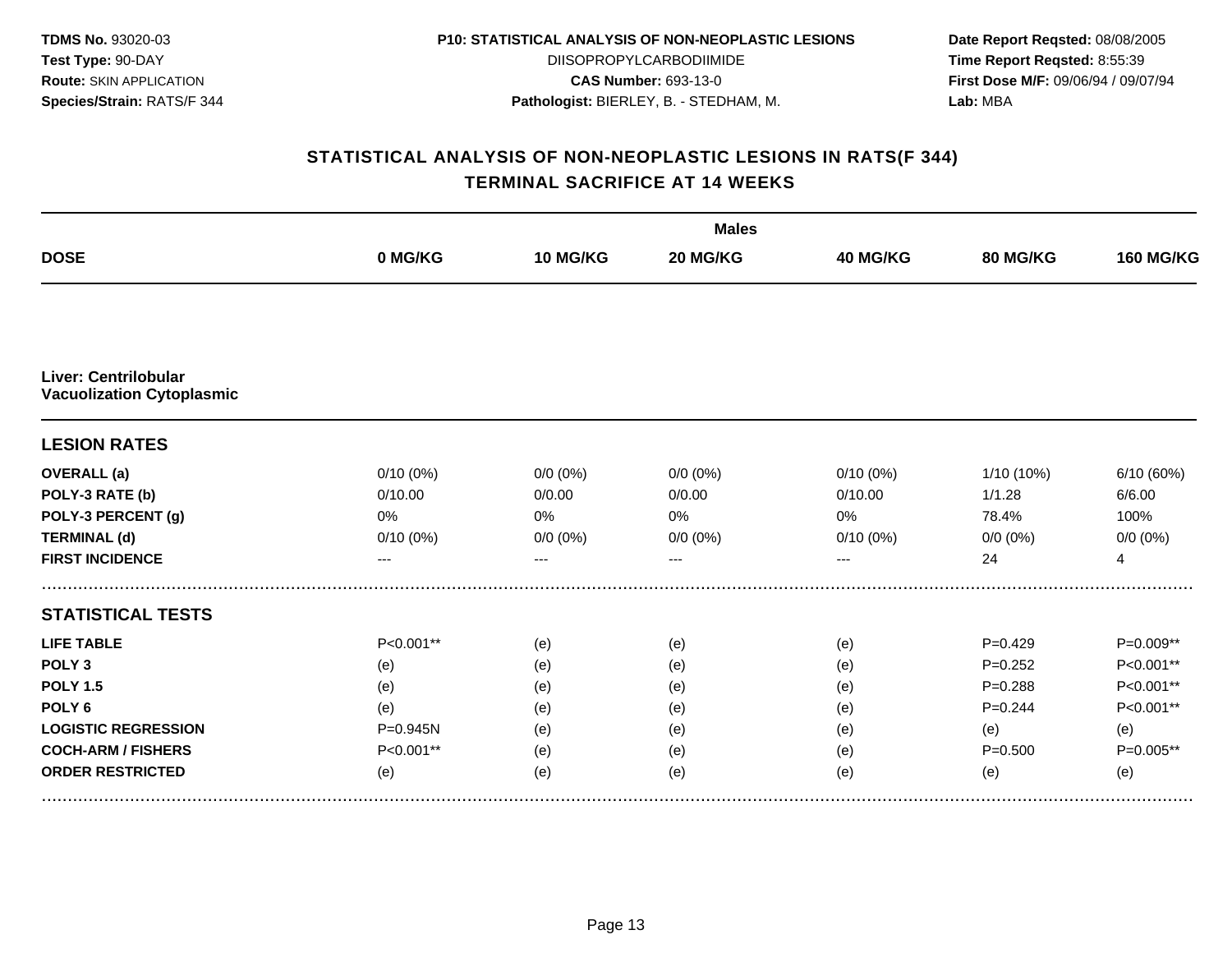| <b>TDMS No. 93020-03</b>       |
|--------------------------------|
| Test Type: 90-DAY              |
| <b>Route: SKIN APPLICATION</b> |
| Species/Strain: RATS/F 344     |

DIISOPROPYLCARBODIIMIDE **CAS Number:** 693-13-0 **Pathologist:** BIERLEY, B. - STEDHAM, M.

**Date Report Reqsted:** 08/08/2005 **Time Report Reqsted:** 8:55:39 **First Dose M/F:** 09/06/94 / 09/07/94 **Lab:** MBA

|                            |             |             | <b>Males</b> |                 |             |                  |  |  |  |
|----------------------------|-------------|-------------|--------------|-----------------|-------------|------------------|--|--|--|
| <b>DOSE</b>                | 0 MG/KG     | 10 MG/KG    | 20 MG/KG     | <b>40 MG/KG</b> | 80 MG/KG    | <b>160 MG/KG</b> |  |  |  |
|                            |             |             |              |                 |             |                  |  |  |  |
| Lung<br><b>Congestion</b>  |             |             |              |                 |             |                  |  |  |  |
| <b>LESION RATES</b>        |             |             |              |                 |             |                  |  |  |  |
| <b>OVERALL</b> (a)         | $0/10(0\%)$ | $0/0 (0\%)$ | $0/0(0\%)$   | $0/10(0\%)$     | 5/10 (50%)  | 8/10 (80%)       |  |  |  |
| POLY-3 RATE (b)            | 0/10.00     | 0/0.00      | 0/0.00       | 0/10.00         | 5/5.21      | 8/8.00           |  |  |  |
| POLY-3 PERCENT (g)         | 0%          | 0%          | 0%           | $0\%$           | 96%         | 100%             |  |  |  |
| <b>TERMINAL (d)</b>        | 0/10(0%)    | $0/0 (0\%)$ | $0/0 (0\%)$  | 0/10(0%)        | $0/0 (0\%)$ | $0/0 (0\%)$      |  |  |  |
| <b>FIRST INCIDENCE</b>     | ---         | ---         | $---$        | ---             | 21          | $\overline{4}$   |  |  |  |
| <b>STATISTICAL TESTS</b>   |             |             |              |                 |             |                  |  |  |  |
| <b>LIFE TABLE</b>          | P<0.001**   | (e)         | (e)          | (e)             | P=0.006**   | P<0.001**        |  |  |  |
| POLY <sub>3</sub>          | (e)         | (e)         | (e)          | (e)             | P<0.001**   | P<0.001**        |  |  |  |
| <b>POLY 1.5</b>            | (e)         | (e)         | (e)          | (e)             | P<0.001**   | P<0.001**        |  |  |  |
| POLY <sub>6</sub>          | (e)         | (e)         | (e)          | (e)             | P<0.001**   | P<0.001**        |  |  |  |
| <b>LOGISTIC REGRESSION</b> | P=0.680N    | (e)         | (e)          | (e)             | (e)         | (e)              |  |  |  |
| <b>COCH-ARM / FISHERS</b>  | P<0.001**   | (e)         | (e)          | (e)             | $P=0.016*$  | P<0.001**        |  |  |  |
| <b>ORDER RESTRICTED</b>    | (e)         | (e)         | (e)          | (e)             | (e)         | (e)              |  |  |  |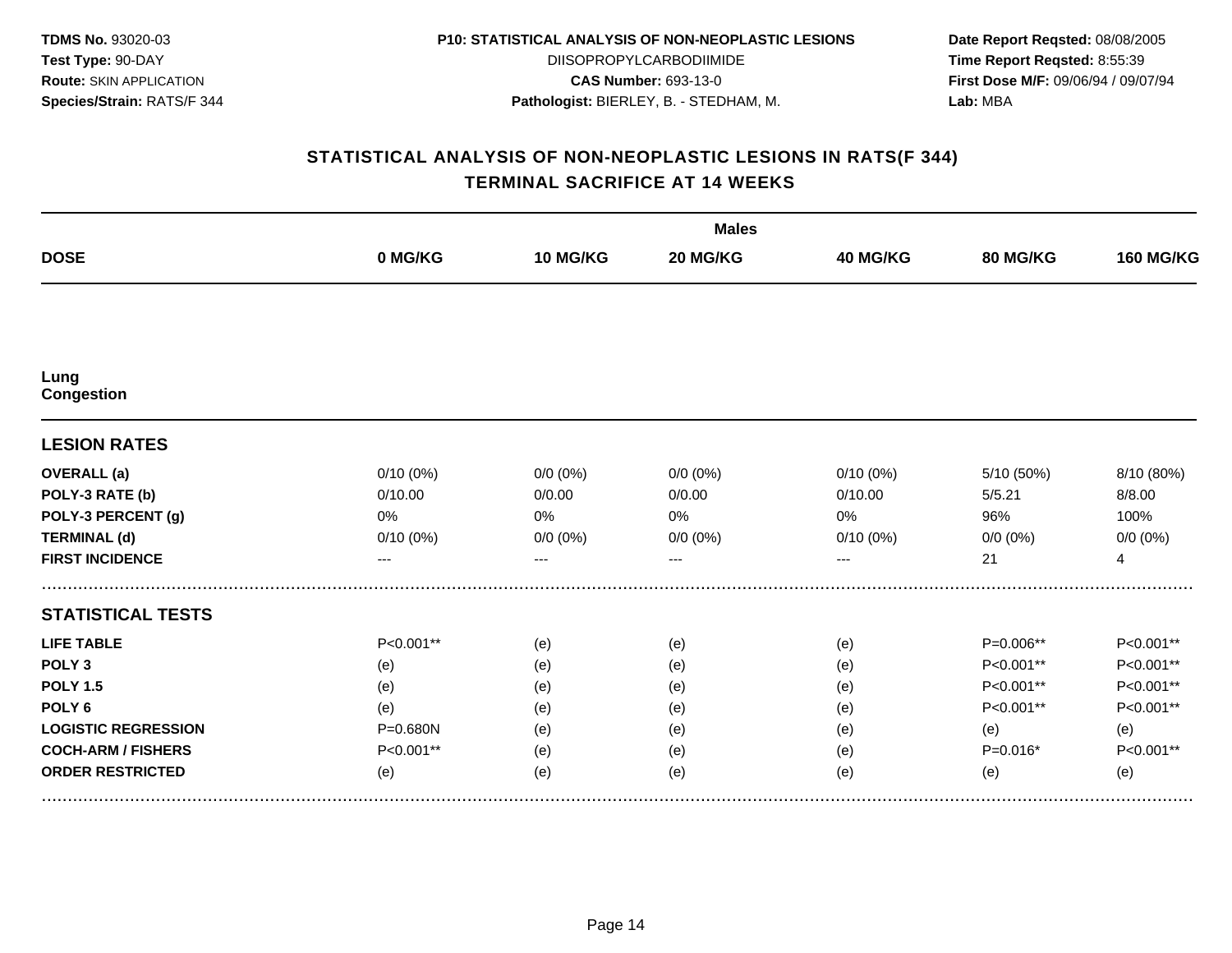| <b>TDMS No. 93020-03</b>       |
|--------------------------------|
| <b>Test Type: 90-DAY</b>       |
| <b>Route: SKIN APPLICATION</b> |
| Species/Strain: RATS/F 344     |

DIISOPROPYLCARBODIIMIDE **CAS Number:** 693-13-0 **Pathologist:** BIERLEY, B. - STEDHAM, M.

**Date Report Reqsted:** 08/08/2005 **Time Report Reqsted:** 8:55:39 **First Dose M/F:** 09/06/94 / 09/07/94 **Lab:** MBA

|                                                   |              |              | <b>Males</b> |                 |             |                  |  |  |
|---------------------------------------------------|--------------|--------------|--------------|-----------------|-------------|------------------|--|--|
| <b>DOSE</b>                                       | 0 MG/KG      | 10 MG/KG     | 20 MG/KG     | <b>40 MG/KG</b> | 80 MG/KG    | <b>160 MG/KG</b> |  |  |
|                                                   |              |              |              |                 |             |                  |  |  |
| Lung: Interstitium<br><b>Inflammation Chronic</b> |              |              |              |                 |             |                  |  |  |
| <b>LESION RATES</b>                               |              |              |              |                 |             |                  |  |  |
| <b>OVERALL</b> (a)                                | 1/10 (10%)   | $0/0 (0\%)$  | $0/0 (0\%)$  | $0/10(0\%)$     | 1/10 (10%)  | $0/10(0\%)$      |  |  |
| POLY-3 RATE (b)                                   | 1/10.00      | 0/0.00       | 0/0.00       | 0/10.00         | 1/1.17      | 0/0.00           |  |  |
| POLY-3 PERCENT (g)                                | 10%          | 0%           | 0%           | 0%              | 85.5%       | 0%               |  |  |
| <b>TERMINAL (d)</b>                               | 1/10 (10%)   | $0/0 (0\%)$  | $0/0 (0\%)$  | $0/10(0\%)$     | $0/0 (0\%)$ | $0/0 (0\%)$      |  |  |
| <b>FIRST INCIDENCE</b>                            | 92(T)        | ---          |              | ---             | 46          | ---              |  |  |
| <b>STATISTICAL TESTS</b>                          |              |              |              |                 |             |                  |  |  |
| <b>LIFE TABLE</b>                                 | $P = 0.485$  | $P = 1.000N$ | $P = 1.000N$ | P=0.500N        | $P=0.077$   | $P = 1.000N$     |  |  |
| POLY <sub>3</sub>                                 | (e)          | (e)          | (e)          | $P = 0.500N$    | $P = 0.362$ | P=0.760N         |  |  |
| <b>POLY 1.5</b>                                   | (e)          | (e)          | (e)          | P=0.500N        | $P=0.429$   | P=0.757N         |  |  |
| POLY <sub>6</sub>                                 | (e)          | (e)          | (e)          | P=0.500N        | $P=0.352$   | P=0.760N         |  |  |
| <b>LOGISTIC REGRESSION</b>                        | $P = 0.757N$ | (e)          | (e)          | (e)             | $P=0.982$   | (e)              |  |  |
| <b>COCH-ARM / FISHERS</b>                         | P=0.403N     | $P = 1.000$  | $P = 1.000$  | P=0.500N        | P=0.763N    | $P = 0.500N$     |  |  |
| <b>ORDER RESTRICTED</b>                           | (e)          | (e)          | (e)          | (e)             | (e)         | (e)              |  |  |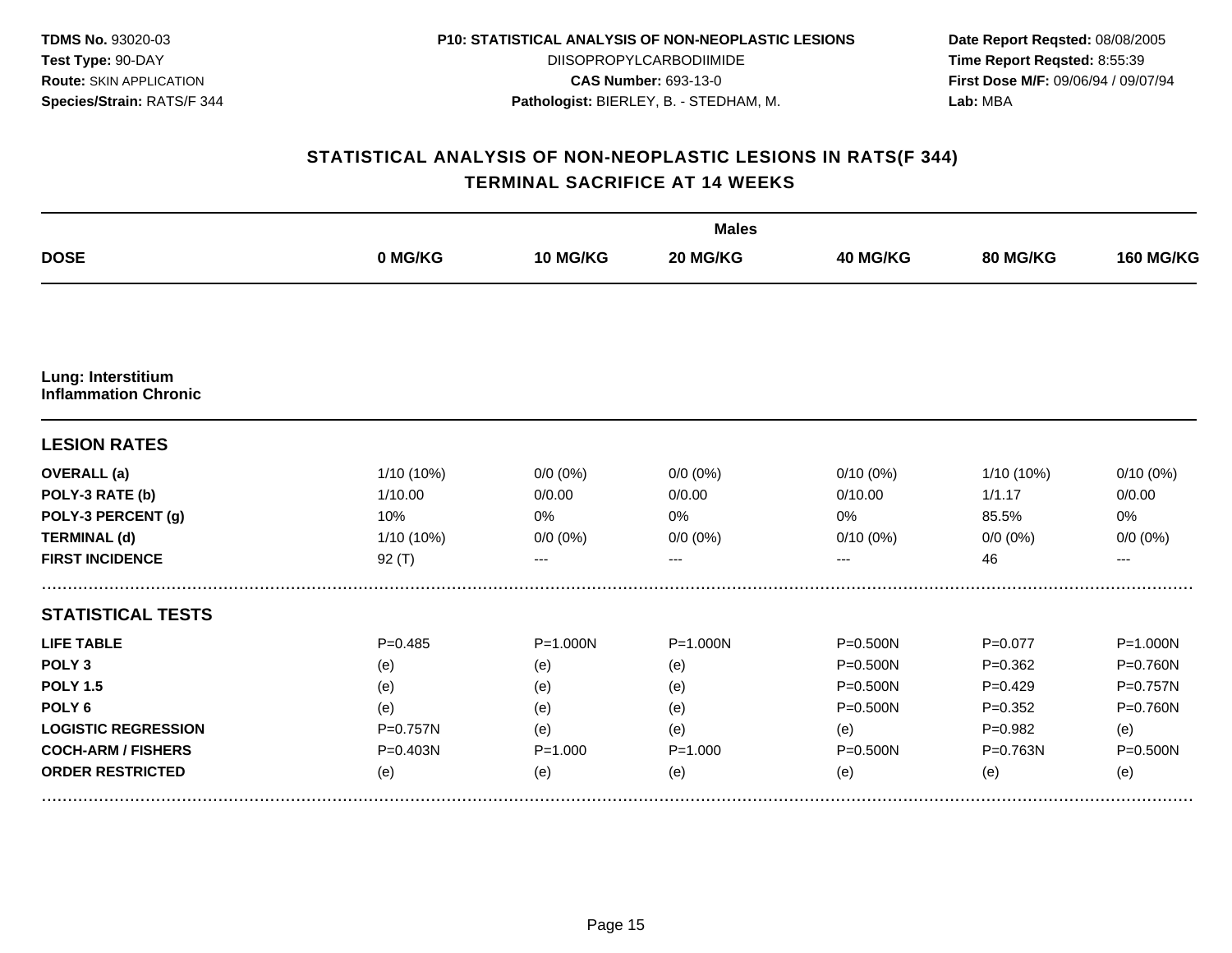| <b>TDMS No. 93020-03</b>       |
|--------------------------------|
| <b>Test Type: 90-DAY</b>       |
| <b>Route: SKIN APPLICATION</b> |
| Species/Strain: RATS/F 344     |

DIISOPROPYLCARBODIIMIDE **CAS Number:** 693-13-0 **Pathologist:** BIERLEY, B. - STEDHAM, M.

**Date Report Reqsted:** 08/08/2005 **Time Report Reqsted:** 8:55:39 **First Dose M/F:** 09/06/94 / 09/07/94 **Lab:** MBA

|                                                               |             |              | <b>Males</b> |                 |              |                  |  |  |
|---------------------------------------------------------------|-------------|--------------|--------------|-----------------|--------------|------------------|--|--|
| <b>DOSE</b>                                                   | 0 MG/KG     | 10 MG/KG     | 20 MG/KG     | <b>40 MG/KG</b> | 80 MG/KG     | <b>160 MG/KG</b> |  |  |
|                                                               |             |              |              |                 |              |                  |  |  |
| Lung: Perivascular<br><b>Infiltration Cellular Lymphocyte</b> |             |              |              |                 |              |                  |  |  |
| <b>LESION RATES</b>                                           |             |              |              |                 |              |                  |  |  |
| <b>OVERALL</b> (a)                                            | 3/10 (30%)  | $0/0 (0\%)$  | $0/0 (0\%)$  | 6/10 (60%)      | 1/10 (10%)   | 0/10(0%)         |  |  |
| POLY-3 RATE (b)                                               | 3/10.00     | 0/0.00       | 0/0.00       | 6/10.00         | 1/1.17       | 0/0.00           |  |  |
| POLY-3 PERCENT (g)                                            | 30%         | 0%           | 0%           | 60%             | 85.5%        | 0%               |  |  |
| <b>TERMINAL (d)</b>                                           | 3/10 (30%)  | $0/0 (0\%)$  | $0/0 (0\%)$  | 6/10(60%)       | $0/0 (0\%)$  | $0/0 (0\%)$      |  |  |
| <b>FIRST INCIDENCE</b>                                        | $92($ T)    | ---          |              | $92($ T)        | 46           | $---$            |  |  |
| <b>STATISTICAL TESTS</b>                                      |             |              |              |                 |              |                  |  |  |
| <b>LIFE TABLE</b>                                             | $P=0.049*$  | $P = 1.000N$ | $P = 1.000N$ | $P = 0.190$     | $P=0.077$    | $P = 1.000N$     |  |  |
| POLY <sub>3</sub>                                             | (e)         | (e)          | (e)          | $P = 0.186$     | $P=0.469$    | P=0.678N         |  |  |
| <b>POLY 1.5</b>                                               | (e)         | (e)          | (e)          | $P = 0.186$     | $P = 0.588$  | P=0.668N         |  |  |
| POLY <sub>6</sub>                                             | (e)         | (e)          | (e)          | $P = 0.186$     | $P=0.450$    | P=0.678N         |  |  |
| <b>LOGISTIC REGRESSION</b>                                    | $P = 0.299$ | (e)          | (e)          | $P = 0.190$     | $P = 0.978$  | (e)              |  |  |
| <b>COCH-ARM / FISHERS</b>                                     | P=0.018N*   | $P = 1.000$  | $P = 1.000$  | $P = 0.185$     | $P = 0.291N$ | P=0.105N         |  |  |
| <b>ORDER RESTRICTED</b>                                       | (e)         | (e)          | (e)          | (e)             | (e)          | (e)              |  |  |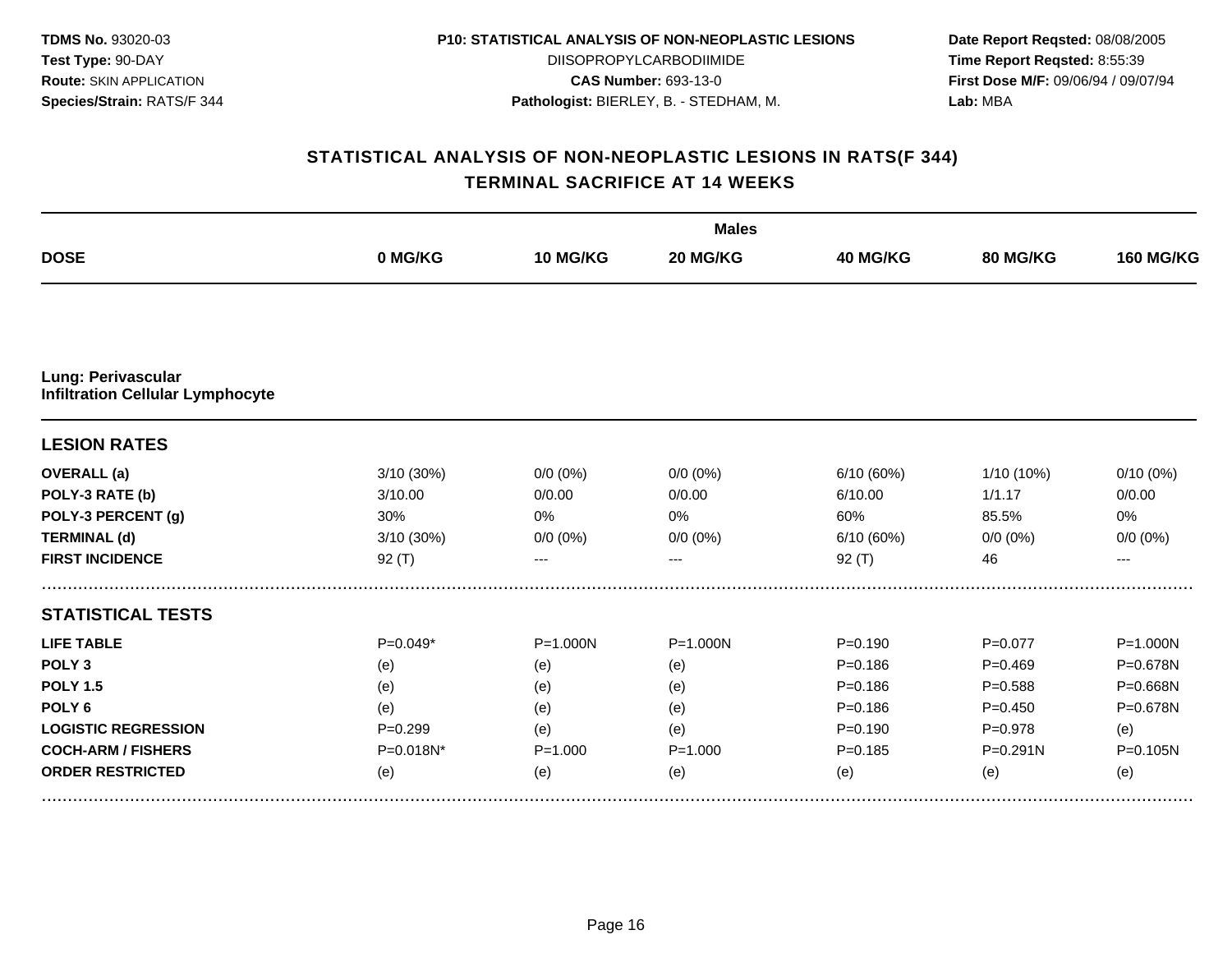| <b>TDMS No. 93020-03</b>       |
|--------------------------------|
| <b>Test Type: 90-DAY</b>       |
| <b>Route: SKIN APPLICATION</b> |
| Species/Strain: RATS/F 344     |

DIISOPROPYLCARBODIIMIDE **CAS Number:** 693-13-0 **Pathologist:** BIERLEY, B. - STEDHAM, M.

**Date Report Reqsted:** 08/08/2005 **Time Report Reqsted:** 8:55:39 **First Dose M/F:** 09/06/94 / 09/07/94 **Lab:** MBA

|                                                |              |              | <b>Males</b> |                 |              |                  |  |  |  |
|------------------------------------------------|--------------|--------------|--------------|-----------------|--------------|------------------|--|--|--|
| <b>DOSE</b>                                    | 0 MG/KG      | 10 MG/KG     | 20 MG/KG     | <b>40 MG/KG</b> | 80 MG/KG     | <b>160 MG/KG</b> |  |  |  |
|                                                |              |              |              |                 |              |                  |  |  |  |
| Lymph Node, Mandibular<br>Hyperplasia Lymphoid |              |              |              |                 |              |                  |  |  |  |
| <b>LESION RATES</b>                            |              |              |              |                 |              |                  |  |  |  |
| <b>OVERALL</b> (a)                             | 1/10 (10%)   | $0/0 (0\%)$  | $0/0(0\%)$   | $0/10(0\%)$     | $0/10(0\%)$  | $0/10(0\%)$      |  |  |  |
| POLY-3 RATE (b)                                | 1/10.00      | 0/0.00       | 0/0.00       | 0/10.00         | 0/0.29       | 0/0.00           |  |  |  |
| POLY-3 PERCENT (g)                             | 10%          | 0%           | 0%           | 0%              | 0%           | 0%               |  |  |  |
| <b>TERMINAL (d)</b>                            | 1/10 (10%)   | $0/0 (0\%)$  | $0/0 (0\%)$  | $0/10(0\%)$     | $0/0 (0\%)$  | $0/0 (0\%)$      |  |  |  |
| <b>FIRST INCIDENCE</b>                         | $92($ T)     | ---          | $---$        | ---             |              | ---              |  |  |  |
| <b>STATISTICAL TESTS</b>                       |              |              |              |                 |              |                  |  |  |  |
| <b>LIFE TABLE</b>                              | $P = 0.841N$ | $P = 1.000N$ | $P = 1.000N$ | P=0.500N        | $P = 1.000N$ | $P = 1.000N$     |  |  |  |
| POLY <sub>3</sub>                              | (e)          | (e)          | (e)          | $P = 0.500N$    | $P = 0.754N$ | P=0.760N         |  |  |  |
| <b>POLY 1.5</b>                                | (e)          | (e)          | (e)          | P=0.500N        | P=0.722N     | P=0.757N         |  |  |  |
| POLY <sub>6</sub>                              | (e)          | (e)          | (e)          | P=0.500N        | $P = 0.760N$ | $P = 0.760N$     |  |  |  |
| <b>LOGISTIC REGRESSION</b>                     | $P = 0.841N$ | (e)          | (e)          | (e)             | (e)          | (e)              |  |  |  |
| <b>COCH-ARM / FISHERS</b>                      | P=0.304N     | $P = 1.000$  | $P = 1.000$  | $P = 0.500N$    | $P = 0.500N$ | $P = 0.500N$     |  |  |  |
| <b>ORDER RESTRICTED</b>                        | (e)          | (e)          | (e)          | (e)             | (e)          | (e)              |  |  |  |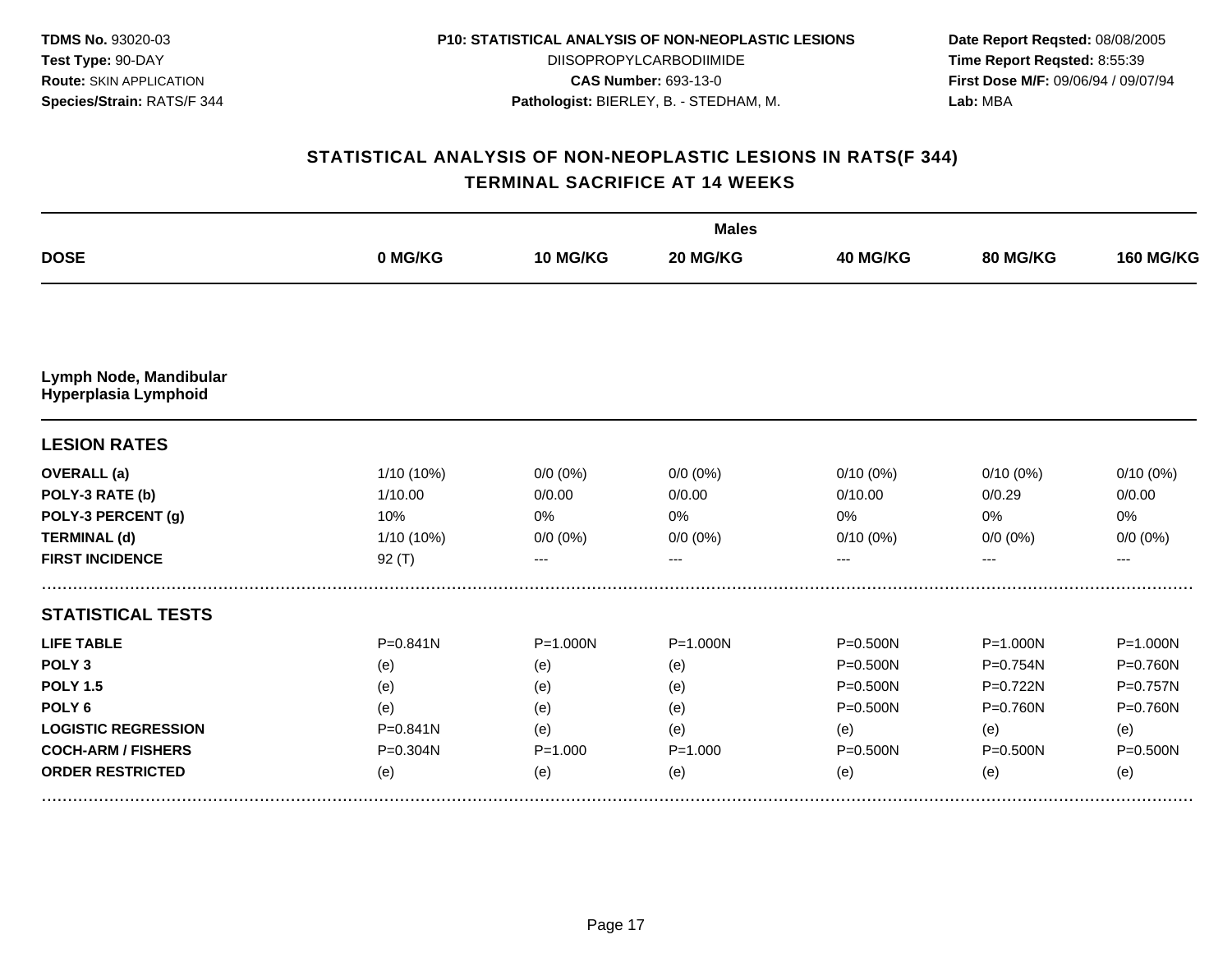| <b>TDMS No. 93020-03</b>       |
|--------------------------------|
| Test Type: 90-DAY              |
| <b>Route: SKIN APPLICATION</b> |
| Species/Strain: RATS/F 344     |

DIISOPROPYLCARBODIIMIDE **CAS Number:** 693-13-0 **Pathologist:** BIERLEY, B. - STEDHAM, M.

**Date Report Reqsted:** 08/08/2005 **Time Report Reqsted:** 8:55:39 **First Dose M/F:** 09/06/94 / 09/07/94 **Lab:** MBA

|                                     |             |              | <b>Males</b> |                 |              |                  |
|-------------------------------------|-------------|--------------|--------------|-----------------|--------------|------------------|
| <b>DOSE</b>                         | 0 MG/KG     | 10 MG/KG     | 20 MG/KG     | <b>40 MG/KG</b> | 80 MG/KG     | <b>160 MG/KG</b> |
| <b>Nose: Respiratory Epithelium</b> |             |              |              |                 |              |                  |
| <b>Inflammation Chronic</b>         |             |              |              |                 |              |                  |
| <b>LESION RATES</b>                 |             |              |              |                 |              |                  |
| <b>OVERALL</b> (a)                  | 3/10 (30%)  | $0/0 (0\%)$  | $0/0 (0\%)$  | 1/10 (10%)      | $1/10(10\%)$ | 5/10 (50%)       |
| POLY-3 RATE (b)                     | 3/10.00     | 0/0.00       | 0/0.00       | 1/10.00         | 1/1.28       | 5/5.00           |
| POLY-3 PERCENT (g)                  | 30%         | 0%           | 0%           | 10%             | 78.4%        | 100%             |
| <b>TERMINAL (d)</b>                 | 3/10 (30%)  | $0/0 (0\%)$  | $0/0 (0\%)$  | 1/10 (10%)      | $0/0 (0\%)$  | $0/0 (0\%)$      |
| <b>FIRST INCIDENCE</b>              | 92(T)       | ---          |              | 92(T)           | 24           | $\overline{4}$   |
| <b>STATISTICAL TESTS</b>            |             |              |              |                 |              |                  |
| <b>LIFE TABLE</b>                   | P<0.001**   | $P = 1.000N$ | $P = 1.000N$ | P=0.293N        | $P=0.429$    | $P=0.012*$       |
| POLY <sub>3</sub>                   | (e)         | (e)          | (e)          | P=0.292N        | $P=0.482$    | $P=0.021*$       |
| <b>POLY 1.5</b>                     | (e)         | (e)          | (e)          | P=0.292N        | $P = 0.611$  | $P=0.023*$       |
| POLY <sub>6</sub>                   | (e)         | (e)          | (e)          | P=0.292N        | $P=0.452$    | $P=0.021*$       |
| <b>LOGISTIC REGRESSION</b>          | $P=0.448$   | (e)          | (e)          | P=0.293N        | (e)          | (e)              |
| <b>COCH-ARM / FISHERS</b>           | $P = 0.133$ | $P = 1.000$  | $P = 1.000$  | $P = 0.291N$    | $P = 0.291N$ | $P = 0.325$      |
| <b>ORDER RESTRICTED</b>             | (e)         | (e)          | (e)          | (e)             | (e)          | (e)              |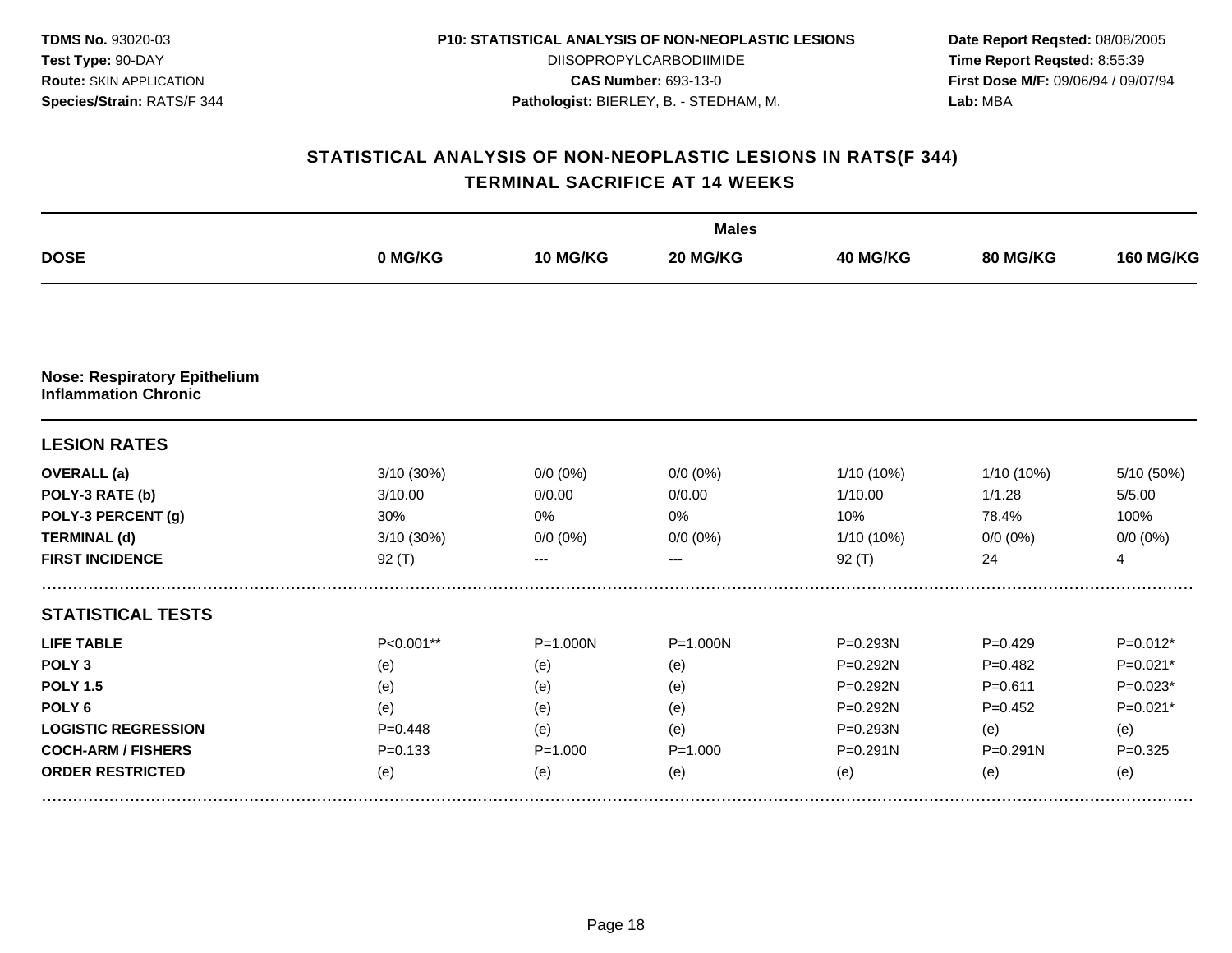| <b>TDMS No. 93020-03</b>       |
|--------------------------------|
| <b>Test Type: 90-DAY</b>       |
| <b>Route: SKIN APPLICATION</b> |
| Species/Strain: RATS/F 344     |

DIISOPROPYLCARBODIIMIDE **CAS Number:** 693-13-0 **Pathologist:** BIERLEY, B. - STEDHAM, M.

**Date Report Reqsted:** 08/08/2005 **Time Report Reqsted:** 8:55:39 **First Dose M/F:** 09/06/94 / 09/07/94 **Lab:** MBA

|                                                          |             |             | <b>Males</b> |                 |             |                  |  |  |  |
|----------------------------------------------------------|-------------|-------------|--------------|-----------------|-------------|------------------|--|--|--|
| <b>DOSE</b>                                              | 0 MG/KG     | 10 MG/KG    | 20 MG/KG     | <b>40 MG/KG</b> | 80 MG/KG    | <b>160 MG/KG</b> |  |  |  |
|                                                          |             |             |              |                 |             |                  |  |  |  |
| <b>Nose: Respiratory Epithelium</b><br><b>Metaplasia</b> |             |             |              |                 |             |                  |  |  |  |
| <b>LESION RATES</b>                                      |             |             |              |                 |             |                  |  |  |  |
| <b>OVERALL</b> (a)                                       | $0/10(0\%)$ | $0/0 (0\%)$ | $0/0 (0\%)$  | $0/10(0\%)$     | $0/10(0\%)$ | 3/10 (30%)       |  |  |  |
| POLY-3 RATE (b)                                          | 0/10.00     | 0/0.00      | 0/0.00       | 0/10.00         | 0/0.29      | 3/3.00           |  |  |  |
| POLY-3 PERCENT (g)                                       | 0%          | 0%          | 0%           | 0%              | 0%          | 100%             |  |  |  |
| <b>TERMINAL (d)</b>                                      | $0/10(0\%)$ | $0/0 (0\%)$ | $0/0 (0\%)$  | 0/10(0%)        | $0/0 (0\%)$ | $0/0 (0\%)$      |  |  |  |
| <b>FIRST INCIDENCE</b>                                   | ---         | ---         |              | ---             | ---         | $\overline{4}$   |  |  |  |
| <b>STATISTICAL TESTS</b>                                 |             |             |              |                 |             |                  |  |  |  |
| <b>LIFE TABLE</b>                                        | P<0.001**   | (e)         | (e)          | (e)             | (e)         | $P = 0.058$      |  |  |  |
| POLY <sub>3</sub>                                        | (e)         | (e)         | (e)          | (e)             | (e)         | P=0.003**        |  |  |  |
| <b>POLY 1.5</b>                                          | (e)         | (e)         | (e)          | (e)             | (e)         | P=0.004**        |  |  |  |
| POLY <sub>6</sub>                                        | (e)         | (e)         | (e)          | (e)             | (e)         | $P=0.003**$      |  |  |  |
| <b>LOGISTIC REGRESSION</b>                               | (e)         | (e)         | (e)          | (e)             | (e)         | (e)              |  |  |  |
| <b>COCH-ARM / FISHERS</b>                                | P=0.010**   | (e)         | (e)          | (e)             | (e)         | $P = 0.105$      |  |  |  |
| <b>ORDER RESTRICTED</b>                                  | (e)         | (e)         | (e)          | (e)             | (e)         | (e)              |  |  |  |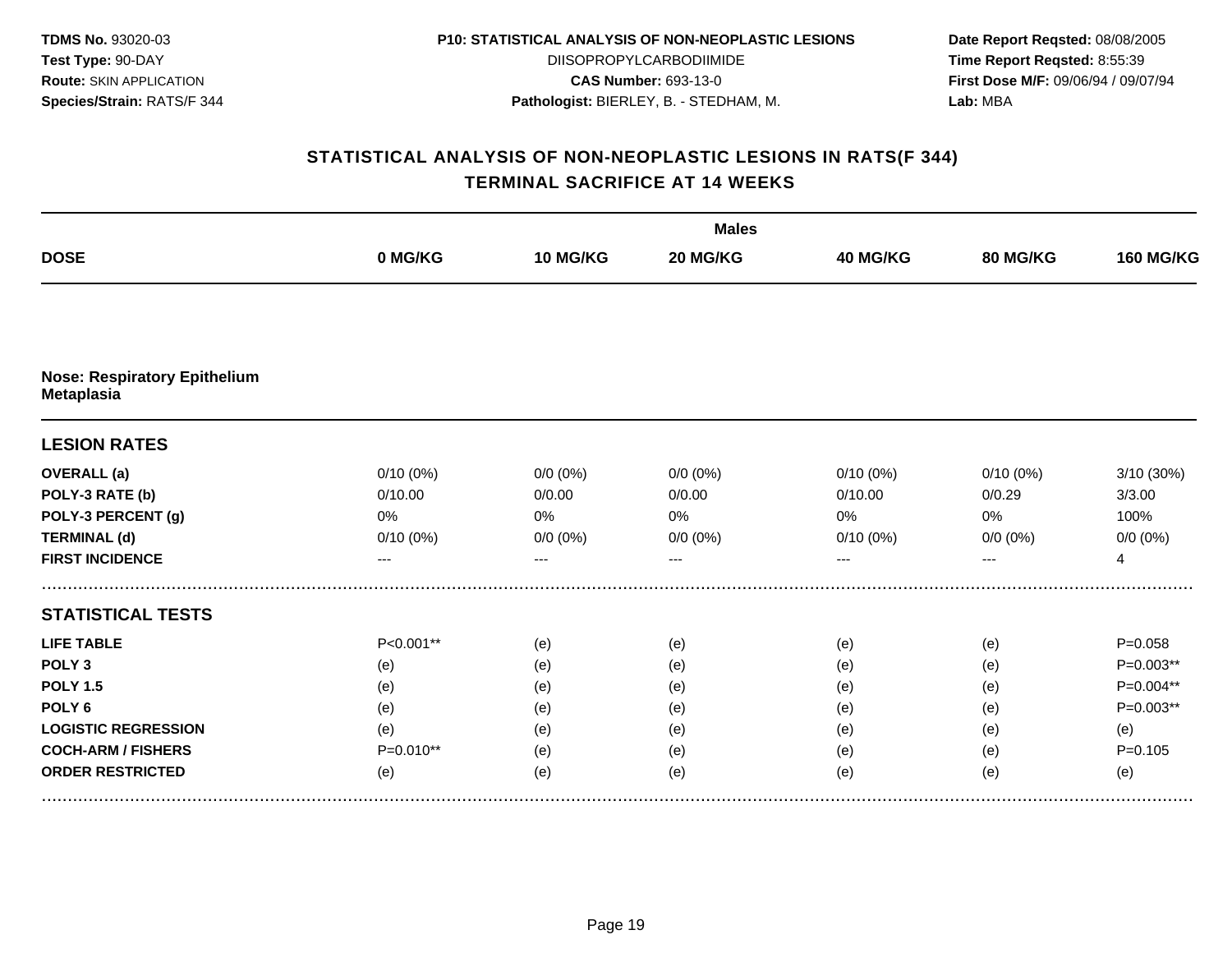| <b>TDMS No. 93020-03</b>       |
|--------------------------------|
| <b>Test Type: 90-DAY</b>       |
| <b>Route: SKIN APPLICATION</b> |
| Species/Strain: RATS/F 344     |

DIISOPROPYLCARBODIIMIDE **CAS Number:** 693-13-0 **Pathologist:** BIERLEY, B. - STEDHAM, M.

**Date Report Reqsted:** 08/08/2005 **Time Report Reqsted:** 8:55:39 **First Dose M/F:** 09/06/94 / 09/07/94 **Lab:** MBA

|                                                       |             |              | <b>Males</b> |                 |                 |                  |  |  |  |
|-------------------------------------------------------|-------------|--------------|--------------|-----------------|-----------------|------------------|--|--|--|
| <b>DOSE</b>                                           | 0 MG/KG     | 10 MG/KG     | 20 MG/KG     | <b>40 MG/KG</b> | <b>80 MG/KG</b> | <b>160 MG/KG</b> |  |  |  |
|                                                       |             |              |              |                 |                 |                  |  |  |  |
| <b>Preputial Gland</b><br><b>Inflammation Chronic</b> |             |              |              |                 |                 |                  |  |  |  |
| <b>LESION RATES</b>                                   |             |              |              |                 |                 |                  |  |  |  |
| <b>OVERALL</b> (a)                                    | 2/10 (20%)  | $0/0 (0\%)$  | $0/0(0\%)$   | 2/10 (20%)      | $1/10(10\%)$    | 4/10 (40%)       |  |  |  |
| POLY-3 RATE (b)                                       | 2/10.00     | 0/0.00       | 0/0.00       | 2/10.00         | 1/1.28          | 4/4.00           |  |  |  |
| POLY-3 PERCENT (g)                                    | 20%         | 0%           | 0%           | 20%             | 78%             | 100%             |  |  |  |
| <b>TERMINAL (d)</b>                                   | 2/10 (20%)  | $0/0 (0\%)$  | $0/0 (0\%)$  | 2/10 (20%)      | $0/0 (0\%)$     | $0/0 (0\%)$      |  |  |  |
| <b>FIRST INCIDENCE</b>                                | $92($ T)    | ---          | $---$        | 92(T)           | 21              | $\overline{4}$   |  |  |  |
| <b>STATISTICAL TESTS</b>                              |             |              |              |                 |                 |                  |  |  |  |
| <b>LIFE TABLE</b>                                     | P<0.001**   | $P = 1.000N$ | $P = 1.000N$ | $P = 0.707$     | $P=0.479$       | $P = 0.051$      |  |  |  |
| POLY <sub>3</sub>                                     | (e)         | (e)          | (e)          | $P=0.702$       | $P=0.435$       | $P=0.022*$       |  |  |  |
| <b>POLY 1.5</b>                                       | (e)         | (e)          | (e)          | $P = 0.702$     | $P = 0.539$     | $P=0.024*$       |  |  |  |
| POLY <sub>6</sub>                                     | (e)         | (e)          | (e)          | $P = 0.702$     | $P = 0.410$     | $P=0.022*$       |  |  |  |
| <b>LOGISTIC REGRESSION</b>                            | $P=0.375$   | (e)          | (e)          | $P = 0.707$     | (e)             | (e)              |  |  |  |
| <b>COCH-ARM / FISHERS</b>                             | $P = 0.203$ | $P = 1.000$  | $P = 1.000$  | P=0.709N        | $P = 0.500N$    | $P = 0.314$      |  |  |  |
| <b>ORDER RESTRICTED</b>                               | (e)         | (e)          | (e)          | (e)             | (e)             | (e)              |  |  |  |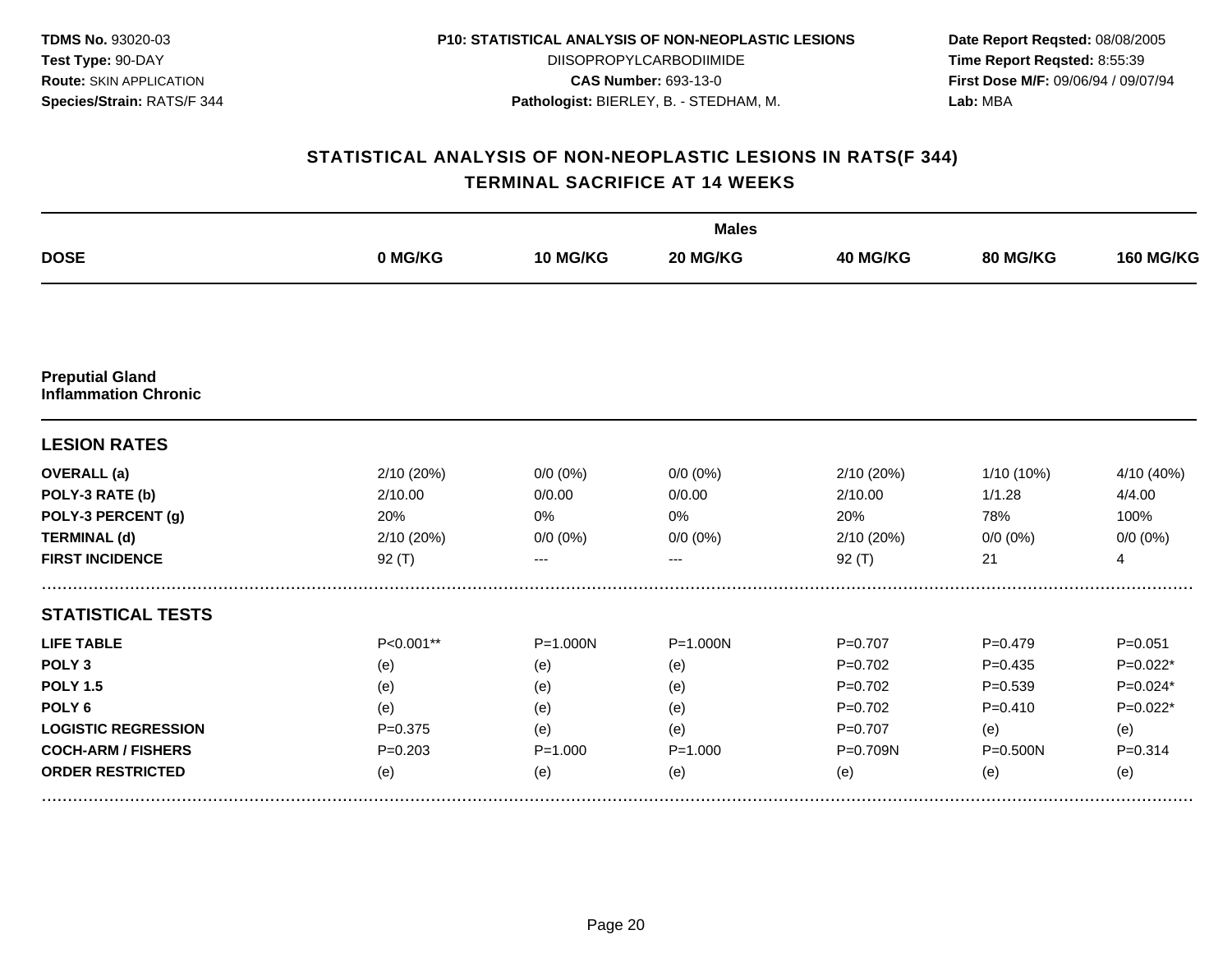| <b>TDMS No. 93020-03</b>       |
|--------------------------------|
| Test Type: 90-DAY              |
| <b>Route: SKIN APPLICATION</b> |
| Species/Strain: RATS/F 344     |

DIISOPROPYLCARBODIIMIDE **CAS Number:** 693-13-0 **Pathologist:** BIERLEY, B. - STEDHAM, M.

**Date Report Reqsted:** 08/08/2005 **Time Report Reqsted:** 8:55:39 **First Dose M/F:** 09/06/94 / 09/07/94 **Lab:** MBA

|                                                           |             |             | <b>Males</b> |              |              |                  |  |  |
|-----------------------------------------------------------|-------------|-------------|--------------|--------------|--------------|------------------|--|--|
| <b>DOSE</b>                                               | 0 MG/KG     | 10 MG/KG    | 20 MG/KG     | 40 MG/KG     | 80 MG/KG     | <b>160 MG/KG</b> |  |  |
|                                                           |             |             |              |              |              |                  |  |  |
| Skin: Epidermis, Skin, Site of Application<br>Hyperplasia |             |             |              |              |              |                  |  |  |
| <b>LESION RATES</b>                                       |             |             |              |              |              |                  |  |  |
| <b>OVERALL</b> (a)                                        | $0/10(0\%)$ | 5/10 (50%)  | 7/10 (70%)   | 10/10 (100%) | 10/10 (100%) | 3/10 (30%)       |  |  |
| POLY-3 RATE (b)                                           | 0/10.00     | 5/10.00     | 7/10.00      | 10/10.00     | 10/10.00     | 3/3.00           |  |  |
| POLY-3 PERCENT (g)                                        | 0%          | 50%         | 70%          | 100%         | 100%         | 100%             |  |  |
| <b>TERMINAL (d)</b>                                       | 0/10(0%)    | 5/10 (50%)  | 7/10 (70%)   | 10/10 (100%) | $0/0 (0\%)$  | $0/0 (0\%)$      |  |  |
| <b>FIRST INCIDENCE</b>                                    | ---         | 92(T)       | 92 $(T)$     | 92(T)        | 18           | 4                |  |  |
| <b>STATISTICAL TESTS</b>                                  |             |             |              |              |              |                  |  |  |
| <b>LIFE TABLE</b>                                         | $P<0.001**$ | $P=0.022*$  | P=0.003**    | P<0.001**    | P<0.001**    | $P=0.021*$       |  |  |
| POLY <sub>3</sub>                                         | $P<0.001**$ | $P=0.008**$ | P<0.001**    | P<0.001N**   | P<0.001**    | P=0.003**        |  |  |
| <b>POLY 1.5</b>                                           | P<0.001**   | $P=0.008**$ | P<0.001**    | P<0.001N**   | P<0.001**    | P=0.004**        |  |  |
| POLY <sub>6</sub>                                         | P<0.001**   | $P=0.008**$ | P<0.001**    | P<0.001N**   | P<0.001**    | P=0.003**        |  |  |
| <b>LOGISTIC REGRESSION</b>                                | $P = 0.567$ | $P=0.022*$  | $P=0.003**$  | P<0.001**    | (e)          | (e)              |  |  |
| <b>COCH-ARM / FISHERS</b>                                 | $P = 0.459$ | $P=0.016*$  | P=0.002**    | P<0.001**    | P<0.001**    | $P = 0.105$      |  |  |
| <b>ORDER RESTRICTED</b>                                   | $P=0.002**$ | (e)         | (e)          | (e)          | (e)          | (e)              |  |  |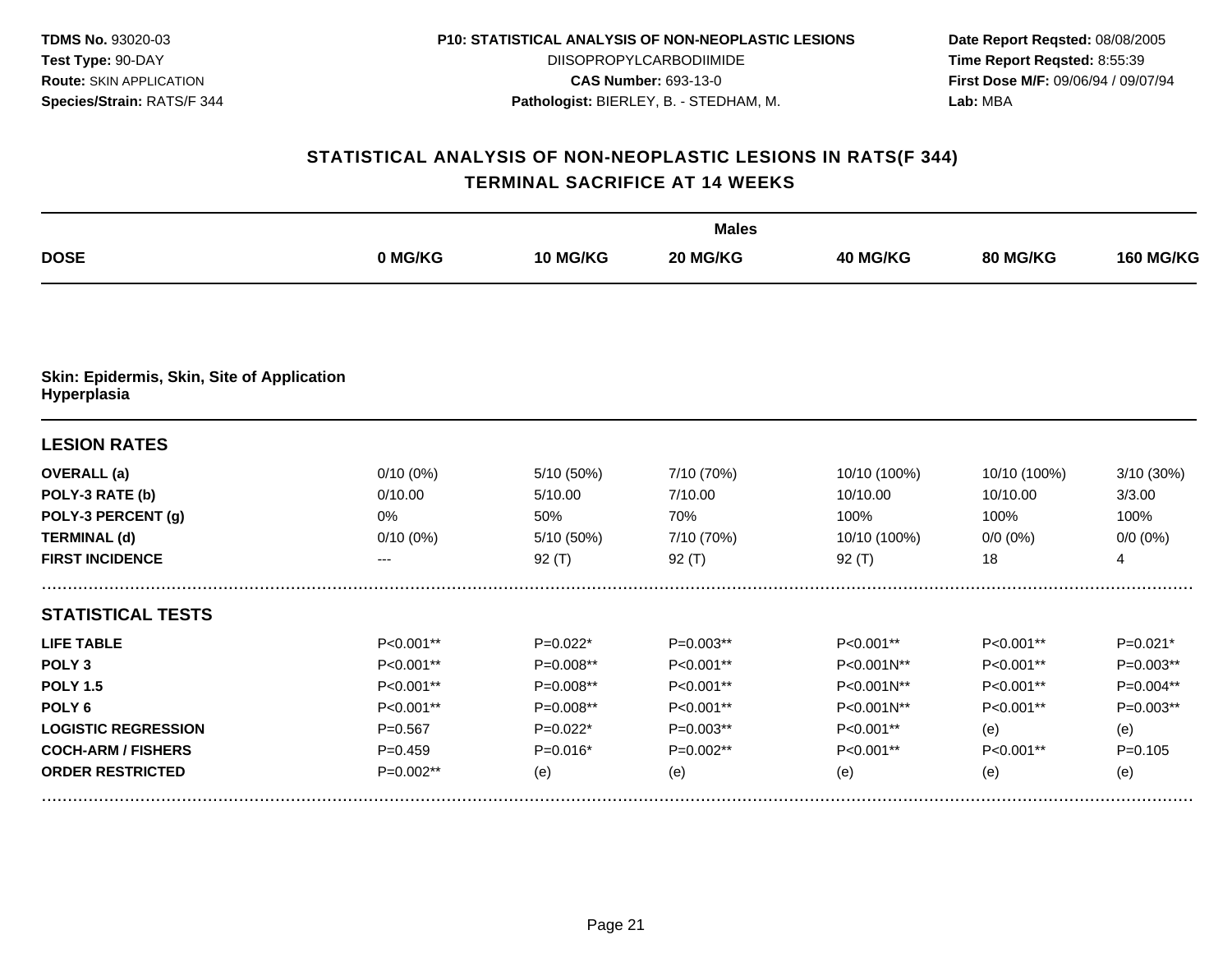| <b>TDMS No. 93020-03</b>       |
|--------------------------------|
| Test Type: 90-DAY              |
| <b>Route: SKIN APPLICATION</b> |
| Species/Strain: RATS/F 344     |

DIISOPROPYLCARBODIIMIDE **CAS Number:** 693-13-0 **Pathologist:** BIERLEY, B. - STEDHAM, M.

**Date Report Reqsted:** 08/08/2005 **Time Report Reqsted:** 8:55:39 **First Dose M/F:** 09/06/94 / 09/07/94 **Lab:** MBA

|                                                                     |             |             | <b>Males</b> |                 |             |                  |  |  |
|---------------------------------------------------------------------|-------------|-------------|--------------|-----------------|-------------|------------------|--|--|
| <b>DOSE</b>                                                         | 0 MG/KG     | 10 MG/KG    | 20 MG/KG     | <b>40 MG/KG</b> | 80 MG/KG    | <b>160 MG/KG</b> |  |  |
|                                                                     |             |             |              |                 |             |                  |  |  |
| Skin: Epidermis, Skin, Site of Application<br><b>Necrosis Focal</b> |             |             |              |                 |             |                  |  |  |
| <b>LESION RATES</b>                                                 |             |             |              |                 |             |                  |  |  |
| <b>OVERALL</b> (a)                                                  | $0/10(0\%)$ | 0/10(0%)    | 0/10(0%)     | $0/10(0\%)$     | $0/10(0\%)$ | 9/10 (90%)       |  |  |
| POLY-3 RATE (b)                                                     | 0/10.00     | 0/10.00     | 0/10.00      | 0/10.00         | 0/0.29      | 9/9.00           |  |  |
| POLY-3 PERCENT (g)                                                  | 0%          | 0%          | 0%           | 0%              | 0%          | 100%             |  |  |
| <b>TERMINAL (d)</b>                                                 | 0/10(0%)    | $0/10(0\%)$ | 0/10(0%)     | $0/10(0\%)$     | $0/0 (0\%)$ | $0/0 (0\%)$      |  |  |
| <b>FIRST INCIDENCE</b>                                              | ---         | ---         | $---$        | $---$           | $---$       | $\overline{4}$   |  |  |
| <b>STATISTICAL TESTS</b>                                            |             |             |              |                 |             |                  |  |  |
| <b>LIFE TABLE</b>                                                   | P<0.001**   | (e)         | (e)          | (e)             | (e)         | P<0.001**        |  |  |
| POLY <sub>3</sub>                                                   | P<0.001**   | (e)         | (e)          | (e)             | (e)         | P<0.001**        |  |  |
| <b>POLY 1.5</b>                                                     | P<0.001**   | (e)         | (e)          | (e)             | (e)         | P<0.001**        |  |  |
| POLY <sub>6</sub>                                                   | P<0.001**   | (e)         | (e)          | (e)             | (e)         | P<0.001**        |  |  |
| <b>LOGISTIC REGRESSION</b>                                          | (e)         | (e)         | (e)          | (e)             | (e)         | (e)              |  |  |
| <b>COCH-ARM / FISHERS</b>                                           | P<0.001**   | (e)         | (e)          | (e)             | (e)         | P<0.001**        |  |  |
| <b>ORDER RESTRICTED</b>                                             | P<0.001**   | (e)         | (e)          | (e)             | (e)         | (e)              |  |  |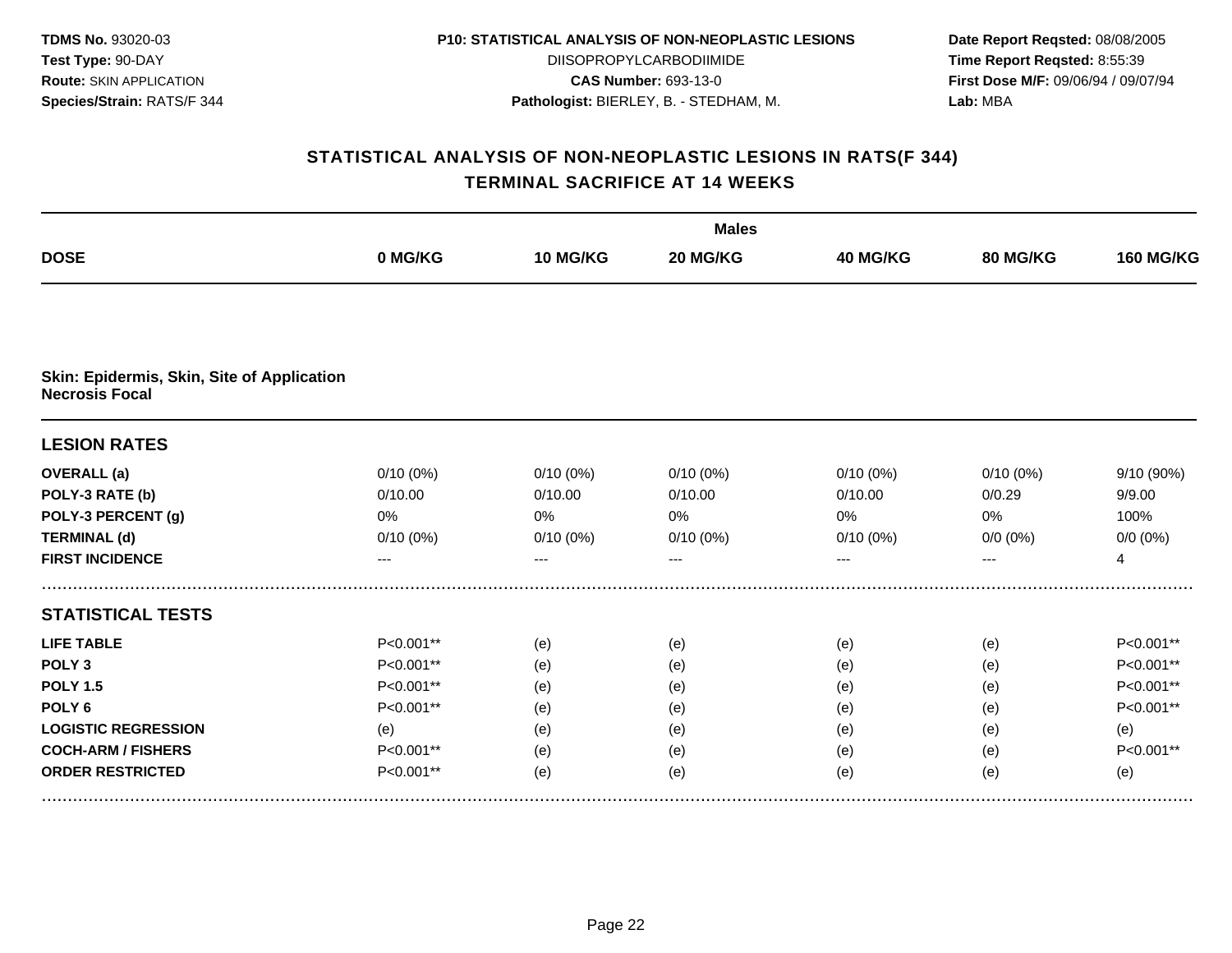| <b>TDMS No. 93020-03</b>       |
|--------------------------------|
| Test Type: 90-DAY              |
| <b>Route: SKIN APPLICATION</b> |
| Species/Strain: RATS/F 344     |

DIISOPROPYLCARBODIIMIDE **CAS Number:** 693-13-0 **Pathologist:** BIERLEY, B. - STEDHAM, M.

**Date Report Reqsted:** 08/08/2005 **Time Report Reqsted:** 8:55:39 **First Dose M/F:** 09/06/94 / 09/07/94 **Lab:** MBA

|                                        |             |             | <b>Males</b> |             |             |                  |  |  |
|----------------------------------------|-------------|-------------|--------------|-------------|-------------|------------------|--|--|
| <b>DOSE</b>                            | 0 MG/KG     | 10 MG/KG    | 20 MG/KG     | 40 MG/KG    | 80 MG/KG    | <b>160 MG/KG</b> |  |  |
| <b>Skin: Skin, Site of Application</b> |             |             |              |             |             |                  |  |  |
| <b>Inflammation Chronic</b>            |             |             |              |             |             |                  |  |  |
| <b>LESION RATES</b>                    |             |             |              |             |             |                  |  |  |
| <b>OVERALL</b> (a)                     | $0/10(0\%)$ | $0/10(0\%)$ | $0/10(0\%)$  | 1/10 (10%)  | 7/10 (70%)  | 10/10 (100%)     |  |  |
| POLY-3 RATE (b)                        | 0/10.00     | 0/10.00     | 0/10.00      | 1/10.00     | 7/7.19      | 10/10.00         |  |  |
| POLY-3 PERCENT (g)                     | 0%          | 0%          | 0%           | 10%         | 97.4%       | 100%             |  |  |
| <b>TERMINAL (d)</b>                    | 0/10(0%)    | $0/10(0\%)$ | 0/10(0%)     | 1/10 (10%)  | $0/0 (0\%)$ | $0/0 (0\%)$      |  |  |
| <b>FIRST INCIDENCE</b>                 | ---         |             |              | $92($ T)    | 18          | $\overline{4}$   |  |  |
| <b>STATISTICAL TESTS</b>               |             |             |              |             |             |                  |  |  |
| <b>LIFE TABLE</b>                      | $P<0.001**$ | (e)         | (e)          | $P = 0.500$ | P=0.002**   | P<0.001**        |  |  |
| POLY <sub>3</sub>                      | P<0.001**   | (e)         | (e)          | $P = 0.500$ | P<0.001**   | P<0.001**        |  |  |
| <b>POLY 1.5</b>                        | P<0.001**   | (e)         | (e)          | $P = 0.500$ | P<0.001**   | P<0.001**        |  |  |
| POLY <sub>6</sub>                      | P<0.001**   | (e)         | (e)          | $P = 0.500$ | P<0.001**   | P<0.001**        |  |  |
| <b>LOGISTIC REGRESSION</b>             | $P = 0.574$ | (e)         | (e)          | $P = 0.500$ | (e)         | (e)              |  |  |
| <b>COCH-ARM / FISHERS</b>              | P<0.001**   | (e)         | (e)          | $P = 0.500$ | P=0.002**   | P<0.001**        |  |  |
| <b>ORDER RESTRICTED</b>                | P<0.001**   | (e)         | (e)          | (e)         | (e)         | (e)              |  |  |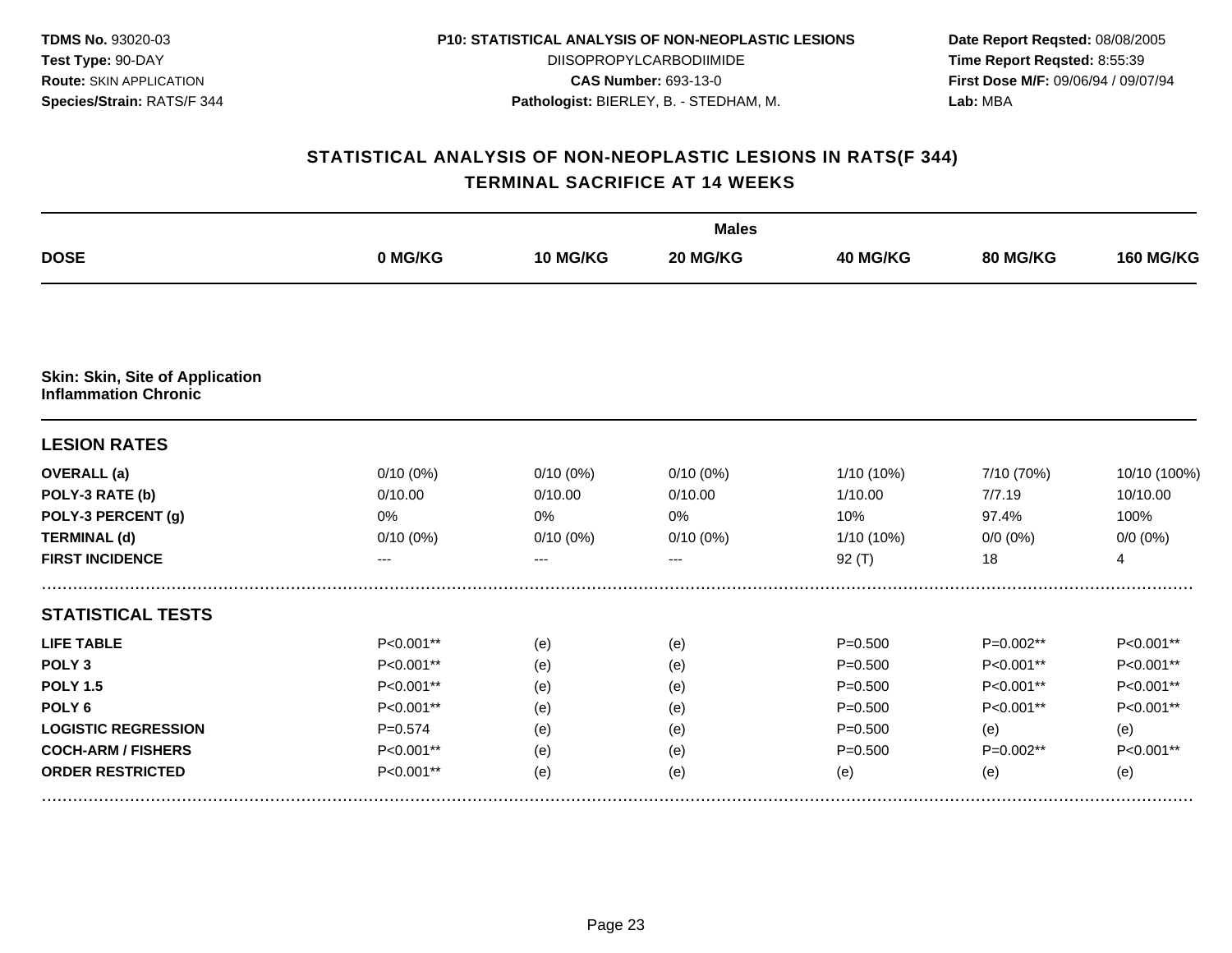| <b>TDMS No. 93020-03</b>       |
|--------------------------------|
| <b>Test Type: 90-DAY</b>       |
| <b>Route: SKIN APPLICATION</b> |
| Species/Strain: RATS/F 344     |

DIISOPROPYLCARBODIIMIDE **CAS Number:** 693-13-0 **Pathologist:** BIERLEY, B. - STEDHAM, M.

**Date Report Reqsted:** 08/08/2005 **Time Report Reqsted:** 8:55:39 **First Dose M/F:** 09/06/94 / 09/07/94 **Lab:** MBA

|                                 |              |             | <b>Males</b> |          |             |                  |  |  |  |
|---------------------------------|--------------|-------------|--------------|----------|-------------|------------------|--|--|--|
| <b>DOSE</b>                     | 0 MG/KG      | 10 MG/KG    | 20 MG/KG     | 40 MG/KG | 80 MG/KG    | <b>160 MG/KG</b> |  |  |  |
|                                 |              |             |              |          |             |                  |  |  |  |
| <b>Thymus</b><br><b>Atrophy</b> |              |             |              |          |             |                  |  |  |  |
| <b>LESION RATES</b>             |              |             |              |          |             |                  |  |  |  |
| <b>OVERALL</b> (a)              | 0/10(0%)     | $0/10(0\%)$ | 0/10(0%)     | 0/10(0%) | 2/10 (20%)  | 3/10 (30%)       |  |  |  |
| POLY-3 RATE (b)                 | 0/10.00      | 0/10.00     | 0/10.00      | 0/10.00  | 2/2.27      | 3/3.00           |  |  |  |
| POLY-3 PERCENT (g)              | 0%           | 0%          | 0%           | 0%       | 88.1%       | 100%             |  |  |  |
| <b>TERMINAL (d)</b>             | 0/10(0%)     | $0/10(0\%)$ | 0/10(0%)     | 0/10(0%) | $0/0 (0\%)$ | $0/0 (0\%)$      |  |  |  |
| <b>FIRST INCIDENCE</b>          | $---$        | $---$       | $--$         | ---      | 21          | $\overline{7}$   |  |  |  |
| <b>STATISTICAL TESTS</b>        |              |             |              |          |             |                  |  |  |  |
| <b>LIFE TABLE</b>               | P<0.001**    | (e)         | (e)          | (e)      | $P = 0.210$ | $P=0.003**$      |  |  |  |
| POLY <sub>3</sub>               | P<0.001**    | (e)         | (e)          | (e)      | $P=0.044*$  | $P=0.003**$      |  |  |  |
| <b>POLY 1.5</b>                 | P<0.001**    | (e)         | (e)          | (e)      | $P = 0.063$ | P=0.004**        |  |  |  |
| POLY <sub>6</sub>               | P<0.001**    | (e)         | (e)          | (e)      | $P=0.041*$  | $P=0.003**$      |  |  |  |
| <b>LOGISTIC REGRESSION</b>      | $P = 0.612N$ | (e)         | (e)          | (e)      | (e)         | (e)              |  |  |  |
| <b>COCH-ARM / FISHERS</b>       | P=0.002**    | (e)         | (e)          | (e)      | $P = 0.237$ | $P = 0.105$      |  |  |  |
| <b>ORDER RESTRICTED</b>         | P<0.001**    | (e)         | (e)          | (e)      | (e)         | (e)              |  |  |  |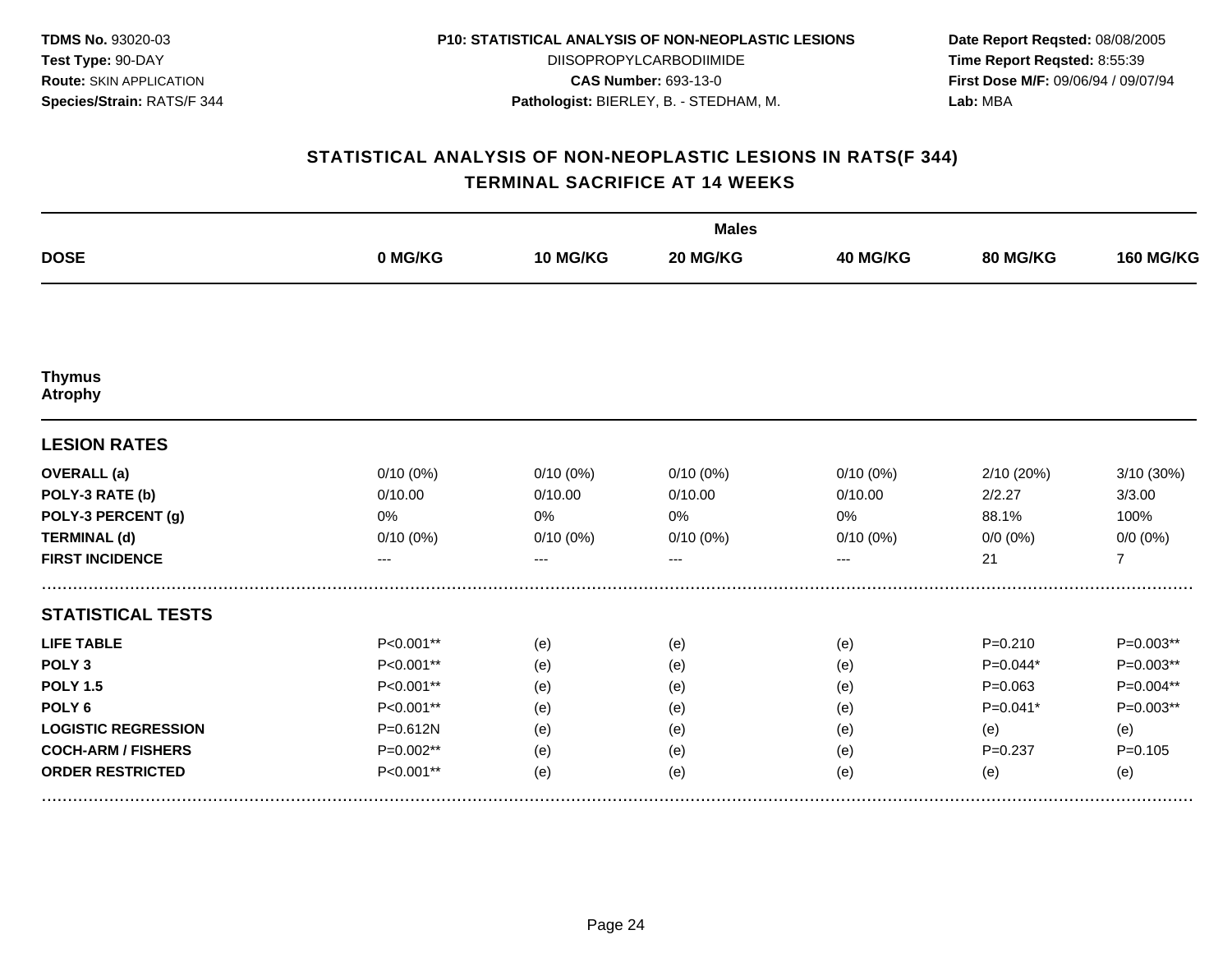| <b>TDMS No. 93020-03</b>       |
|--------------------------------|
| Test Type: 90-DAY              |
| <b>Route: SKIN APPLICATION</b> |
| Species/Strain: RATS/F 344     |

DIISOPROPYLCARBODIIMIDE **CAS Number:** 693-13-0 **Pathologist:** BIERLEY, B. - STEDHAM, M.

**Date Report Reqsted:** 08/08/2005 **Time Report Reqsted:** 8:55:39 **First Dose M/F:** 09/06/94 / 09/07/94 **Lab:** MBA

|                             |             |             | <b>Males</b> |             |             |                  |  |  |
|-----------------------------|-------------|-------------|--------------|-------------|-------------|------------------|--|--|
| <b>DOSE</b>                 | 0 MG/KG     | 10 MG/KG    | 20 MG/KG     | 40 MG/KG    | 80 MG/KG    | <b>160 MG/KG</b> |  |  |
|                             |             |             |              |             |             |                  |  |  |
| <b>Thymus</b><br>Hemorrhage |             |             |              |             |             |                  |  |  |
| <b>LESION RATES</b>         |             |             |              |             |             |                  |  |  |
| <b>OVERALL</b> (a)          | $0/10(0\%)$ | $0/10(0\%)$ | 0/10(0%)     | $0/10(0\%)$ | 2/10(20%)   | 0/10(0%)         |  |  |
| POLY-3 RATE (b)             | 0/10.00     | 0/10.00     | 0/10.00      | 0/10.00     | 2/2.26      | 0/0.00           |  |  |
| POLY-3 PERCENT (g)          | 0%          | 0%          | 0%           | 0%          | 88.4%       | $0\%$            |  |  |
| <b>TERMINAL (d)</b>         | $0/10(0\%)$ | 0/10(0%)    | 0/10(0%)     | 0/10(0%)    | $0/0 (0\%)$ | $0/0 (0\%)$      |  |  |
| <b>FIRST INCIDENCE</b>      | ---         | ---         |              | ---         | 21          | $---$            |  |  |
| <b>STATISTICAL TESTS</b>    |             |             |              |             |             |                  |  |  |
| <b>LIFE TABLE</b>           | $P=0.035*$  | (e)         | (e)          | (e)         | $P = 0.156$ | (e)              |  |  |
| POLY <sub>3</sub>           | $P = 0.146$ | (e)         | (e)          | (e)         | $P=0.044*$  | (e)              |  |  |
| <b>POLY 1.5</b>             | $P = 0.054$ | (e)         | (e)          | (e)         | $P=0.062$   | (e)              |  |  |
| POLY <sub>6</sub>           | $P = 0.184$ | (e)         | (e)          | (e)         | $P=0.041*$  | (e)              |  |  |
| <b>LOGISTIC REGRESSION</b>  | P=0.156N    | (e)         | (e)          | (e)         | (e)         | (e)              |  |  |
| <b>COCH-ARM / FISHERS</b>   | $P=0.414$   | (e)         | (e)          | (e)         | $P = 0.237$ | (e)              |  |  |
| <b>ORDER RESTRICTED</b>     | $P = 0.829$ | (e)         | (e)          | (e)         | (e)         | (e)              |  |  |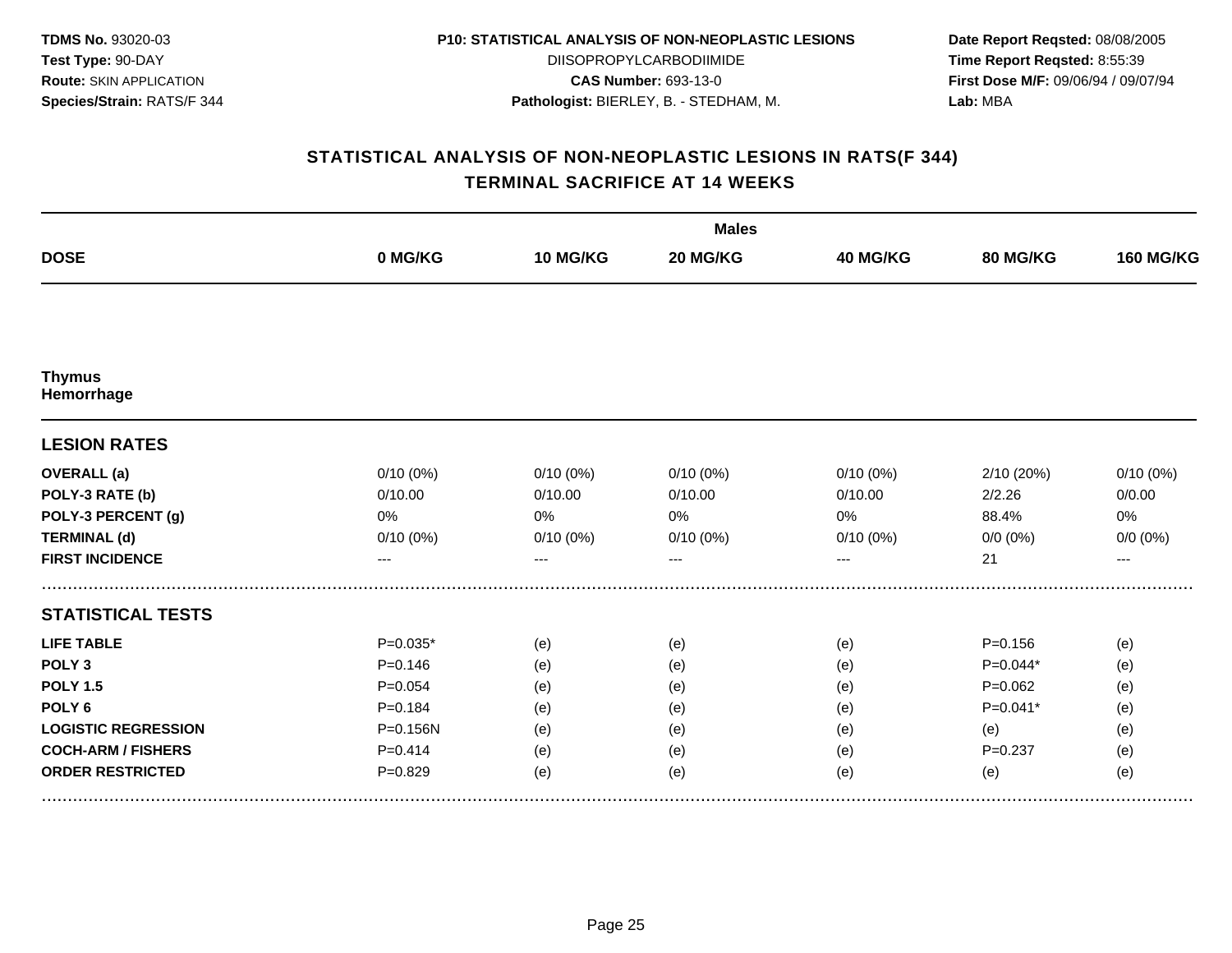| <b>TDMS No. 93020-03</b>       |
|--------------------------------|
| <b>Test Type: 90-DAY</b>       |
| <b>Route: SKIN APPLICATION</b> |
| Species/Strain: RATS/F 344     |

DIISOPROPYLCARBODIIMIDE **CAS Number:** 693-13-0 **Pathologist:** BIERLEY, B. - STEDHAM, M.

**Date Report Reqsted:** 08/08/2005 **Time Report Reqsted:** 8:55:39 **First Dose M/F:** 09/06/94 / 09/07/94 **Lab:** MBA

|                                  |              |             | <b>Males</b> |          |             |                  |  |  |  |
|----------------------------------|--------------|-------------|--------------|----------|-------------|------------------|--|--|--|
| <b>DOSE</b>                      | 0 MG/KG      | 10 MG/KG    | 20 MG/KG     | 40 MG/KG | 80 MG/KG    | <b>160 MG/KG</b> |  |  |  |
|                                  |              |             |              |          |             |                  |  |  |  |
| <b>Thymus</b><br><b>Necrosis</b> |              |             |              |          |             |                  |  |  |  |
| <b>LESION RATES</b>              |              |             |              |          |             |                  |  |  |  |
| <b>OVERALL</b> (a)               | 0/10(0%)     | $0/10(0\%)$ | 0/10(0%)     | 0/10(0%) | 2/10 (20%)  | 0/10(0%)         |  |  |  |
| POLY-3 RATE (b)                  | 0/10.00      | 0/10.00     | 0/10.00      | 0/10.00  | 2/2.25      | 0/0.00           |  |  |  |
| POLY-3 PERCENT (g)               | 0%           | 0%          | 0%           | 0%       | 88.7%       | 0%               |  |  |  |
| <b>TERMINAL (d)</b>              | 0/10(0%)     | $0/10(0\%)$ | $0/10(0\%)$  | 0/10(0%) | $0/0 (0\%)$ | $0/0 (0\%)$      |  |  |  |
| <b>FIRST INCIDENCE</b>           | $---$        | $---$       | $--$         | ---      | 25          | $---$            |  |  |  |
| <b>STATISTICAL TESTS</b>         |              |             |              |          |             |                  |  |  |  |
| <b>LIFE TABLE</b>                | $P=0.017*$   | (e)         | (e)          | (e)      | $P=0.097$   | (e)              |  |  |  |
| POLY <sub>3</sub>                | $P = 0.147$  | (e)         | (e)          | (e)      | $P=0.044*$  | (e)              |  |  |  |
| <b>POLY 1.5</b>                  | $P = 0.056$  | (e)         | (e)          | (e)      | $P=0.062$   | (e)              |  |  |  |
| POLY <sub>6</sub>                | $P = 0.184$  | (e)         | (e)          | (e)      | $P=0.041*$  | (e)              |  |  |  |
| <b>LOGISTIC REGRESSION</b>       | $P = 0.210N$ | (e)         | (e)          | (e)      | (e)         | (e)              |  |  |  |
| <b>COCH-ARM / FISHERS</b>        | $P = 0.414$  | (e)         | (e)          | (e)      | $P = 0.237$ | (e)              |  |  |  |
| <b>ORDER RESTRICTED</b>          | $P = 0.829$  | (e)         | (e)          | (e)      | (e)         | (e)              |  |  |  |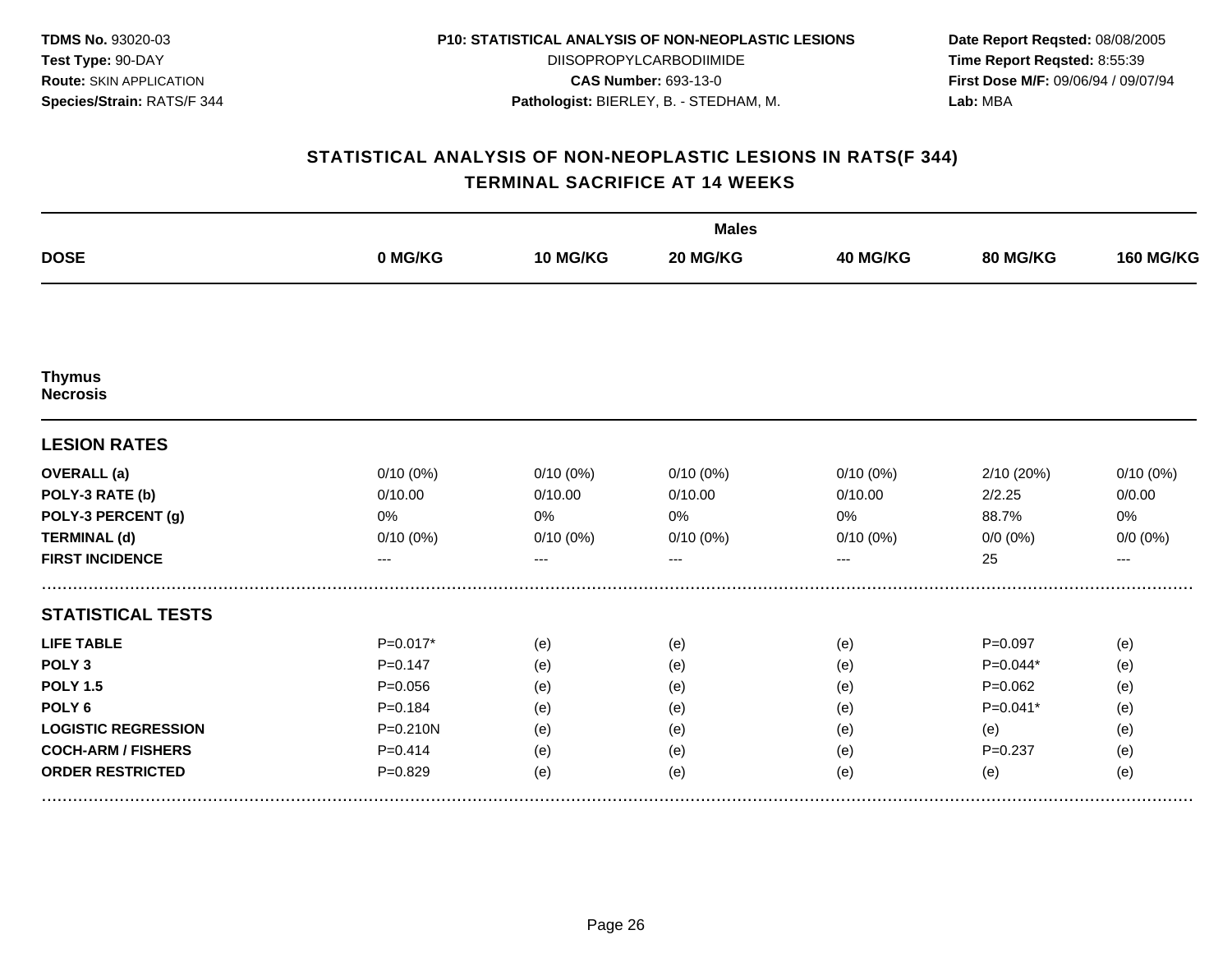| <b>TDMS No. 93020-03</b>       |
|--------------------------------|
| <b>Test Type: 90-DAY</b>       |
| <b>Route: SKIN APPLICATION</b> |
| Species/Strain: RATS/F 344     |

DIISOPROPYLCARBODIIMIDE **CAS Number:** 693-13-0 **Pathologist:** BIERLEY, B. - STEDHAM, M.

**Date Report Reqsted:** 08/08/2005 **Time Report Reqsted:** 8:55:39 **First Dose M/F:** 09/06/94 / 09/07/94 **Lab:** MBA

|                                  |             |             | <b>Females</b> |          |              |                  |  |  |  |
|----------------------------------|-------------|-------------|----------------|----------|--------------|------------------|--|--|--|
| <b>DOSE</b>                      | 0 MG/KG     | 10 MG/KG    | 20 MG/KG       | 40 MG/KG | 80 MG/KG     | <b>160 MG/KG</b> |  |  |  |
|                                  |             |             |                |          |              |                  |  |  |  |
| <b>Bone Marrow</b><br>Hemorrhage |             |             |                |          |              |                  |  |  |  |
| <b>LESION RATES</b>              |             |             |                |          |              |                  |  |  |  |
| <b>OVERALL</b> (a)               | $0/10(0\%)$ | $0/0 (0\%)$ | $0/0 (0\%)$    | 0/10(0%) | $1/10(10\%)$ | 2/10 (20%)       |  |  |  |
| POLY-3 RATE (b)                  | 0/10.00     | 0/0.00      | 0/0.00         | 0/10.00  | 1/1.69       | 2/2.00           |  |  |  |
| POLY-3 PERCENT (g)               | 0%          | 0%          | 0%             | 0%       | 59.2%        | 99.8%            |  |  |  |
| <b>TERMINAL (d)</b>              | 0/10(0%)    | $0/0 (0\%)$ | $0/0 (0\%)$    | 0/10(0%) | $0/0 (0\%)$  | $0/0 (0\%)$      |  |  |  |
| <b>FIRST INCIDENCE</b>           | ---         | ---         | ---            | ---      | 31           | $\overline{7}$   |  |  |  |
| <b>STATISTICAL TESTS</b>         |             |             |                |          |              |                  |  |  |  |
| <b>LIFE TABLE</b>                | $P=0.002**$ | (e)         | (e)            | (e)      | $P=0.429$    | $P = 0.234$      |  |  |  |
| POLY <sub>3</sub>                | (e)         | (e)         | (e)            | (e)      | $P = 0.265$  | $P=0.040*$       |  |  |  |
| <b>POLY 1.5</b>                  | (e)         | (e)         | (e)            | (e)      | $P = 0.318$  | $P=0.043*$       |  |  |  |
| POLY <sub>6</sub>                | (e)         | (e)         | (e)            | (e)      | $P = 0.246$  | $P=0.040*$       |  |  |  |
| <b>LOGISTIC REGRESSION</b>       | P=0.843N    | (e)         | (e)            | (e)      | (e)          | (e)              |  |  |  |
| <b>COCH-ARM / FISHERS</b>        | $P = 0.064$ | (e)         | (e)            | (e)      | $P = 0.500$  | $P = 0.237$      |  |  |  |
| <b>ORDER RESTRICTED</b>          | (e)         | (e)         | (e)            | (e)      | (e)          | (e)              |  |  |  |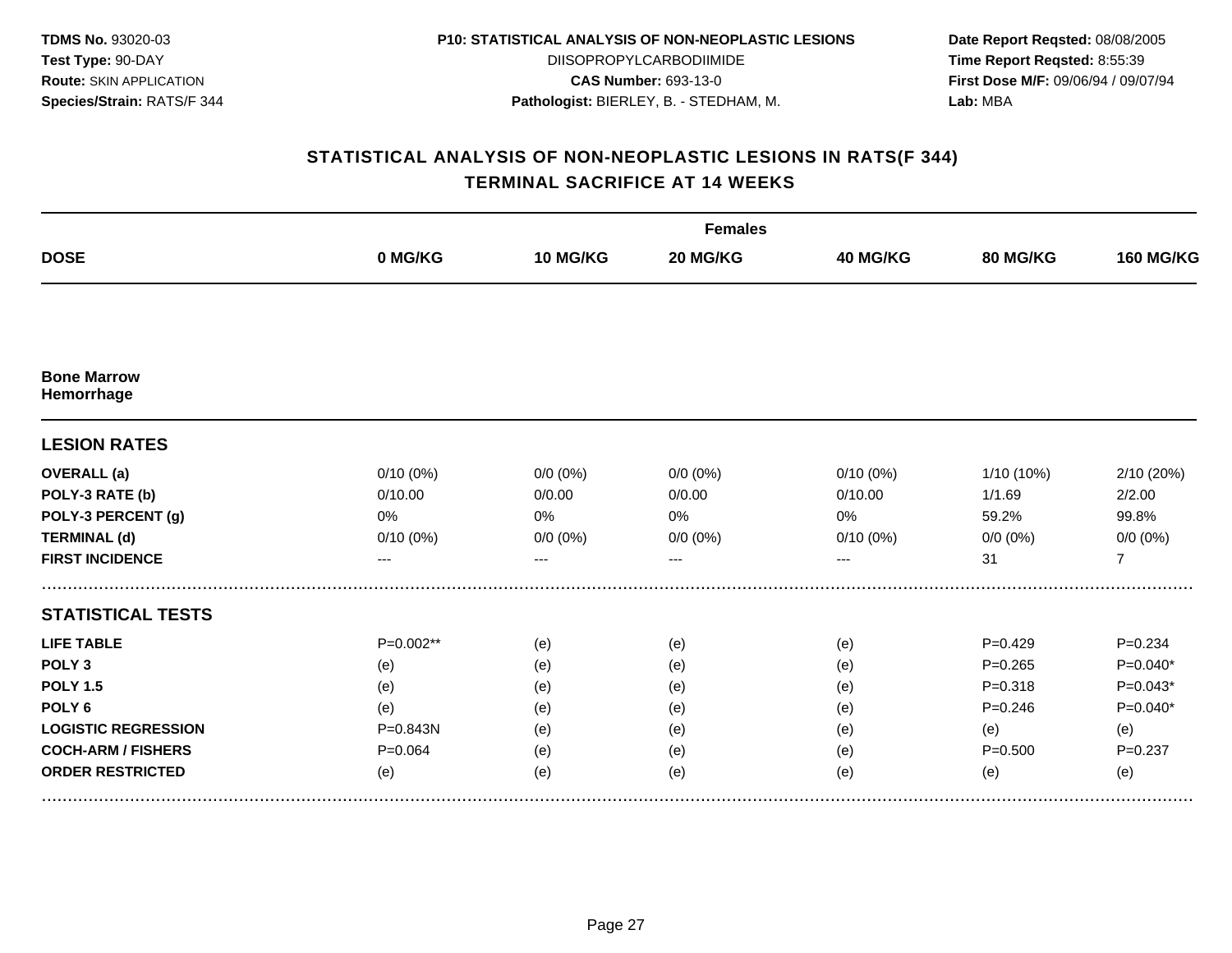| <b>TDMS No. 93020-03</b>       |
|--------------------------------|
| <b>Test Type: 90-DAY</b>       |
| <b>Route: SKIN APPLICATION</b> |
| Species/Strain: RATS/F 344     |

DIISOPROPYLCARBODIIMIDE **CAS Number:** 693-13-0 **Pathologist:** BIERLEY, B. - STEDHAM, M.

**Date Report Reqsted:** 08/08/2005 **Time Report Reqsted:** 8:55:39 **First Dose M/F:** 09/06/94 / 09/07/94 **Lab:** MBA

|                                                            |             | <b>Females</b> |             |             |             |                  |
|------------------------------------------------------------|-------------|----------------|-------------|-------------|-------------|------------------|
| <b>DOSE</b>                                                | 0 MG/KG     | 10 MG/KG       | 20 MG/KG    | 40 MG/KG    | 80 MG/KG    | <b>160 MG/KG</b> |
|                                                            |             |                |             |             |             |                  |
| <b>Bone Marrow</b><br><b>Hyperplasia Focal Histiocytic</b> |             |                |             |             |             |                  |
| <b>LESION RATES</b>                                        |             |                |             |             |             |                  |
| <b>OVERALL</b> (a)                                         | 0/10(0%)    | $0/0 (0\%)$    | $0/0 (0\%)$ | 2/10 (20%)  | $0/10(0\%)$ | 0/10(0%)         |
| POLY-3 RATE (b)                                            | 0/10.00     | 0/0.00         | 0/0.00      | 2/10.00     | 0/0.73      | 0/0.00           |
| POLY-3 PERCENT (g)                                         | 0%          | 0%             | 0%          | 20%         | 0%          | 0%               |
| <b>TERMINAL (d)</b>                                        | 0/10(0%)    | $0/0 (0\%)$    | $0/0 (0\%)$ | 2/10 (20%)  | $0/0 (0\%)$ | $0/0 (0\%)$      |
| <b>FIRST INCIDENCE</b>                                     | ---         | ---            | $---$       | 92(T)       | ---         | $---$            |
| <b>STATISTICAL TESTS</b>                                   |             |                |             |             |             |                  |
| <b>LIFE TABLE</b>                                          | $P = 0.500$ | (e)            | (e)         | $P = 0.234$ | (e)         | (e)              |
| POLY <sub>3</sub>                                          | (e)         | (e)            | (e)         | $P = 0.227$ | (e)         | (e)              |
| <b>POLY 1.5</b>                                            | (e)         | (e)            | (e)         | $P=0.227$   | (e)         | (e)              |
| POLY <sub>6</sub>                                          | (e)         | (e)            | (e)         | $P=0.227$   | (e)         | (e)              |
| <b>LOGISTIC REGRESSION</b>                                 | (e)         | (e)            | (e)         | $P = 0.234$ | (e)         | (e)              |
| <b>COCH-ARM / FISHERS</b>                                  | P=0.403N    | (e)            | (e)         | $P = 0.237$ | (e)         | (e)              |
| <b>ORDER RESTRICTED</b>                                    | (e)         | (e)            | (e)         | (e)         | (e)         | (e)              |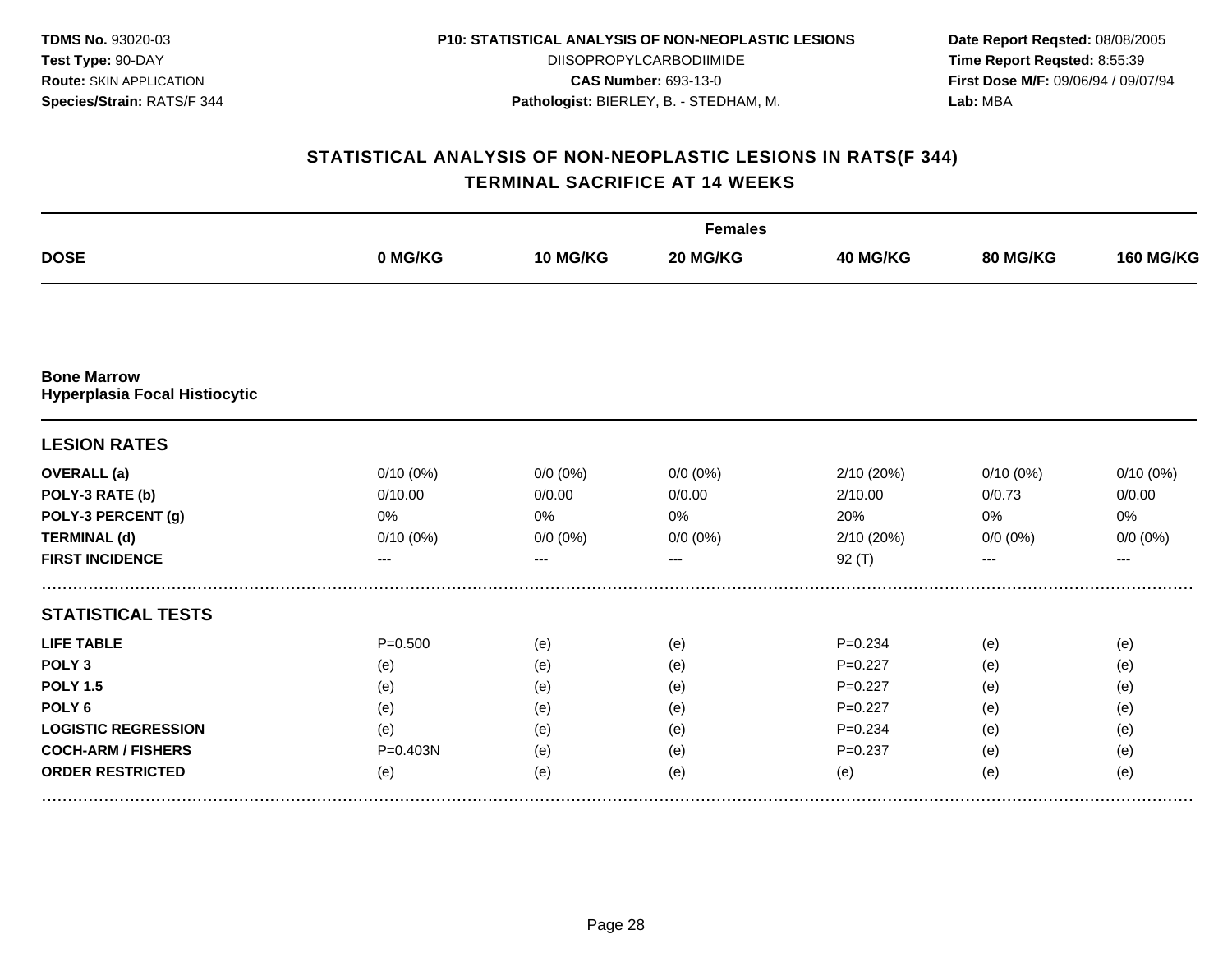| <b>TDMS No. 93020-03</b>       |
|--------------------------------|
| Test Type: 90-DAY              |
| <b>Route: SKIN APPLICATION</b> |
| Species/Strain: RATS/F 344     |

DIISOPROPYLCARBODIIMIDE **CAS Number:** 693-13-0 **Pathologist:** BIERLEY, B. - STEDHAM, M.

**Date Report Reqsted:** 08/08/2005 **Time Report Reqsted:** 8:55:39 **First Dose M/F:** 09/06/94 / 09/07/94 **Lab:** MBA

|                                    |             |             | <b>Females</b> |             |             |                  |  |  |
|------------------------------------|-------------|-------------|----------------|-------------|-------------|------------------|--|--|
| <b>DOSE</b>                        | 0 MG/KG     | 10 MG/KG    | 20 MG/KG       | 40 MG/KG    | 80 MG/KG    | <b>160 MG/KG</b> |  |  |
|                                    |             |             |                |             |             |                  |  |  |
| <b>Brain</b><br><b>Edema Focal</b> |             |             |                |             |             |                  |  |  |
| <b>LESION RATES</b>                |             |             |                |             |             |                  |  |  |
| <b>OVERALL</b> (a)                 | $0/10(0\%)$ | $0/10(0\%)$ | 0/10(0%)       | $0/10(0\%)$ | 5/10 (50%)  | 2/10 (20%)       |  |  |
| POLY-3 RATE (b)                    | 0/10.00     | 0/10.00     | 0/10.00        | 0/10.00     | 5/5.21      | 2/2.00           |  |  |
| POLY-3 PERCENT (g)                 | 0%          | 0%          | 0%             | 0%          | 96%         | 99.8%            |  |  |
| <b>TERMINAL (d)</b>                | 0/10(0%)    | $0/10(0\%)$ | 0/10(0%)       | $0/10(0\%)$ | $0/0 (0\%)$ | $0/0 (0\%)$      |  |  |
| <b>FIRST INCIDENCE</b>             | ---         | ---         | $---$          | ---         | 30          | $\overline{7}$   |  |  |
| <b>STATISTICAL TESTS</b>           |             |             |                |             |             |                  |  |  |
| <b>LIFE TABLE</b>                  | P<0.001**   | (e)         | (e)            | (e)         | P<0.001**   | $P = 0.234$      |  |  |
| POLY <sub>3</sub>                  | P<0.001**   | (e)         | (e)            | (e)         | P<0.001**   | $P=0.040*$       |  |  |
| <b>POLY 1.5</b>                    | P<0.001**   | (e)         | (e)            | (e)         | P<0.001**   | $P=0.043*$       |  |  |
| POLY <sub>6</sub>                  | P<0.001**   | (e)         | (e)            | (e)         | P<0.001**   | $P=0.040*$       |  |  |
| <b>LOGISTIC REGRESSION</b>         | P=0.395N    | (e)         | (e)            | (e)         | $P = 0.365$ | (e)              |  |  |
| <b>COCH-ARM / FISHERS</b>          | $P=0.010**$ | (e)         | (e)            | (e)         | $P=0.016*$  | $P = 0.237$      |  |  |
| <b>ORDER RESTRICTED</b>            | $P=0.006**$ | (e)         | (e)            | (e)         | (e)         | (e)              |  |  |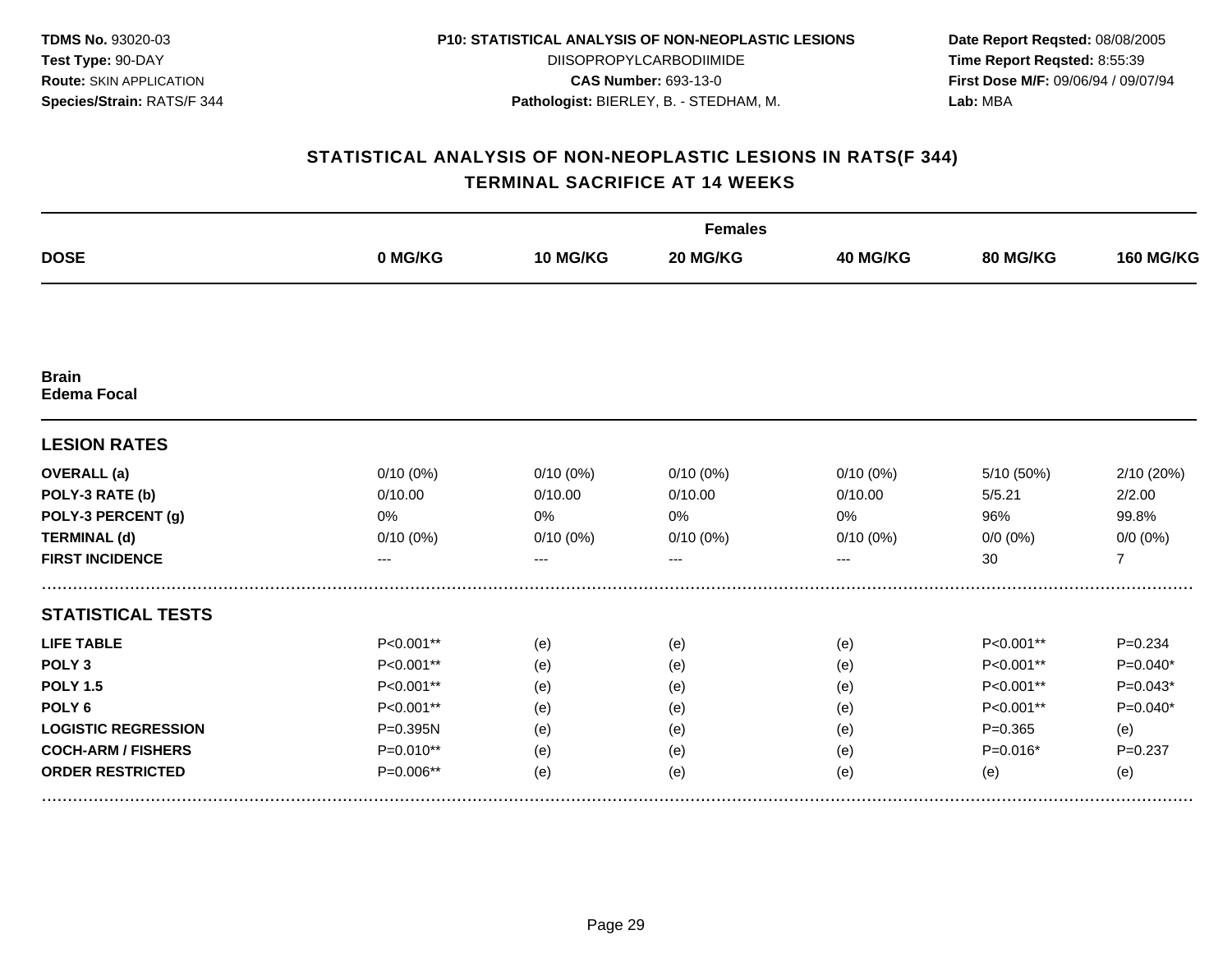| <b>TDMS No. 93020-03</b>       |
|--------------------------------|
| <b>Test Type: 90-DAY</b>       |
| <b>Route: SKIN APPLICATION</b> |
| Species/Strain: RATS/F 344     |

DIISOPROPYLCARBODIIMIDE **CAS Number:** 693-13-0 **Pathologist:** BIERLEY, B. - STEDHAM, M.

**Date Report Reqsted:** 08/08/2005 **Time Report Reqsted:** 8:55:39 **First Dose M/F:** 09/06/94 / 09/07/94 **Lab:** MBA

|                            |           |             | <b>Females</b> |          |             |                  |  |  |  |
|----------------------------|-----------|-------------|----------------|----------|-------------|------------------|--|--|--|
| <b>DOSE</b>                | 0 MG/KG   | 10 MG/KG    | 20 MG/KG       | 40 MG/KG | 80 MG/KG    | <b>160 MG/KG</b> |  |  |  |
|                            |           |             |                |          |             |                  |  |  |  |
| <b>Brain</b><br>Hemorrhage |           |             |                |          |             |                  |  |  |  |
| <b>LESION RATES</b>        |           |             |                |          |             |                  |  |  |  |
| <b>OVERALL</b> (a)         | 0/10(0%)  | $0/10(0\%)$ | 0/10(0%)       | 0/10(0%) | 5/10 (50%)  | 6/10 (60%)       |  |  |  |
| POLY-3 RATE (b)            | 0/10.00   | 0/10.00     | 0/10.00        | 0/10.00  | 5/5.44      | 6/6.00           |  |  |  |
| POLY-3 PERCENT (g)         | 0%        | 0%          | 0%             | 0%       | 91.9%       | 100%             |  |  |  |
| <b>TERMINAL (d)</b>        | 0/10(0%)  | $0/10(0\%)$ | 0/10(0%)       | 0/10(0%) | $0/0 (0\%)$ | $0/0 (0\%)$      |  |  |  |
| <b>FIRST INCIDENCE</b>     | ---       | $---$       | $--$           | ---      | 30          | $\overline{7}$   |  |  |  |
| <b>STATISTICAL TESTS</b>   |           |             |                |          |             |                  |  |  |  |
| <b>LIFE TABLE</b>          | P<0.001** | (e)         | (e)            | (e)      | P=0.004**   | P=0.009**        |  |  |  |
| POLY <sub>3</sub>          | P<0.001** | (e)         | (e)            | (e)      | P<0.001**   | P<0.001**        |  |  |  |
| <b>POLY 1.5</b>            | P<0.001** | (e)         | (e)            | (e)      | P<0.001**   | P<0.001**        |  |  |  |
| POLY <sub>6</sub>          | P<0.001** | (e)         | (e)            | (e)      | P<0.001**   | P<0.001**        |  |  |  |
| <b>LOGISTIC REGRESSION</b> | P=0.396N  | (e)         | (e)            | (e)      | $P = 0.987$ | (e)              |  |  |  |
| <b>COCH-ARM / FISHERS</b>  | P<0.001** | (e)         | (e)            | (e)      | $P=0.016*$  | P=0.005**        |  |  |  |
| <b>ORDER RESTRICTED</b>    | P<0.001** | (e)         | (e)            | (e)      | (e)         | (e)              |  |  |  |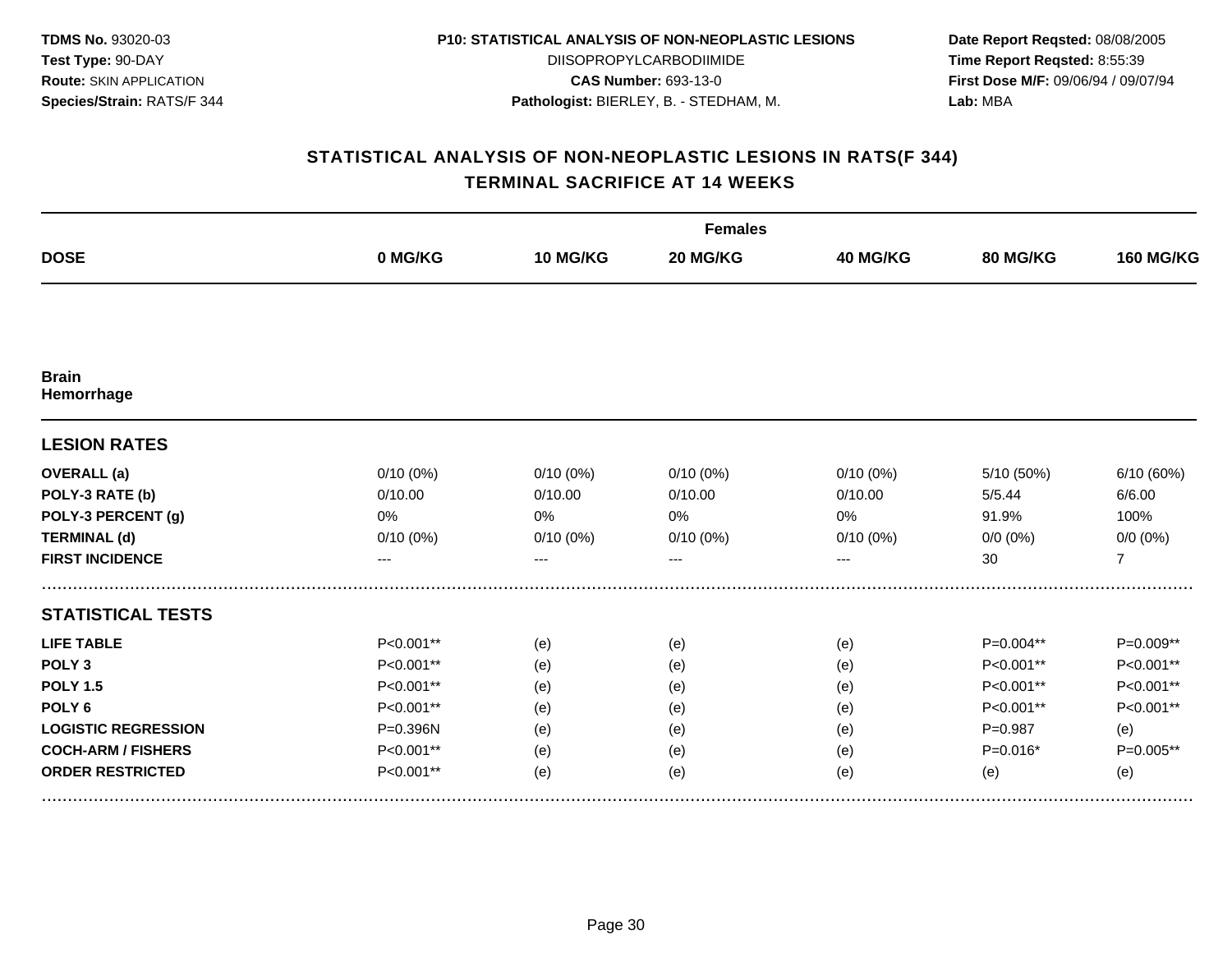| <b>TDMS No. 93020-03</b>       |
|--------------------------------|
| <b>Test Type: 90-DAY</b>       |
| <b>Route: SKIN APPLICATION</b> |
| Species/Strain: RATS/F 344     |

DIISOPROPYLCARBODIIMIDE **CAS Number:** 693-13-0 **Pathologist:** BIERLEY, B. - STEDHAM, M.

**Date Report Reqsted:** 08/08/2005 **Time Report Reqsted:** 8:55:39 **First Dose M/F:** 09/06/94 / 09/07/94 **Lab:** MBA

|                                         |              |             | <b>Females</b> |             |             |                  |  |  |
|-----------------------------------------|--------------|-------------|----------------|-------------|-------------|------------------|--|--|
| <b>DOSE</b>                             | 0 MG/KG      | 10 MG/KG    | 20 MG/KG       | 40 MG/KG    | 80 MG/KG    | <b>160 MG/KG</b> |  |  |
|                                         |              |             |                |             |             |                  |  |  |
| <b>Brain: Neuron</b><br><b>Necrosis</b> |              |             |                |             |             |                  |  |  |
| <b>LESION RATES</b>                     |              |             |                |             |             |                  |  |  |
| <b>OVERALL</b> (a)                      | $0/10(0\%)$  | $0/10(0\%)$ | 0/10(0%)       | $0/10(0\%)$ | 8/10 (80%)  | 2/10 (20%)       |  |  |
| POLY-3 RATE (b)                         | 0/10.00      | 0/10.00     | 0/10.00        | 0/10.00     | 8/8.07      | 2/2.00           |  |  |
| POLY-3 PERCENT (g)                      | 0%           | 0%          | 0%             | 0%          | 99.1%       | 99.8%            |  |  |
| <b>TERMINAL (d)</b>                     | 0/10(0%)     | $0/10(0\%)$ | 0/10(0%)       | $0/10(0\%)$ | $0/0 (0\%)$ | $0/0 (0\%)$      |  |  |
| <b>FIRST INCIDENCE</b>                  | ---          | ---         | $---$          | ---         | 27          | $\overline{7}$   |  |  |
| <b>STATISTICAL TESTS</b>                |              |             |                |             |             |                  |  |  |
| <b>LIFE TABLE</b>                       | $P<0.001**$  | (e)         | (e)            | (e)         | P<0.001**   | $P = 0.234$      |  |  |
| POLY <sub>3</sub>                       | P<0.001**    | (e)         | (e)            | (e)         | P<0.001**   | $P=0.040*$       |  |  |
| <b>POLY 1.5</b>                         | P<0.001**    | (e)         | (e)            | (e)         | P<0.001**   | $P=0.043*$       |  |  |
| POLY <sub>6</sub>                       | P<0.001**    | (e)         | (e)            | (e)         | P<0.001**   | $P=0.040*$       |  |  |
| <b>LOGISTIC REGRESSION</b>              | $P=0.022N^*$ | (e)         | (e)            | (e)         | $P=0.647$   | (e)              |  |  |
| <b>COCH-ARM / FISHERS</b>               | $P=0.005**$  | (e)         | (e)            | (e)         | P<0.001**   | $P = 0.237$      |  |  |
| <b>ORDER RESTRICTED</b>                 | $P<0.001**$  | (e)         | (e)            | (e)         | (e)         | (e)              |  |  |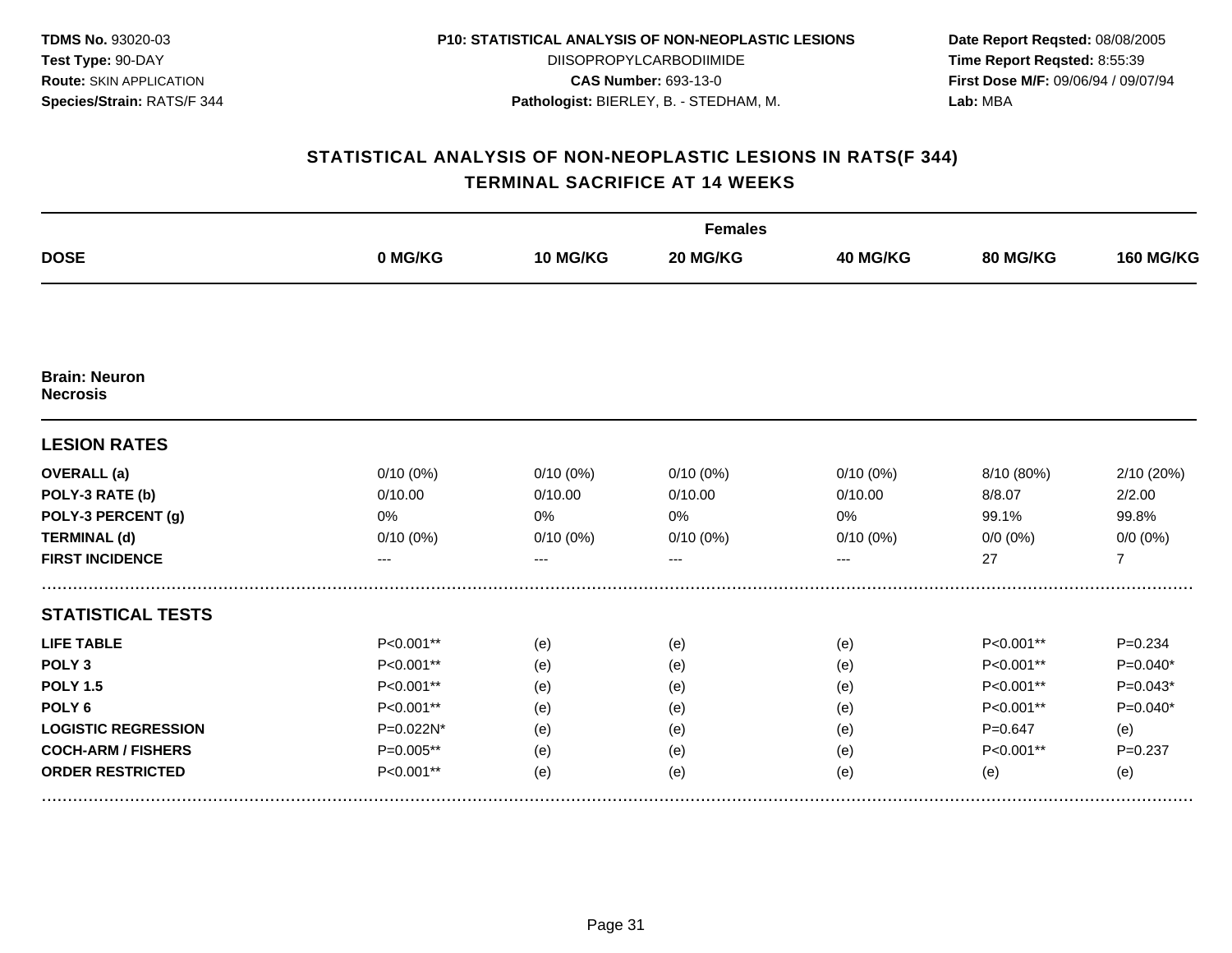| <b>TDMS No. 93020-03</b>       |
|--------------------------------|
| <b>Test Type: 90-DAY</b>       |
| <b>Route: SKIN APPLICATION</b> |
| Species/Strain: RATS/F 344     |

DIISOPROPYLCARBODIIMIDE **CAS Number:** 693-13-0 **Pathologist:** BIERLEY, B. - STEDHAM, M.

**Date Report Reqsted:** 08/08/2005 **Time Report Reqsted:** 8:55:39 **First Dose M/F:** 09/06/94 / 09/07/94 **Lab:** MBA

|                                                      |             |             | <b>Females</b> |                 |             |                  |  |  |  |
|------------------------------------------------------|-------------|-------------|----------------|-----------------|-------------|------------------|--|--|--|
| <b>DOSE</b>                                          | 0 MG/KG     | 10 MG/KG    | 20 MG/KG       | <b>40 MG/KG</b> | 80 MG/KG    | <b>160 MG/KG</b> |  |  |  |
|                                                      |             |             |                |                 |             |                  |  |  |  |
| <b>Clitoral Gland</b><br><b>Inflammation Chronic</b> |             |             |                |                 |             |                  |  |  |  |
| <b>LESION RATES</b>                                  |             |             |                |                 |             |                  |  |  |  |
| <b>OVERALL</b> (a)                                   | 0/8(0%)     | $0/0 (0\%)$ | $0/0 (0\%)$    | 1/6 (17%)       | 2/10 (20%)  | 1/10 (10%)       |  |  |  |
| POLY-3 RATE (b)                                      | 0/8.00      | 0/0.00      | 0/0.00         | 1/6.00          | 2/2.43      | 1/1.00           |  |  |  |
| POLY-3 PERCENT (g)                                   | 0%          | 0%          | 0%             | 16.7%           | 82.3%       | 99.6%            |  |  |  |
| <b>TERMINAL (d)</b>                                  | 0/8(0%)     | $0/0 (0\%)$ | $0/0 (0\%)$    | 1/6 (17%)       | $0/0 (0\%)$ | $0/0 (0\%)$      |  |  |  |
| <b>FIRST INCIDENCE</b>                               | $---$       | $---$       | $---$          | 92(T)           | 30          | $\overline{7}$   |  |  |  |
| <b>STATISTICAL TESTS</b>                             |             |             |                |                 |             |                  |  |  |  |
| <b>LIFE TABLE</b>                                    | P<0.001**   | (e)         | (e)            | $P=0.443$       | $P=0.052$   | $P = 0.500$      |  |  |  |
| POLY <sub>3</sub>                                    | (e)         | (e)         | (e)            | $P=0.442$       | $P = 0.056$ | $P=0.257$        |  |  |  |
| <b>POLY 1.5</b>                                      | (e)         | (e)         | (e)            | $P=0.442$       | $P = 0.091$ | $P = 0.264$      |  |  |  |
| POLY <sub>6</sub>                                    | (e)         | (e)         | (e)            | $P=0.442$       | $P=0.047*$  | $P = 0.257$      |  |  |  |
| <b>LOGISTIC REGRESSION</b>                           | $P = 0.636$ | (e)         | (e)            | $P = 0.443$     | $P = 0.856$ | (e)              |  |  |  |
| <b>COCH-ARM / FISHERS</b>                            | $P = 0.467$ | (e)         | (e)            | $P=0.429$       | $P=0.294$   | $P = 0.556$      |  |  |  |
| <b>ORDER RESTRICTED</b>                              | (e)         | (e)         | (e)            | (e)             | (e)         | (e)              |  |  |  |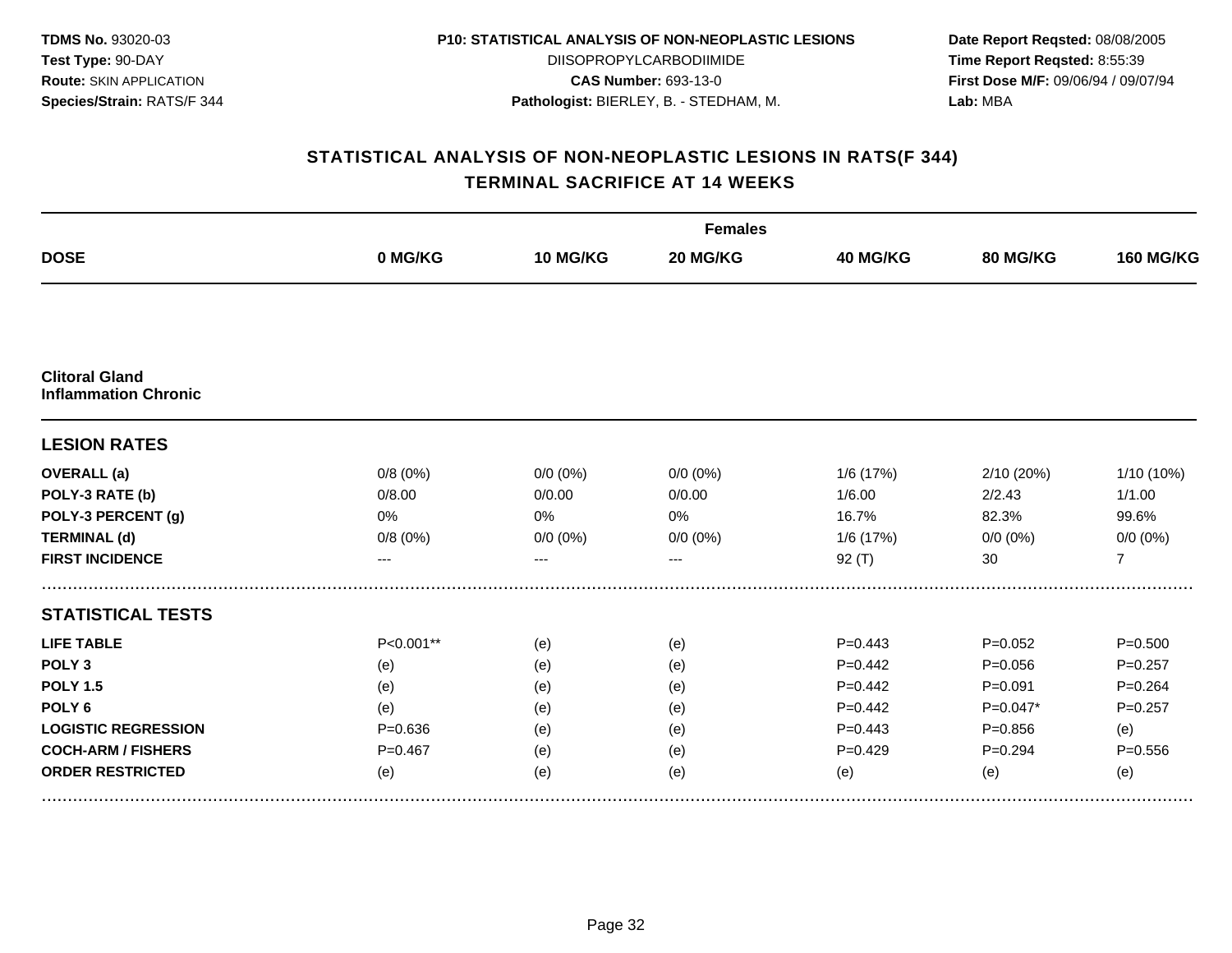| <b>TDMS No. 93020-03</b>       |
|--------------------------------|
| <b>Test Type: 90-DAY</b>       |
| <b>Route: SKIN APPLICATION</b> |
| Species/Strain: RATS/F 344     |

DIISOPROPYLCARBODIIMIDE **CAS Number:** 693-13-0 **Pathologist:** BIERLEY, B. - STEDHAM, M.

**Date Report Reqsted:** 08/08/2005 **Time Report Reqsted:** 8:55:39 **First Dose M/F:** 09/06/94 / 09/07/94 **Lab:** MBA

|                            |             |                 | <b>Females</b> |             |             |                  |
|----------------------------|-------------|-----------------|----------------|-------------|-------------|------------------|
| <b>DOSE</b>                | 0 MG/KG     | <b>10 MG/KG</b> | 20 MG/KG       | 40 MG/KG    | 80 MG/KG    | <b>160 MG/KG</b> |
|                            |             |                 |                |             |             |                  |
| Heart<br>Cardiomyopathy    |             |                 |                |             |             |                  |
| <b>LESION RATES</b>        |             |                 |                |             |             |                  |
| <b>OVERALL</b> (a)         | $0/10(0\%)$ | $0/10(0\%)$     | 1/10 (10%)     | 2/10 (20%)  | 2/10(20%)   | $0/10(0\%)$      |
| POLY-3 RATE (b)            | 0/10.00     | 0/10.00         | 1/10.00        | 2/10.00     | 2/2.66      | 0/0.00           |
| POLY-3 PERCENT (g)         | 0%          | 0%              | 10%            | 20%         | 75.3%       | 0%               |
| <b>TERMINAL (d)</b>        | 0/10(0%)    | $0/10(0\%)$     | 1/10 (10%)     | 2/10 (20%)  | $0/0 (0\%)$ | $0/0 (0\%)$      |
| <b>FIRST INCIDENCE</b>     | ---         | $---$           | $92($ T)       | $92($ T)    | 30          | ---              |
| <b>STATISTICAL TESTS</b>   |             |                 |                |             |             |                  |
| <b>LIFE TABLE</b>          | P=0.007**   | (e)             | $P = 0.500$    | $P = 0.234$ | $P = 0.190$ | (e)              |
| POLY <sub>3</sub>          | $P=0.009**$ | (e)             | $P = 0.500$    | $P=0.227$   | $P = 0.051$ | (e)              |
| <b>POLY 1.5</b>            | $P=0.008**$ | (e)             | $P = 0.500$    | $P=0.227$   | $P = 0.079$ | (e)              |
| POLY <sub>6</sub>          | $P=0.011*$  | (e)             | $P = 0.500$    | $P = 0.227$ | $P=0.042*$  | (e)              |
| <b>LOGISTIC REGRESSION</b> | P=0.819N    | (e)             | $P = 0.500$    | $P = 0.234$ | (e)         | (e)              |
| <b>COCH-ARM / FISHERS</b>  | $P = 0.628$ | (e)             | $P = 0.500$    | $P = 0.237$ | $P = 0.237$ | (e)              |
| <b>ORDER RESTRICTED</b>    | $P = 0.829$ | (e)             | (e)            | (e)         | (e)         | (e)              |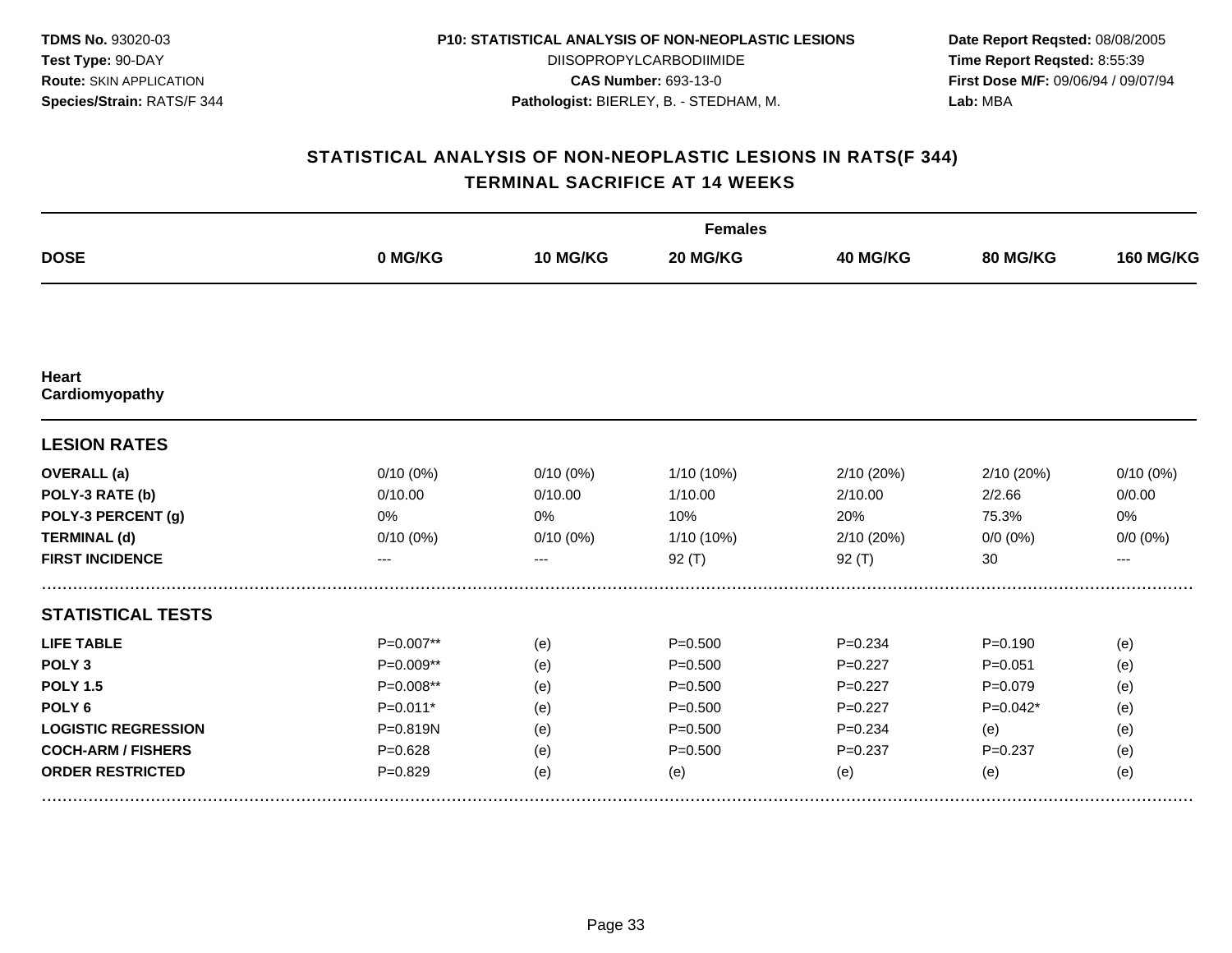**TDMS No.** 93020-03 **Test Type:** 90-DAY **Route:** SKIN APPLICATION **Species/Strain:** RATS/F 344

#### **P10: STATISTICAL ANALYSIS OF NON-NEOPLASTIC LESIONS**

DIISOPROPYLCARBODIIMIDE **CAS Number:** 693-13-0 **Pathologist:** BIERLEY, B. - STEDHAM, M.

**Date Report Reqsted:** 08/08/2005 **Time Report Reqsted:** 8:55:39 **First Dose M/F:** 09/06/94 / 09/07/94 **Lab:** MBA

|                              |                   |             | <b>Females</b> |             |             |                  |
|------------------------------|-------------------|-------------|----------------|-------------|-------------|------------------|
| <b>DOSE</b>                  | 0 MG/KG           | 10 MG/KG    | 20 MG/KG       | 40 MG/KG    | 80 MG/KG    | <b>160 MG/KG</b> |
|                              |                   |             |                |             |             |                  |
| <b>Kidney</b><br>Nephropathy |                   |             |                |             |             |                  |
| <b>LESION RATES</b>          |                   |             |                |             |             |                  |
| <b>OVERALL</b> (a)           | 0/10(0%)          | $0/0 (0\%)$ | $0/0 (0\%)$    | $0/10(0\%)$ | $0/10(0\%)$ | 0/10(0%)         |
| POLY-3 RATE (b)              | 0/10.00           | 0/0.00      | 0/0.00         | 0/10.00     | 0/0.73      | 0/0.00           |
| POLY-3 PERCENT (g)           | 0%                | 0%          | 0%             | 0%          | 0%          | 0%               |
| <b>TERMINAL (d)</b>          | 0/10(0%)          | $0/0 (0\%)$ | $0/0 (0\%)$    | $0/10(0\%)$ | $0/0 (0\%)$ | $0/0 (0\%)$      |
| <b>FIRST INCIDENCE</b>       | $\qquad \qquad -$ | $---$       | $---$          | ---         |             | $---$            |
| <b>STATISTICAL TESTS</b>     |                   |             |                |             |             |                  |
| <b>LIFE TABLE</b>            | (e)               | (e)         | (e)            | (e)         | (e)         | (e)              |
| POLY <sub>3</sub>            | (e)               | (e)         | (e)            | (e)         | (e)         | (e)              |
| <b>POLY 1.5</b>              | (e)               | (e)         | (e)            | (e)         | (e)         | (e)              |
| POLY <sub>6</sub>            | (e)               | (e)         | (e)            | (e)         | (e)         | (e)              |
| <b>LOGISTIC REGRESSION</b>   | (e)               | (e)         | (e)            | (e)         | (e)         | (e)              |
| <b>COCH-ARM / FISHERS</b>    | (e)               | (e)         | (e)            | (e)         | (e)         | (e)              |
| <b>ORDER RESTRICTED</b>      | (e)               | (e)         | (e)            | (e)         | (e)         | (e)              |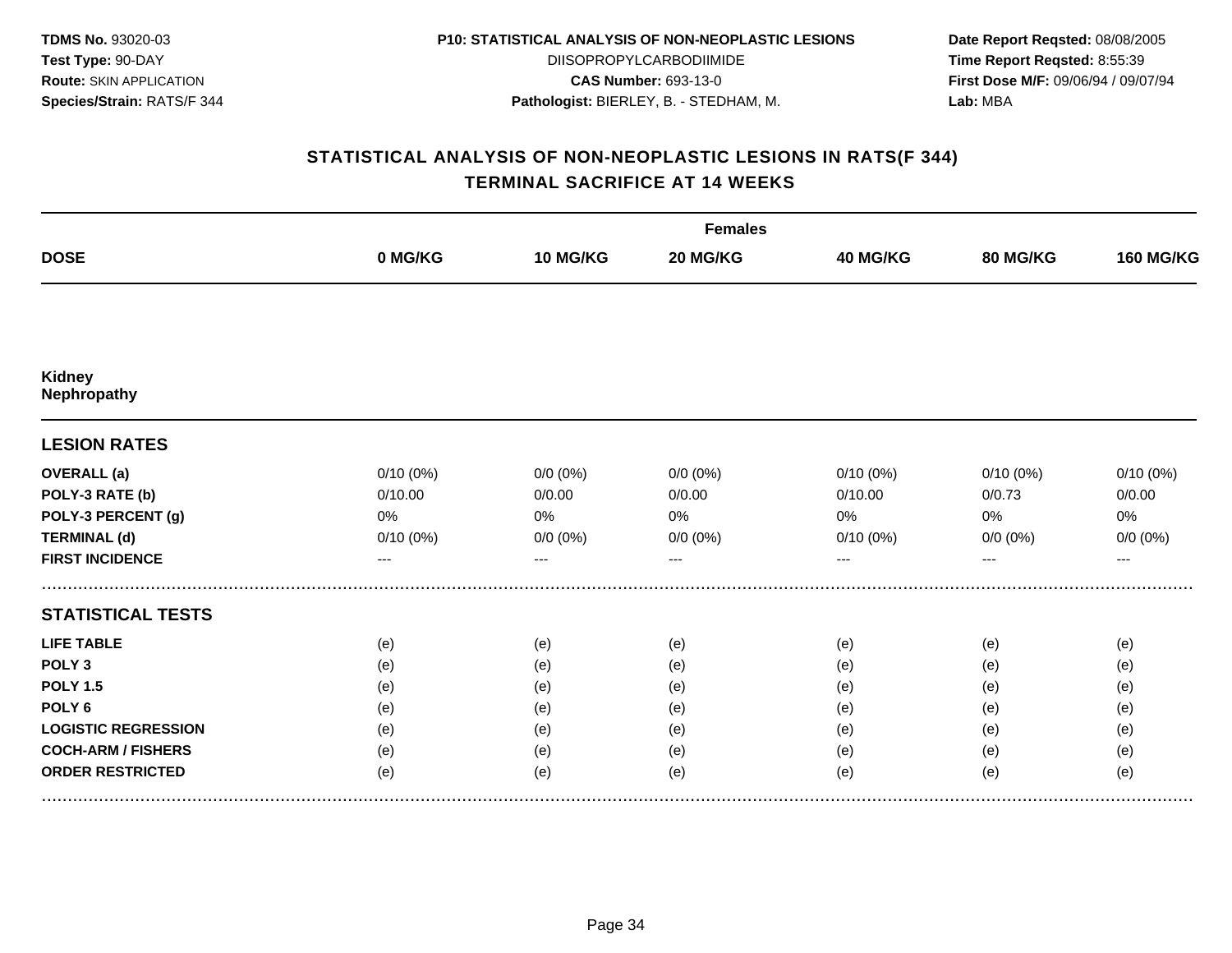| <b>TDMS No. 93020-03</b>       |
|--------------------------------|
| <b>Test Type: 90-DAY</b>       |
| <b>Route: SKIN APPLICATION</b> |
| Species/Strain: RATS/F 344     |

DIISOPROPYLCARBODIIMIDE **CAS Number:** 693-13-0 **Pathologist:** BIERLEY, B. - STEDHAM, M.

**Date Report Reqsted:** 08/08/2005 **Time Report Reqsted:** 8:55:39 **First Dose M/F:** 09/06/94 / 09/07/94 **Lab:** MBA

| <b>DOSE</b>                              |            |              | <b>Females</b> |             |              |                  |
|------------------------------------------|------------|--------------|----------------|-------------|--------------|------------------|
|                                          | 0 MG/KG    | 10 MG/KG     | 20 MG/KG       | 40 MG/KG    | 80 MG/KG     | <b>160 MG/KG</b> |
|                                          |            |              |                |             |              |                  |
| Kidney: Medulla<br><b>Mineralization</b> |            |              |                |             |              |                  |
| <b>LESION RATES</b>                      |            |              |                |             |              |                  |
| <b>OVERALL</b> (a)                       | 5/10 (50%) | $0/0 (0\%)$  | $0/0 (0\%)$    | 6/10 (60%)  | 10/10 (100%) | 3/10 (30%)       |
| POLY-3 RATE (b)                          | 5/10.00    | 0/0.00       | 0/0.00         | 6/10.00     | 10/10.00     | 3/3.00           |
| POLY-3 PERCENT (g)                       | 50%        | 0%           | 0%             | 60%         | 100%         | 99.9%            |
| <b>TERMINAL (d)</b>                      | 5/10 (50%) | $0/0 (0\%)$  | $0/0 (0\%)$    | 6/10 (60%)  | $0/0 (0\%)$  | $0/0 (0\%)$      |
| <b>FIRST INCIDENCE</b>                   | $92($ T)   | $---$        | $--$           | 92(T)       | 27           | $\overline{7}$   |
| <b>STATISTICAL TESTS</b>                 |            |              |                |             |              |                  |
| <b>LIFE TABLE</b>                        | P<0.001**  | $P = 1.000N$ | $P = 1.000N$   | $P = 0.500$ | P<0.001**    | $P = 0.111$      |
| POLY <sub>3</sub>                        | (e)        | (e)          | (e)            | $P = 0.500$ | P=0.008**    | $P = 0.258$      |
| <b>POLY 1.5</b>                          | (e)        | (e)          | (e)            | $P = 0.500$ | P=0.008**    | $P = 0.280$      |
| POLY <sub>6</sub>                        | (e)        | (e)          | (e)            | $P = 0.500$ | P=0.008**    | $P = 0.257$      |
| <b>LOGISTIC REGRESSION</b>               | P=0.126N   | (e)          | (e)            | $P = 0.500$ | (e)          | (e)              |
| <b>COCH-ARM / FISHERS</b>                | P=0.256N   | $P = 1.000$  | $P = 1.000$    | $P = 0.500$ | $P=0.016*$   | P=0.325N         |
| <b>ORDER RESTRICTED</b>                  | (e)        | (e)          | (e)            | (e)         | (e)          | (e)              |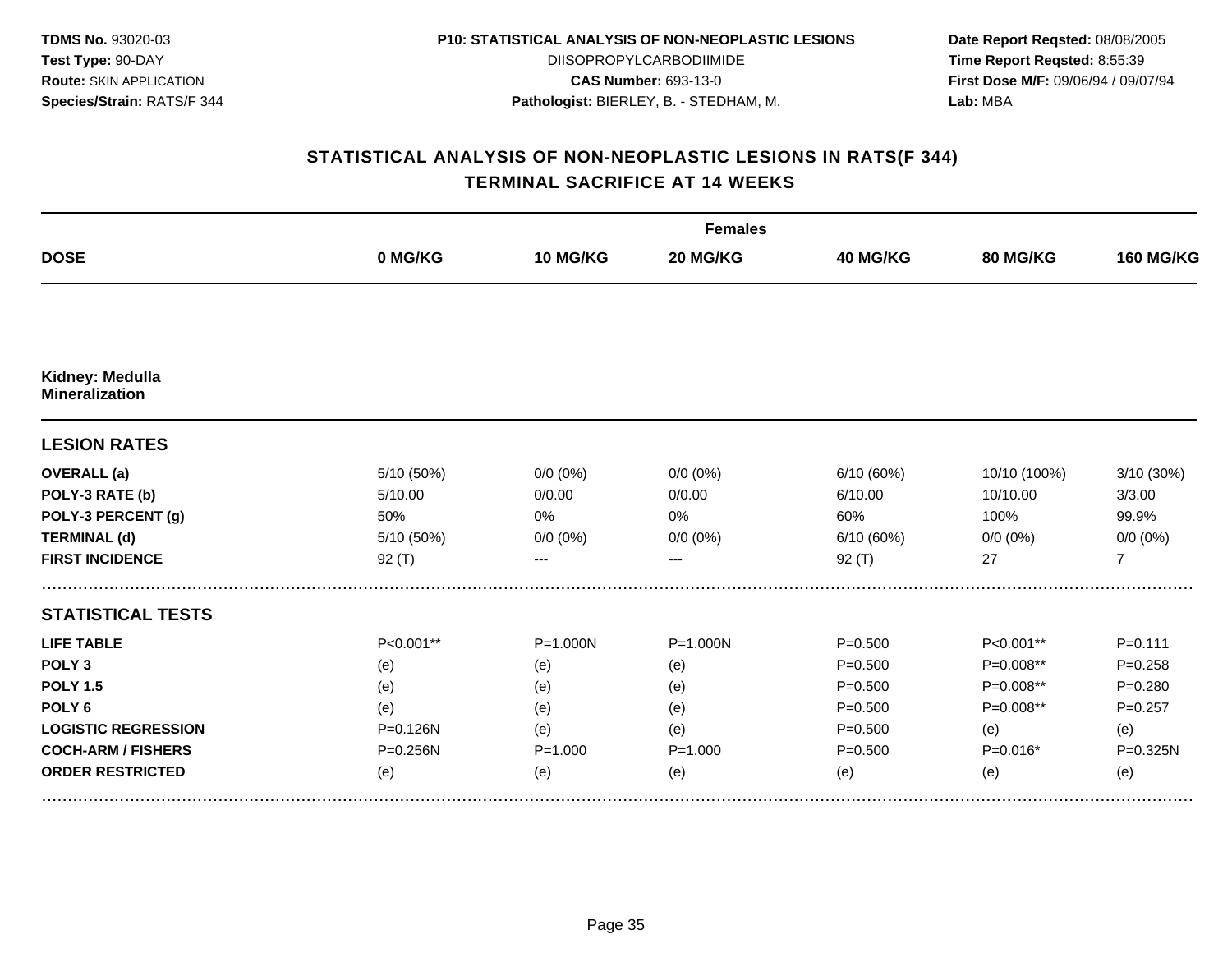| <b>TDMS No. 93020-03</b>       |
|--------------------------------|
| <b>Test Type: 90-DAY</b>       |
| <b>Route: SKIN APPLICATION</b> |
| Species/Strain: RATS/F 344     |

DIISOPROPYLCARBODIIMIDE **CAS Number:** 693-13-0 **Pathologist:** BIERLEY, B. - STEDHAM, M.

**Date Report Reqsted:** 08/08/2005 **Time Report Reqsted:** 8:55:39 **First Dose M/F:** 09/06/94 / 09/07/94 **Lab:** MBA

| <b>DOSE</b>                                      |             |             | <b>Females</b> |             |             |                  |
|--------------------------------------------------|-------------|-------------|----------------|-------------|-------------|------------------|
|                                                  | 0 MG/KG     | 10 MG/KG    | 20 MG/KG       | 40 MG/KG    | 80 MG/KG    | <b>160 MG/KG</b> |
|                                                  |             |             |                |             |             |                  |
| <b>Liver: Centrilobular</b><br><b>Congestion</b> |             |             |                |             |             |                  |
| <b>LESION RATES</b>                              |             |             |                |             |             |                  |
| <b>OVERALL</b> (a)                               | $0/10(0\%)$ | $0/0 (0\%)$ | $0/0 (0\%)$    | $0/10(0\%)$ | $0/10(0\%)$ | 2/10 (20%)       |
| POLY-3 RATE (b)                                  | 0/10.00     | 0/0.00      | 0/0.00         | 0/10.00     | 0/0.73      | 2/2.00           |
| POLY-3 PERCENT (g)                               | 0%          | 0%          | 0%             | 0%          | 0%          | 99.8%            |
| <b>TERMINAL (d)</b>                              | $0/10(0\%)$ | $0/0 (0\%)$ | $0/0 (0\%)$    | 0/10(0%)    | $0/0 (0\%)$ | $0/0 (0\%)$      |
| <b>FIRST INCIDENCE</b>                           | ---         | ---         |                | ---         | ---         | $\overline{7}$   |
| <b>STATISTICAL TESTS</b>                         |             |             |                |             |             |                  |
| <b>LIFE TABLE</b>                                | $P=0.011*$  | (e)         | (e)            | (e)         | (e)         | $P = 0.234$      |
| POLY <sub>3</sub>                                | (e)         | (e)         | (e)            | (e)         | (e)         | $P=0.040*$       |
| <b>POLY 1.5</b>                                  | (e)         | (e)         | (e)            | (e)         | (e)         | $P=0.043*$       |
| POLY <sub>6</sub>                                | (e)         | (e)         | (e)            | (e)         | (e)         | $P=0.040*$       |
| <b>LOGISTIC REGRESSION</b>                       | (e)         | (e)         | (e)            | (e)         | (e)         | (e)              |
| <b>COCH-ARM / FISHERS</b>                        | $P=0.043*$  | (e)         | (e)            | (e)         | (e)         | $P = 0.237$      |
| <b>ORDER RESTRICTED</b>                          | (e)         | (e)         | (e)            | (e)         | (e)         | (e)              |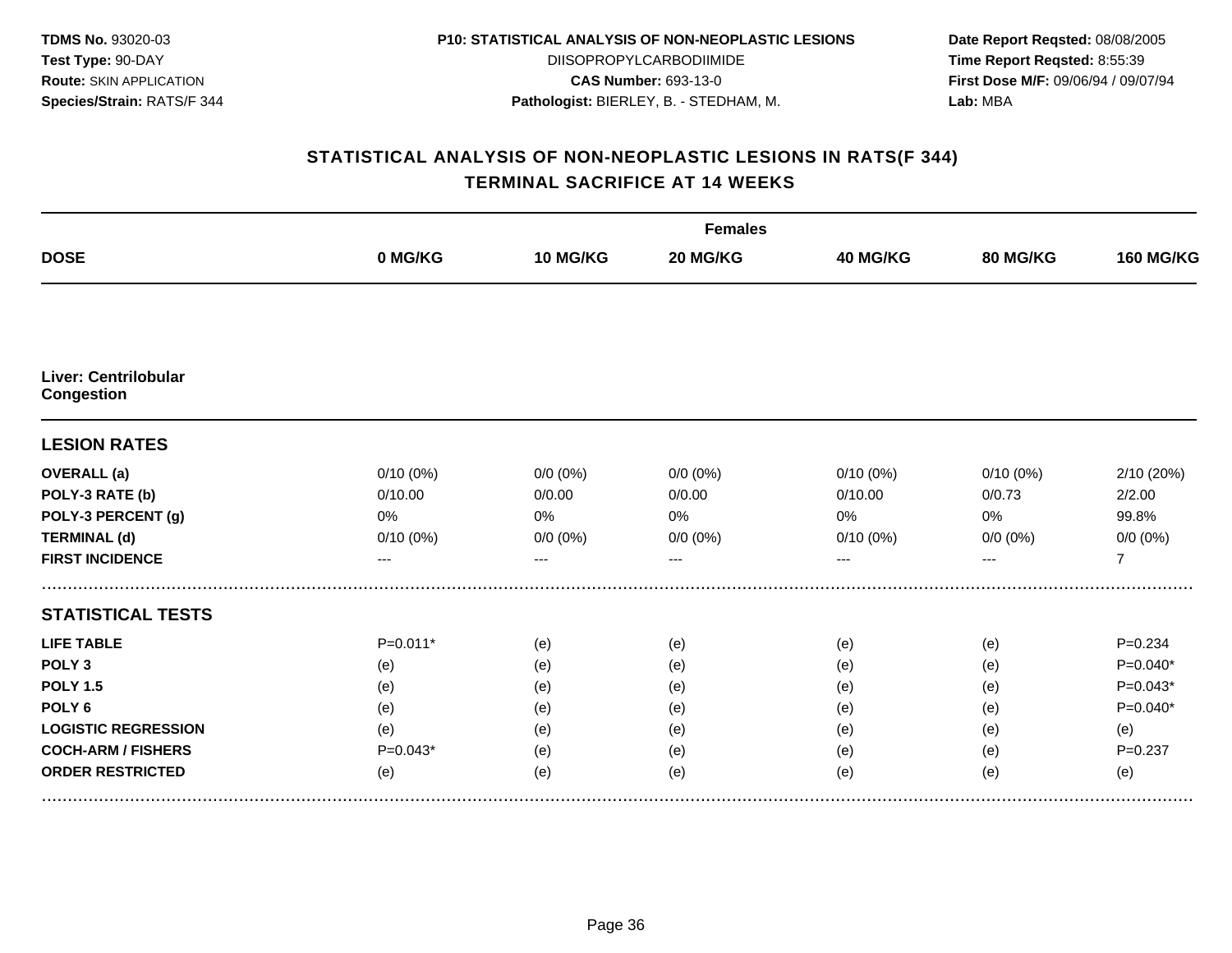| <b>TDMS No. 93020-03</b>       |
|--------------------------------|
| <b>Test Type: 90-DAY</b>       |
| <b>Route: SKIN APPLICATION</b> |
| Species/Strain: RATS/F 344     |

DIISOPROPYLCARBODIIMIDE **CAS Number:** 693-13-0 **Pathologist:** BIERLEY, B. - STEDHAM, M.

**Date Report Reqsted:** 08/08/2005 **Time Report Reqsted:** 8:55:39 **First Dose M/F:** 09/06/94 / 09/07/94 **Lab:** MBA

| <b>DOSE</b>                                                     |             |             | <b>Females</b> |                 |             |                  |
|-----------------------------------------------------------------|-------------|-------------|----------------|-----------------|-------------|------------------|
|                                                                 | 0 MG/KG     | 10 MG/KG    | 20 MG/KG       | <b>40 MG/KG</b> | 80 MG/KG    | <b>160 MG/KG</b> |
|                                                                 |             |             |                |                 |             |                  |
| <b>Liver: Centrilobular</b><br><b>Vacuolization Cytoplasmic</b> |             |             |                |                 |             |                  |
| <b>LESION RATES</b>                                             |             |             |                |                 |             |                  |
| <b>OVERALL</b> (a)                                              | $0/10(0\%)$ | $0/0 (0\%)$ | $0/0 (0\%)$    | $0/10(0\%)$     | $0/10(0\%)$ | 0/10(0%)         |
| POLY-3 RATE (b)                                                 | 0/10.00     | 0/0.00      | 0/0.00         | 0/10.00         | 0/0.73      | 0/0.00           |
| POLY-3 PERCENT (g)                                              | 0%          | 0%          | 0%             | 0%              | 0%          | 0%               |
| <b>TERMINAL (d)</b>                                             | 0/10(0%)    | $0/0 (0\%)$ | $0/0 (0\%)$    | $0/10(0\%)$     | $0/0 (0\%)$ | $0/0 (0\%)$      |
| <b>FIRST INCIDENCE</b>                                          | ---         | ---         | $---$          | ---             | ---         | $---$            |
| <b>STATISTICAL TESTS</b>                                        |             |             |                |                 |             |                  |
| <b>LIFE TABLE</b>                                               | (e)         | (e)         | (e)            | (e)             | (e)         | (e)              |
| POLY <sub>3</sub>                                               | (e)         | (e)         | (e)            | (e)             | (e)         | (e)              |
| <b>POLY 1.5</b>                                                 | (e)         | (e)         | (e)            | (e)             | (e)         | (e)              |
| POLY <sub>6</sub>                                               | (e)         | (e)         | (e)            | (e)             | (e)         | (e)              |
| <b>LOGISTIC REGRESSION</b>                                      | (e)         | (e)         | (e)            | (e)             | (e)         | (e)              |
| <b>COCH-ARM / FISHERS</b>                                       | (e)         | (e)         | (e)            | (e)             | (e)         | (e)              |
| <b>ORDER RESTRICTED</b>                                         | (e)         | (e)         | (e)            | (e)             | (e)         | (e)              |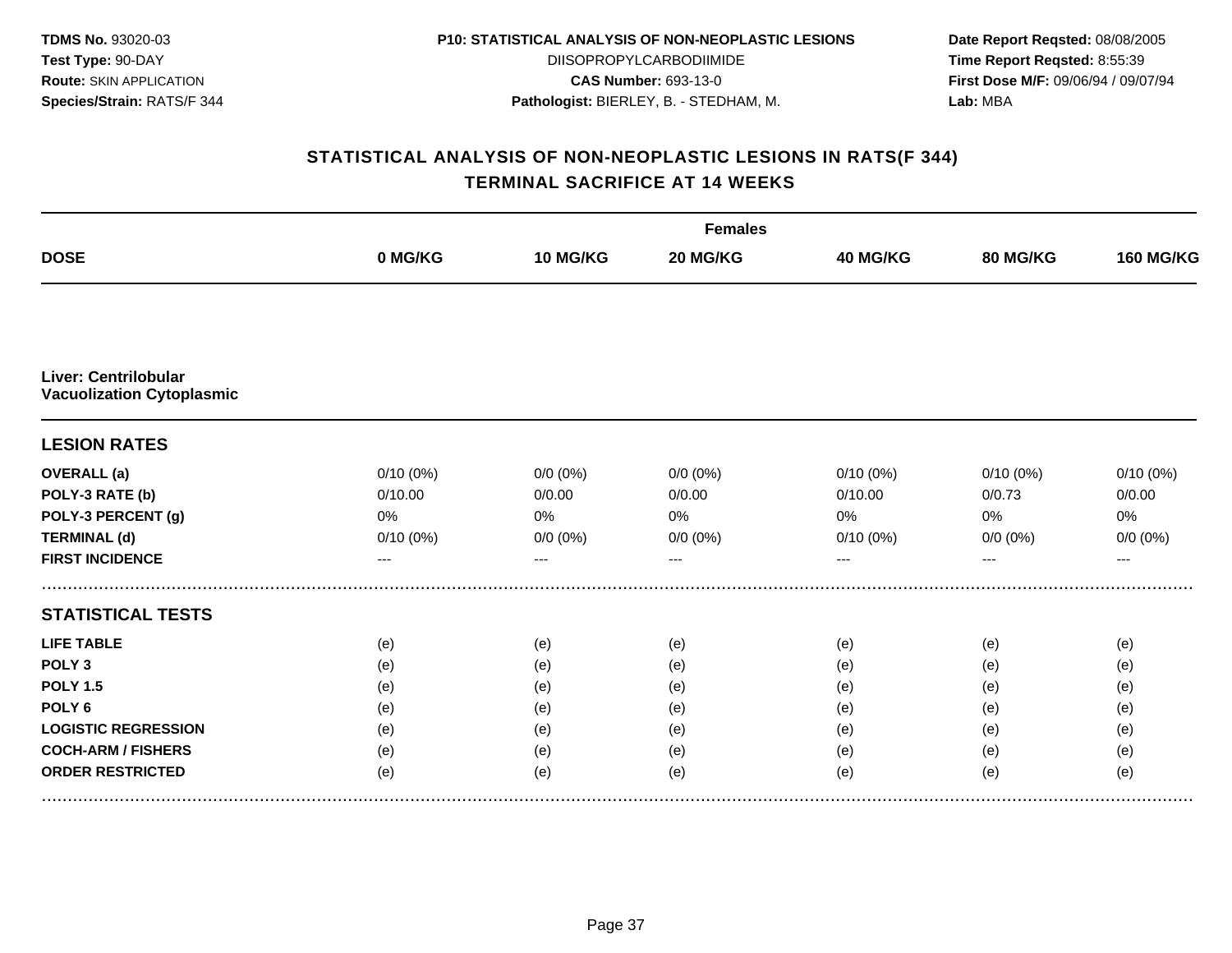| <b>TDMS No. 93020-03</b>       |
|--------------------------------|
| Test Type: 90-DAY              |
| <b>Route: SKIN APPLICATION</b> |
| Species/Strain: RATS/F 344     |

DIISOPROPYLCARBODIIMIDE **CAS Number:** 693-13-0 **Pathologist:** BIERLEY, B. - STEDHAM, M.

**Date Report Reqsted:** 08/08/2005 **Time Report Reqsted:** 8:55:39 **First Dose M/F:** 09/06/94 / 09/07/94 **Lab:** MBA

|                            |             |             | <b>Females</b> |                 |             |                  |
|----------------------------|-------------|-------------|----------------|-----------------|-------------|------------------|
| <b>DOSE</b>                | 0 MG/KG     | 10 MG/KG    | 20 MG/KG       | <b>40 MG/KG</b> | 80 MG/KG    | <b>160 MG/KG</b> |
|                            |             |             |                |                 |             |                  |
| Lung<br><b>Congestion</b>  |             |             |                |                 |             |                  |
| <b>LESION RATES</b>        |             |             |                |                 |             |                  |
| <b>OVERALL</b> (a)         | $0/10(0\%)$ | $0/0 (0\%)$ | $0/0(0\%)$     | $0/10(0\%)$     | 5/10 (50%)  | 8/10 (80%)       |
| POLY-3 RATE (b)            | 0/10.00     | 0/0.00      | 0/0.00         | 0/10.00         | 5/5.28      | 8/8.00           |
| POLY-3 PERCENT (g)         | 0%          | 0%          | 0%             | $0\%$           | 94.7%       | 100%             |
| <b>TERMINAL (d)</b>        | 0/10(0%)    | $0/0 (0\%)$ | $0/0 (0\%)$    | $0/10(0\%)$     | $0/0 (0\%)$ | $0/0 (0\%)$      |
| <b>FIRST INCIDENCE</b>     | ---         | ---         | $---$          | ---             | 30          | $\overline{7}$   |
| <b>STATISTICAL TESTS</b>   |             |             |                |                 |             |                  |
| <b>LIFE TABLE</b>          | P<0.001**   | (e)         | (e)            | (e)             | P=0.003**   | P<0.001**        |
| POLY <sub>3</sub>          | (e)         | (e)         | (e)            | (e)             | P<0.001**   | P<0.001**        |
| <b>POLY 1.5</b>            | (e)         | (e)         | (e)            | (e)             | P<0.001**   | P<0.001**        |
| POLY <sub>6</sub>          | (e)         | (e)         | (e)            | (e)             | P<0.001**   | P<0.001**        |
| <b>LOGISTIC REGRESSION</b> | $P=0.778$   | (e)         | (e)            | (e)             | $P=0.829$   | (e)              |
| <b>COCH-ARM / FISHERS</b>  | P<0.001**   | (e)         | (e)            | (e)             | $P=0.016*$  | P<0.001**        |
| <b>ORDER RESTRICTED</b>    | (e)         | (e)         | (e)            | (e)             | (e)         | (e)              |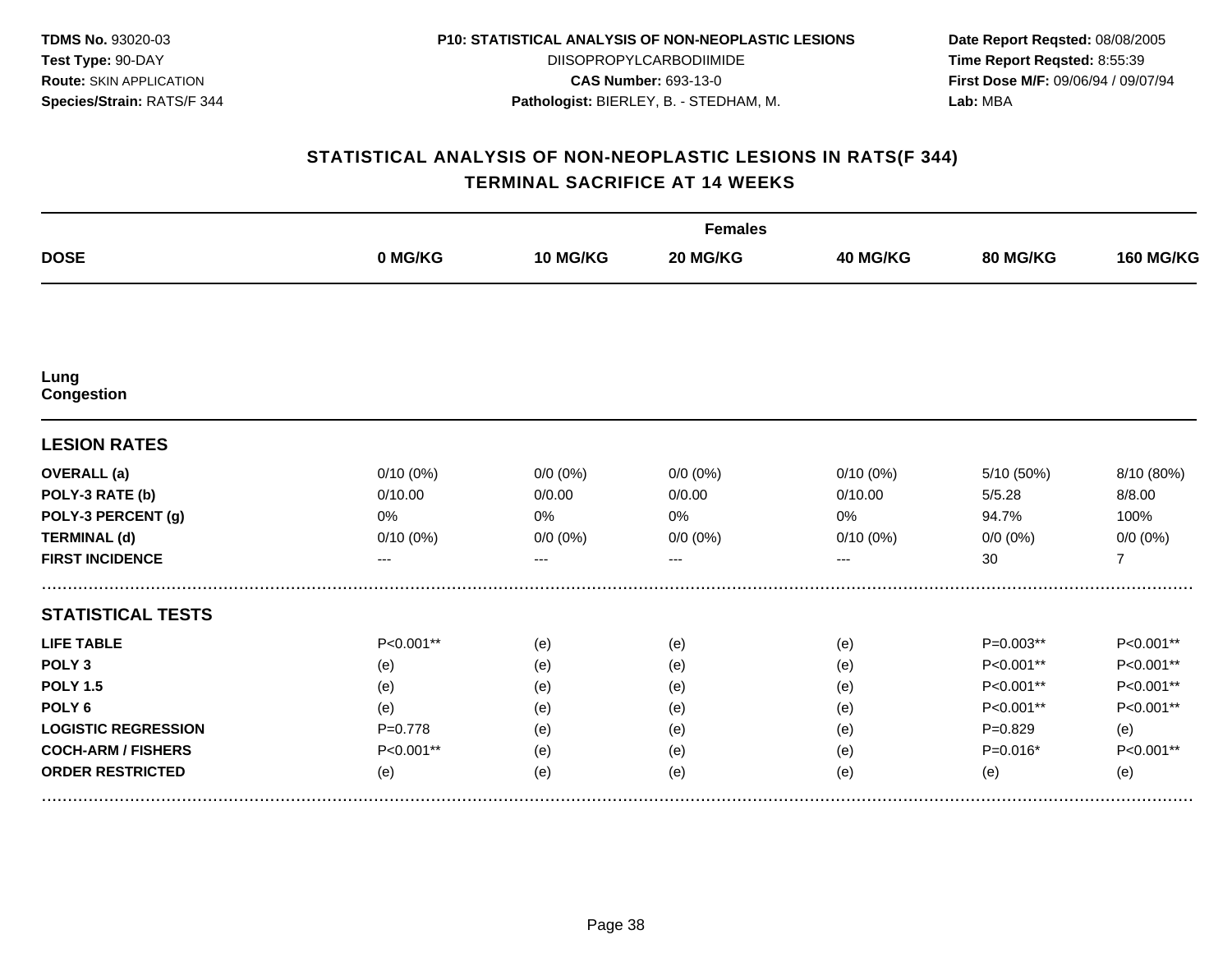| <b>TDMS No. 93020-03</b>       |
|--------------------------------|
| <b>Test Type: 90-DAY</b>       |
| <b>Route: SKIN APPLICATION</b> |
| Species/Strain: RATS/F 344     |

DIISOPROPYLCARBODIIMIDE **CAS Number:** 693-13-0 **Pathologist:** BIERLEY, B. - STEDHAM, M.

**Date Report Reqsted:** 08/08/2005 **Time Report Reqsted:** 8:55:39 **First Dose M/F:** 09/06/94 / 09/07/94 **Lab:** MBA

|                                                   |              |              | <b>Females</b> |                 |              |                  |
|---------------------------------------------------|--------------|--------------|----------------|-----------------|--------------|------------------|
| <b>DOSE</b>                                       | 0 MG/KG      | 10 MG/KG     | 20 MG/KG       | <b>40 MG/KG</b> | 80 MG/KG     | <b>160 MG/KG</b> |
|                                                   |              |              |                |                 |              |                  |
| Lung: Interstitium<br><b>Inflammation Chronic</b> |              |              |                |                 |              |                  |
| <b>LESION RATES</b>                               |              |              |                |                 |              |                  |
| <b>OVERALL</b> (a)                                | 1/10 (10%)   | $0/0 (0\%)$  | $0/0 (0\%)$    | 3/10 (30%)      | $0/10(0\%)$  | $0/10(0\%)$      |
| POLY-3 RATE (b)                                   | 1/10.00      | 0/0.00       | 0/0.00         | 3/10.00         | 0/0.73       | 0/0.00           |
| POLY-3 PERCENT (g)                                | 10%          | 0%           | 0%             | 30%             | 0%           | 0%               |
| <b>TERMINAL (d)</b>                               | 1/10 (10%)   | $0/0 (0\%)$  | $0/0 (0\%)$    | 3/10 (30%)      | $0/0 (0\%)$  | $0/0 (0\%)$      |
| <b>FIRST INCIDENCE</b>                            | 92(T)        | ---          |                | $92($ T)        |              | ---              |
| <b>STATISTICAL TESTS</b>                          |              |              |                |                 |              |                  |
| <b>LIFE TABLE</b>                                 | $P = 0.500$  | $P = 1.000N$ | $P = 1.000N$   | $P = 0.293$     | $P = 1.000N$ | $P = 1.000N$     |
| POLY <sub>3</sub>                                 | (e)          | (e)          | (e)            | $P = 0.292$     | P=0.743N     | P=0.760N         |
| <b>POLY 1.5</b>                                   | (e)          | (e)          | (e)            | $P = 0.292$     | P=0.696N     | P=0.756N         |
| POLY <sub>6</sub>                                 | (e)          | (e)          | (e)            | $P=0.292$       | P=0.758N     | $P = 0.760N$     |
| <b>LOGISTIC REGRESSION</b>                        | $P = 0.500$  | (e)          | (e)            | $P = 0.293$     | (e)          | (e)              |
| <b>COCH-ARM / FISHERS</b>                         | $P = 0.143N$ | $P = 1.000$  | $P = 1.000$    | $P = 0.291$     | $P = 0.500N$ | $P = 0.500N$     |
| <b>ORDER RESTRICTED</b>                           | (e)          | (e)          | (e)            | (e)             | (e)          | (e)              |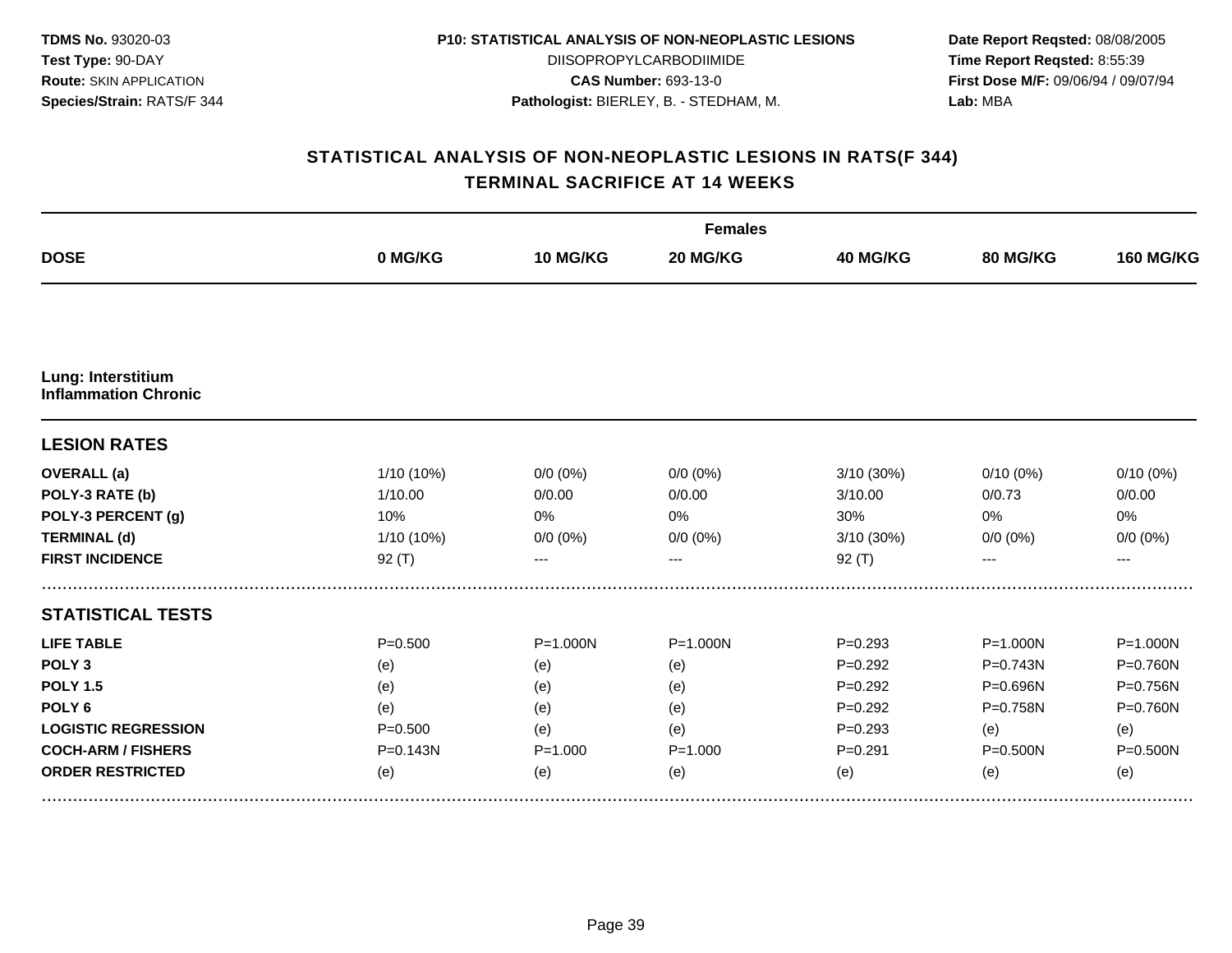| <b>TDMS No. 93020-03</b>       |
|--------------------------------|
| <b>Test Type: 90-DAY</b>       |
| <b>Route: SKIN APPLICATION</b> |
| Species/Strain: RATS/F 344     |

DIISOPROPYLCARBODIIMIDE **CAS Number:** 693-13-0 **Pathologist:** BIERLEY, B. - STEDHAM, M.

**Date Report Reqsted:** 08/08/2005 **Time Report Reqsted:** 8:55:39 **First Dose M/F:** 09/06/94 / 09/07/94 **Lab:** MBA

| <b>DOSE</b>                                                          | 0 MG/KG      | 10 MG/KG     | 20 MG/KG     | <b>40 MG/KG</b> | <b>80 MG/KG</b> | <b>160 MG/KG</b> |
|----------------------------------------------------------------------|--------------|--------------|--------------|-----------------|-----------------|------------------|
|                                                                      |              |              |              |                 |                 |                  |
| <b>Lung: Perivascular</b><br><b>Infiltration Cellular Lymphocyte</b> |              |              |              |                 |                 |                  |
| <b>LESION RATES</b>                                                  |              |              |              |                 |                 |                  |
| <b>OVERALL</b> (a)                                                   | 4/10 (40%)   | $0/0 (0\%)$  | $0/0(0\%)$   | 5/10 (50%)      | 4/10 (40%)      | $0/10(0\%)$      |
| POLY-3 RATE (b)                                                      | 4/10.00      | 0/0.00       | 0/0.00       | 5/10.00         | 4/4.32          | 0/0.00           |
| POLY-3 PERCENT (g)                                                   | 40%          | 0%           | 0%           | 50%             | 92.7%           | 0%               |
| <b>TERMINAL (d)</b>                                                  | 4/10 (40%)   | $0/0 (0\%)$  | $0/0 (0\%)$  | 5/10 (50%)      | $0/0 (0\%)$     | $0/0 (0\%)$      |
| <b>FIRST INCIDENCE</b>                                               | $92($ T)     | ---          | $---$        | 92(T)           | 30              | ---              |
| <b>STATISTICAL TESTS</b>                                             |              |              |              |                 |                 |                  |
| <b>LIFE TABLE</b>                                                    | $P<0.001**$  | $P = 1.000N$ | $P = 1.000N$ | $P = 0.500$     | $P=0.004**$     | $P = 1.000N$     |
| POLY <sub>3</sub>                                                    | (e)          | (e)          | (e)          | $P = 0.500$     | $P = 0.131$     | P=0.667N         |
| <b>POLY 1.5</b>                                                      | (e)          | (e)          | (e)          | $P = 0.500$     | $P=0.237$       | P=0.644N         |
| POLY <sub>6</sub>                                                    | (e)          | (e)          | (e)          | $P = 0.500$     | $P = 0.106$     | P=0.667N         |
| <b>LOGISTIC REGRESSION</b>                                           | $P = 0.614N$ | (e)          | (e)          | $P = 0.500$     | $P = 0.863$     | (e)              |
| <b>COCH-ARM / FISHERS</b>                                            | P=0.023N*    | $P = 1.000$  | $P = 1.000$  | $P = 0.500$     | P=0.675N        | P=0.043N*        |
| <b>ORDER RESTRICTED</b>                                              | (e)          | (e)          | (e)          | (e)             | (e)             | (e)              |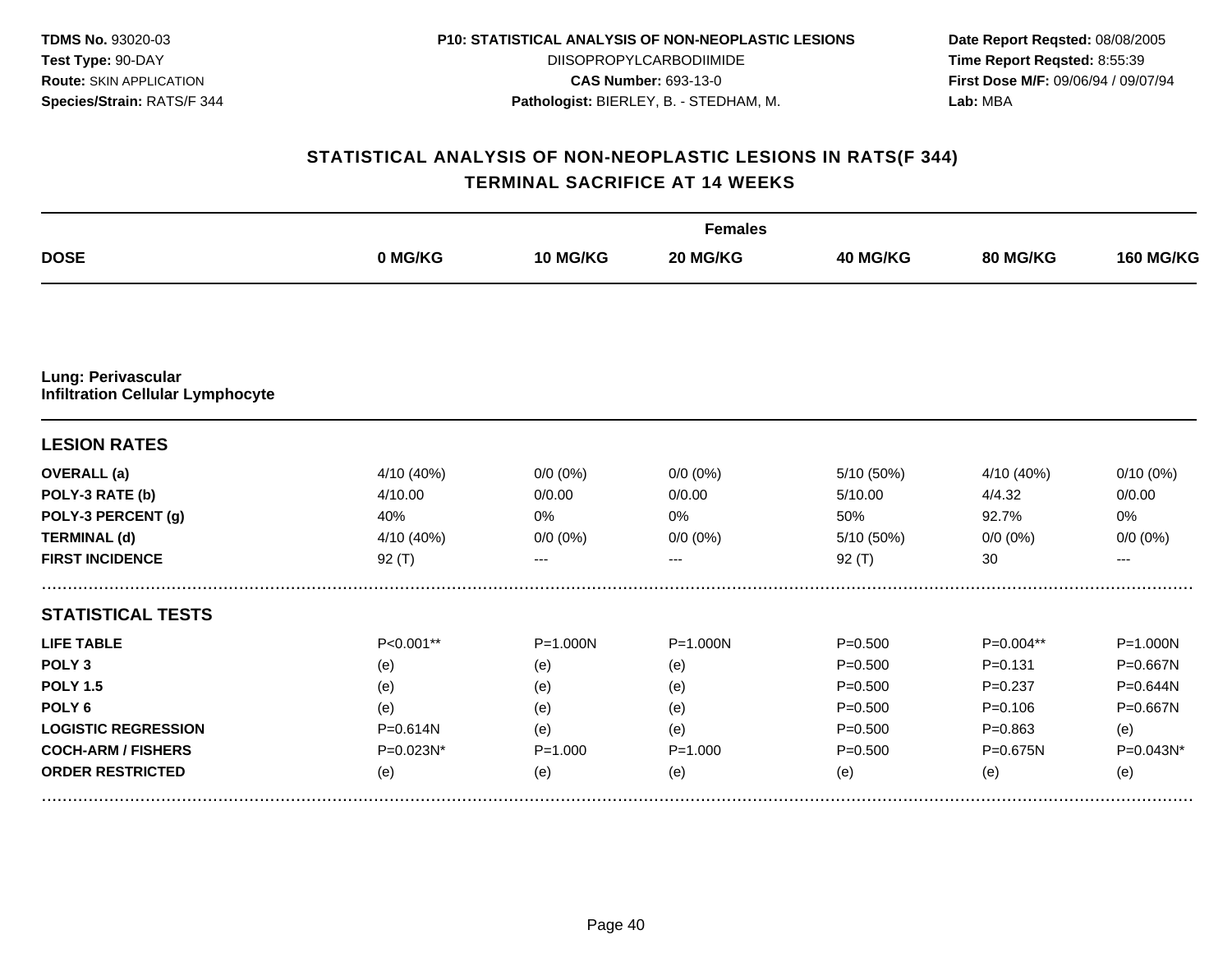| <b>TDMS No. 93020-03</b>       |
|--------------------------------|
| Test Type: 90-DAY              |
| <b>Route: SKIN APPLICATION</b> |
| Species/Strain: RATS/F 344     |

DIISOPROPYLCARBODIIMIDE **CAS Number:** 693-13-0 **Pathologist:** BIERLEY, B. - STEDHAM, M.

**Date Report Reqsted:** 08/08/2005 **Time Report Reqsted:** 8:55:39 **First Dose M/F:** 09/06/94 / 09/07/94 **Lab:** MBA

|                                                |              | <b>Females</b> |             |                 |             |                  |  |  |  |
|------------------------------------------------|--------------|----------------|-------------|-----------------|-------------|------------------|--|--|--|
| <b>DOSE</b>                                    | 0 MG/KG      | 10 MG/KG       | 20 MG/KG    | <b>40 MG/KG</b> | 80 MG/KG    | <b>160 MG/KG</b> |  |  |  |
|                                                |              |                |             |                 |             |                  |  |  |  |
| Lymph Node, Mandibular<br>Hyperplasia Lymphoid |              |                |             |                 |             |                  |  |  |  |
| <b>LESION RATES</b>                            |              |                |             |                 |             |                  |  |  |  |
| <b>OVERALL</b> (a)                             | $0/10(0\%)$  | $0/0 (0\%)$    | $0/0(0\%)$  | $0/9(0\%)$      | 1/9 (11%)   | 2/10 (20%)       |  |  |  |
| POLY-3 RATE (b)                                | 0/10.00      | 0/0.00         | 0/0.00      | 0/9.00          | 1/1.63      | 2/2.00           |  |  |  |
| POLY-3 PERCENT (g)                             | 0%           | 0%             | 0%          | 0%              | 61.5%       | 99.8%            |  |  |  |
| <b>TERMINAL (d)</b>                            | 0/10(0%)     | $0/0 (0\%)$    | $0/0 (0\%)$ | $0/9(0\%)$      | $0/0 (0\%)$ | $0/0 (0\%)$      |  |  |  |
| <b>FIRST INCIDENCE</b>                         | ---          | ---            | $---$       | ---             | 39          | $\overline{7}$   |  |  |  |
| <b>STATISTICAL TESTS</b>                       |              |                |             |                 |             |                  |  |  |  |
| <b>LIFE TABLE</b>                              | $P=0.002**$  | (e)            | (e)         | (e)             | $P = 0.261$ | $P = 0.234$      |  |  |  |
| POLY <sub>3</sub>                              | (e)          | (e)            | (e)         | (e)             | $P=0.257$   | $P=0.040*$       |  |  |  |
| <b>POLY 1.5</b>                                | (e)          | (e)            | (e)         | (e)             | $P = 0.306$ | $P=0.043*$       |  |  |  |
| POLY <sub>6</sub>                              | (e)          | (e)            | (e)         | (e)             | $P = 0.239$ | $P=0.040*$       |  |  |  |
| <b>LOGISTIC REGRESSION</b>                     | $P = 0.931N$ | (e)            | (e)         | (e)             | (e)         | (e)              |  |  |  |
| <b>COCH-ARM / FISHERS</b>                      | $P = 0.070$  | (e)            | (e)         | (e)             | $P = 0.474$ | $P = 0.237$      |  |  |  |
| <b>ORDER RESTRICTED</b>                        | (e)          | (e)            | (e)         | (e)             | (e)         | (e)              |  |  |  |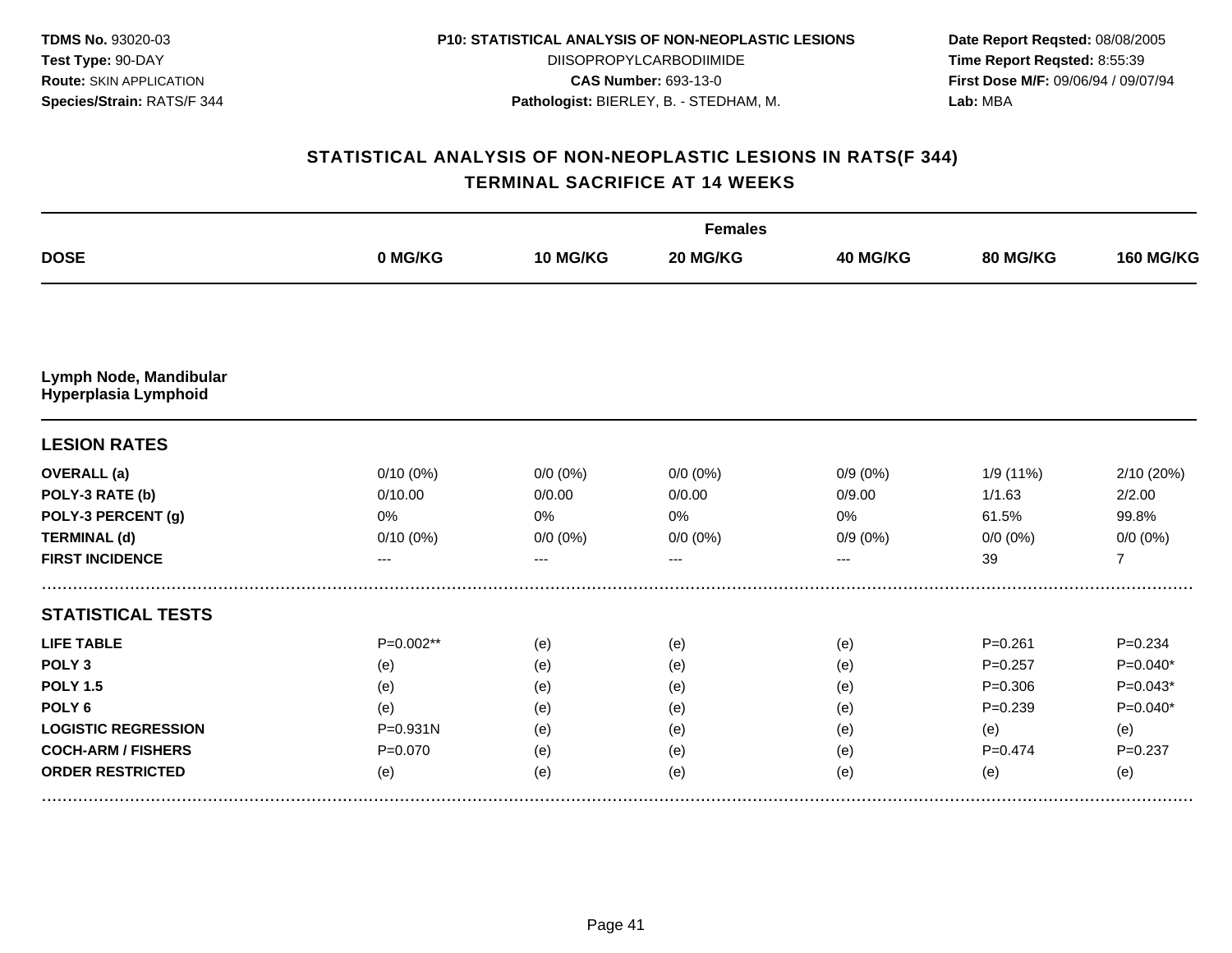| <b>TDMS No. 93020-03</b>       |
|--------------------------------|
| <b>Test Type: 90-DAY</b>       |
| <b>Route: SKIN APPLICATION</b> |
| Species/Strain: RATS/F 344     |

DIISOPROPYLCARBODIIMIDE **CAS Number:** 693-13-0 **Pathologist:** BIERLEY, B. - STEDHAM, M.

**Date Report Reqsted:** 08/08/2005 **Time Report Reqsted:** 8:55:39 **First Dose M/F:** 09/06/94 / 09/07/94 **Lab:** MBA

|                                                                    |             | <b>Females</b> |              |                 |                 |                  |  |  |
|--------------------------------------------------------------------|-------------|----------------|--------------|-----------------|-----------------|------------------|--|--|
| <b>DOSE</b>                                                        | 0 MG/KG     | 10 MG/KG       | 20 MG/KG     | <b>40 MG/KG</b> | <b>80 MG/KG</b> | <b>160 MG/KG</b> |  |  |
|                                                                    |             |                |              |                 |                 |                  |  |  |
| <b>Nose: Respiratory Epithelium</b><br><b>Inflammation Chronic</b> |             |                |              |                 |                 |                  |  |  |
| <b>LESION RATES</b>                                                |             |                |              |                 |                 |                  |  |  |
| <b>OVERALL</b> (a)                                                 | 1/10 (10%)  | $0/0 (0\%)$    | $0/0(0\%)$   | $0/10(0\%)$     | $0/10(0\%)$     | 2/10 (20%)       |  |  |
| POLY-3 RATE (b)                                                    | 1/10.00     | 0/0.00         | 0/0.00       | 0/10.00         | 0/0.73          | 2/2.00           |  |  |
| POLY-3 PERCENT (g)                                                 | 10%         | 0%             | 0%           | 0%              | 0%              | 99.8%            |  |  |
| <b>TERMINAL (d)</b>                                                | 1/10 (10%)  | $0/0 (0\%)$    | $0/0 (0\%)$  | $0/10(0\%)$     | $0/0 (0\%)$     | $0/0 (0\%)$      |  |  |
| <b>FIRST INCIDENCE</b>                                             | $92($ T)    | ---            | $---$        | ---             |                 | $\overline{7}$   |  |  |
| <b>STATISTICAL TESTS</b>                                           |             |                |              |                 |                 |                  |  |  |
| <b>LIFE TABLE</b>                                                  | $P=0.024*$  | $P = 1.000N$   | $P = 1.000N$ | P=0.500N        | $P = 1.000N$    | $P=0.234$        |  |  |
| POLY <sub>3</sub>                                                  | (e)         | (e)            | (e)          | P=0.500N        | P=0.743N        | $P=0.120$        |  |  |
| <b>POLY 1.5</b>                                                    | (e)         | (e)            | (e)          | P=0.500N        | P=0.696N        | $P=0.127$        |  |  |
| POLY <sub>6</sub>                                                  | (e)         | (e)            | (e)          | P=0.500N        | $P = 0.758N$    | $P = 0.120$      |  |  |
| <b>LOGISTIC REGRESSION</b>                                         | $P=0.822$   | (e)            | (e)          | (e)             | (e)             | (e)              |  |  |
| <b>COCH-ARM / FISHERS</b>                                          | $P = 0.239$ | $P = 1.000$    | $P = 1.000$  | P=0.500N        | P=0.500N        | $P = 0.500$      |  |  |
| <b>ORDER RESTRICTED</b>                                            | (e)         | (e)            | (e)          | (e)             | (e)             | (e)              |  |  |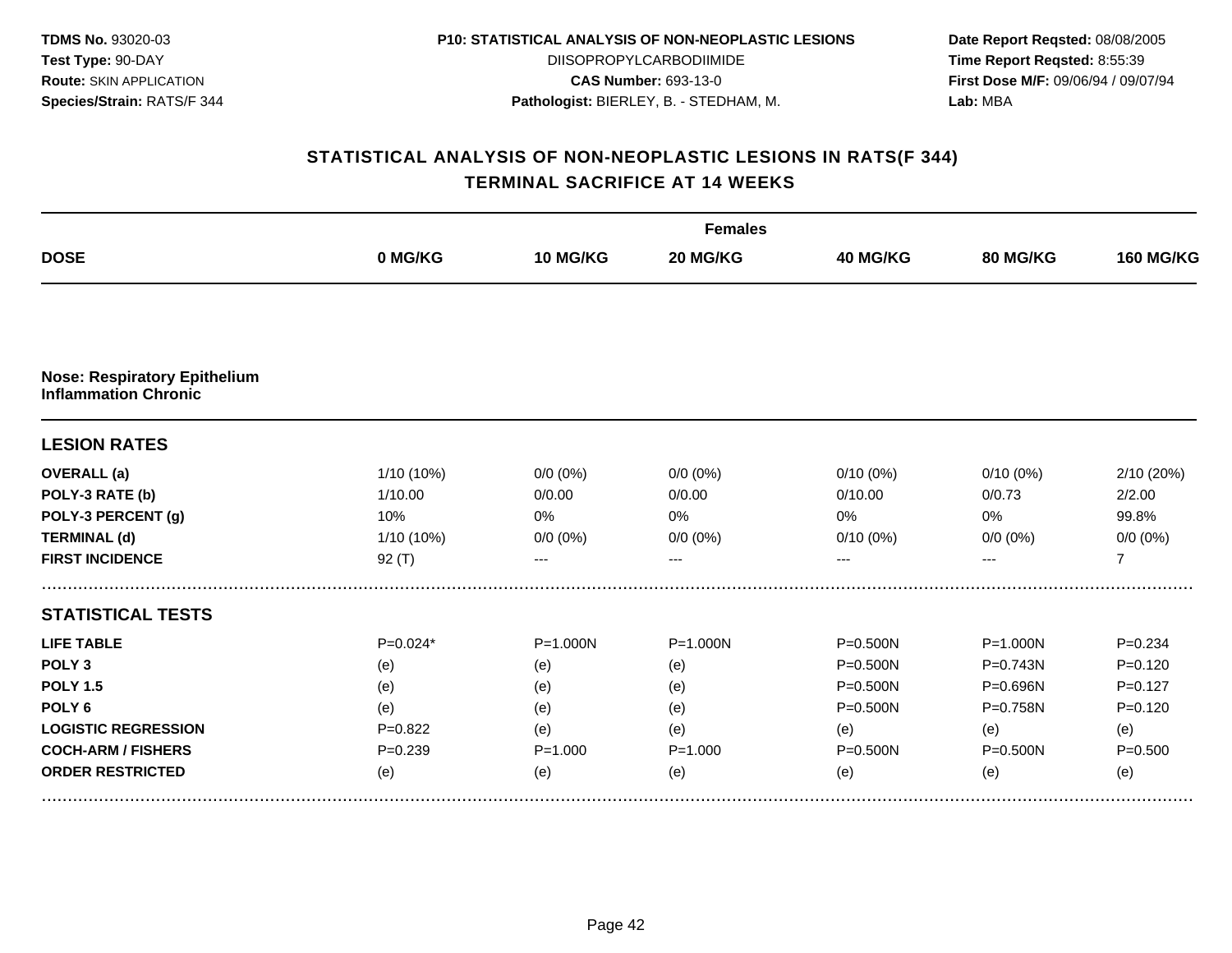**TDMS No.** 93020-03 **Test Type:** 90-DAY **Route:** SKIN APPLICATION **Species/Strain:** RATS/F 344

#### **P10: STATISTICAL ANALYSIS OF NON-NEOPLASTIC LESIONS**

DIISOPROPYLCARBODIIMIDE **CAS Number:** 693-13-0 **Pathologist:** BIERLEY, B. - STEDHAM, M.

**Date Report Reqsted:** 08/08/2005 **Time Report Reqsted:** 8:55:39 **First Dose M/F:** 09/06/94 / 09/07/94 **Lab:** MBA

|                                                          |             | <b>Females</b> |             |             |             |                  |  |  |
|----------------------------------------------------------|-------------|----------------|-------------|-------------|-------------|------------------|--|--|
| <b>DOSE</b>                                              | 0 MG/KG     | 10 MG/KG       | 20 MG/KG    | 40 MG/KG    | 80 MG/KG    | <b>160 MG/KG</b> |  |  |
|                                                          |             |                |             |             |             |                  |  |  |
| <b>Nose: Respiratory Epithelium</b><br><b>Metaplasia</b> |             |                |             |             |             |                  |  |  |
| <b>LESION RATES</b>                                      |             |                |             |             |             |                  |  |  |
| <b>OVERALL</b> (a)                                       | $0/10(0\%)$ | $0/0 (0\%)$    | $0/0 (0\%)$ | $0/10(0\%)$ | $0/10(0\%)$ | 0/10(0%)         |  |  |
| POLY-3 RATE (b)                                          | 0/10.00     | 0/0.00         | 0/0.00      | 0/10.00     | 0/0.73      | 0/0.00           |  |  |
| POLY-3 PERCENT (g)                                       | 0%          | 0%             | 0%          | 0%          | 0%          | 0%               |  |  |
| <b>TERMINAL (d)</b>                                      | 0/10(0%)    | $0/0 (0\%)$    | $0/0 (0\%)$ | $0/10(0\%)$ | $0/0 (0\%)$ | $0/0 (0\%)$      |  |  |
| <b>FIRST INCIDENCE</b>                                   | ---         | ---            | $---$       | ---         | ---         | ---              |  |  |
| <b>STATISTICAL TESTS</b>                                 |             |                |             |             |             |                  |  |  |
| <b>LIFE TABLE</b>                                        | (e)         | (e)            | (e)         | (e)         | (e)         | (e)              |  |  |
| POLY <sub>3</sub>                                        | (e)         | (e)            | (e)         | (e)         | (e)         | (e)              |  |  |
| <b>POLY 1.5</b>                                          | (e)         | (e)            | (e)         | (e)         | (e)         | (e)              |  |  |
| POLY <sub>6</sub>                                        | (e)         | (e)            | (e)         | (e)         | (e)         | (e)              |  |  |
| <b>LOGISTIC REGRESSION</b>                               | (e)         | (e)            | (e)         | (e)         | (e)         | (e)              |  |  |
| <b>COCH-ARM / FISHERS</b>                                | (e)         | (e)            | (e)         | (e)         | (e)         | (e)              |  |  |
| <b>ORDER RESTRICTED</b>                                  | (e)         | (e)            | (e)         | (e)         | (e)         | (e)              |  |  |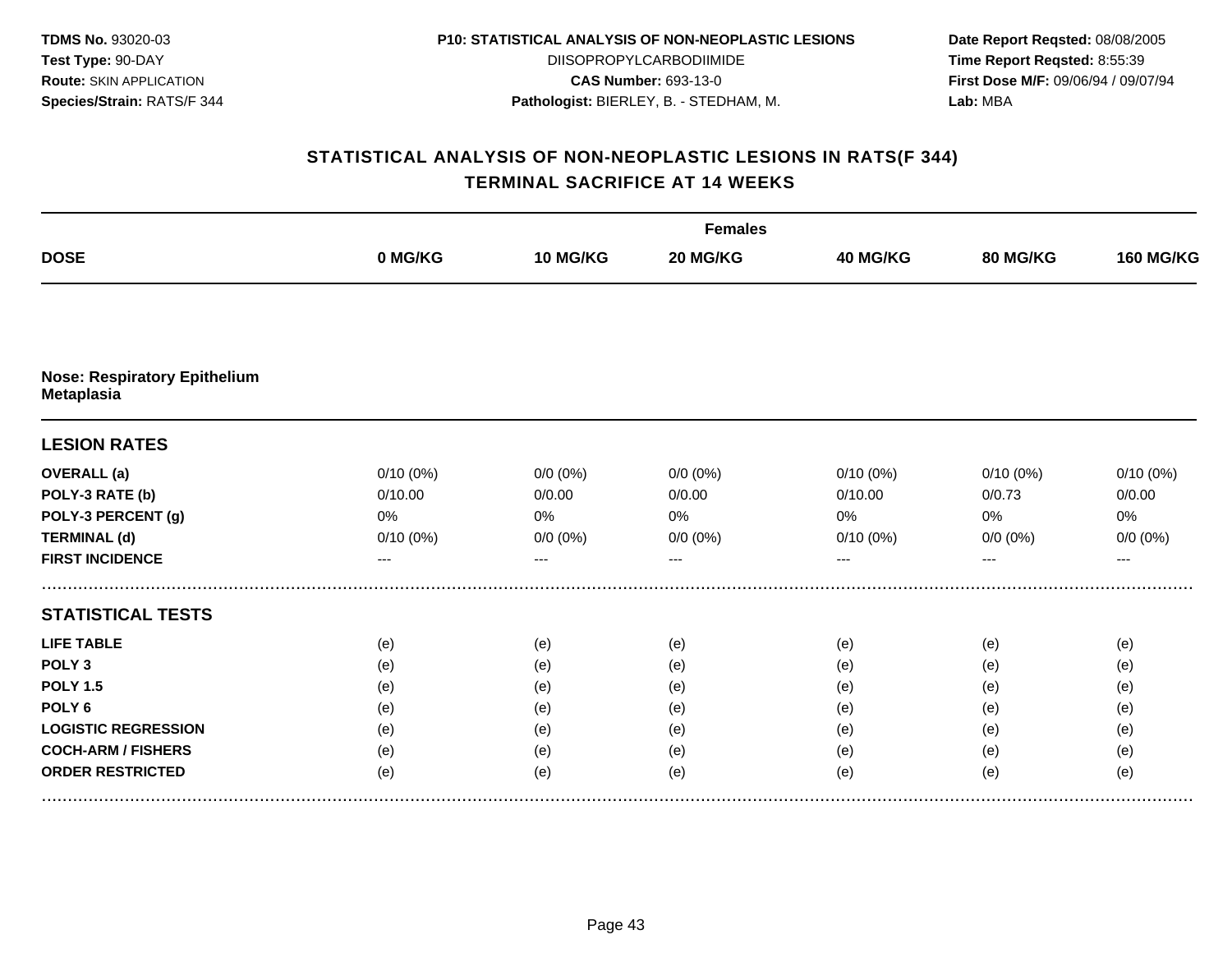| <b>TDMS No. 93020-03</b>       |
|--------------------------------|
| <b>Test Type: 90-DAY</b>       |
| <b>Route: SKIN APPLICATION</b> |
| Species/Strain: RATS/F 344     |

DIISOPROPYLCARBODIIMIDE **CAS Number:** 693-13-0 **Pathologist:** BIERLEY, B. - STEDHAM, M.

**Date Report Reqsted:** 08/08/2005 **Time Report Reqsted:** 8:55:39 **First Dose M/F:** 09/06/94 / 09/07/94 **Lab:** MBA

|                                                           | <b>Females</b> |             |             |                 |              |                  |  |
|-----------------------------------------------------------|----------------|-------------|-------------|-----------------|--------------|------------------|--|
| <b>DOSE</b>                                               | 0 MG/KG        | 10 MG/KG    | 20 MG/KG    | <b>40 MG/KG</b> | 80 MG/KG     | <b>160 MG/KG</b> |  |
|                                                           |                |             |             |                 |              |                  |  |
| Skin: Epidermis, Skin, Site of Application<br>Hyperplasia |                |             |             |                 |              |                  |  |
| <b>LESION RATES</b>                                       |                |             |             |                 |              |                  |  |
| <b>OVERALL</b> (a)                                        | 1/10 (10%)     | 2/10 (20%)  | 3/10 (30%)  | 5/10 (50%)      | 10/10 (100%) | 10/10 (100%)     |  |
| POLY-3 RATE (b)                                           | 1/10.00        | 2/10.00     | 3/10.00     | 5/10.00         | 10/10.00     | 10/10.00         |  |
| POLY-3 PERCENT (g)                                        | 10%            | 20%         | 30%         | 50%             | 100%         | 100%             |  |
| <b>TERMINAL (d)</b>                                       | 1/10 (10%)     | 2/10 (20%)  | 3/10 (30%)  | 5/10 (50%)      | $0/0 (0\%)$  | $0/0 (0\%)$      |  |
| <b>FIRST INCIDENCE</b>                                    | 92(T)          | 92 $(T)$    | 92 $(T)$    | 92(T)           | 27           | $\overline{7}$   |  |
| <b>STATISTICAL TESTS</b>                                  |                |             |             |                 |              |                  |  |
| <b>LIFE TABLE</b>                                         | P<0.001**      | $P = 0.500$ | $P = 0.293$ | $P = 0.077$     | P<0.001**    | P<0.001**        |  |
| POLY <sub>3</sub>                                         | P<0.001**      | $P = 0.500$ | $P=0.292$   | $P = 0.061$     | P<0.001**    | P<0.001**        |  |
| <b>POLY 1.5</b>                                           | P<0.001**      | $P = 0.500$ | $P = 0.292$ | $P = 0.061$     | P<0.001**    | P<0.001**        |  |
| POLY <sub>6</sub>                                         | P<0.001**      | $P = 0.500$ | $P=0.292$   | $P = 0.061$     | P<0.001**    | P<0.001**        |  |
| <b>LOGISTIC REGRESSION</b>                                | P<0.001**      | $P = 0.500$ | $P = 0.293$ | $P = 0.077$     | (e)          | (e)              |  |
| <b>COCH-ARM / FISHERS</b>                                 | P<0.001**      | $P = 0.500$ | $P=0.291$   | $P = 0.070$     | P<0.001**    | P<0.001**        |  |
| <b>ORDER RESTRICTED</b>                                   | P<0.001**      | (e)         | (e)         | (e)             | (e)          | (e)              |  |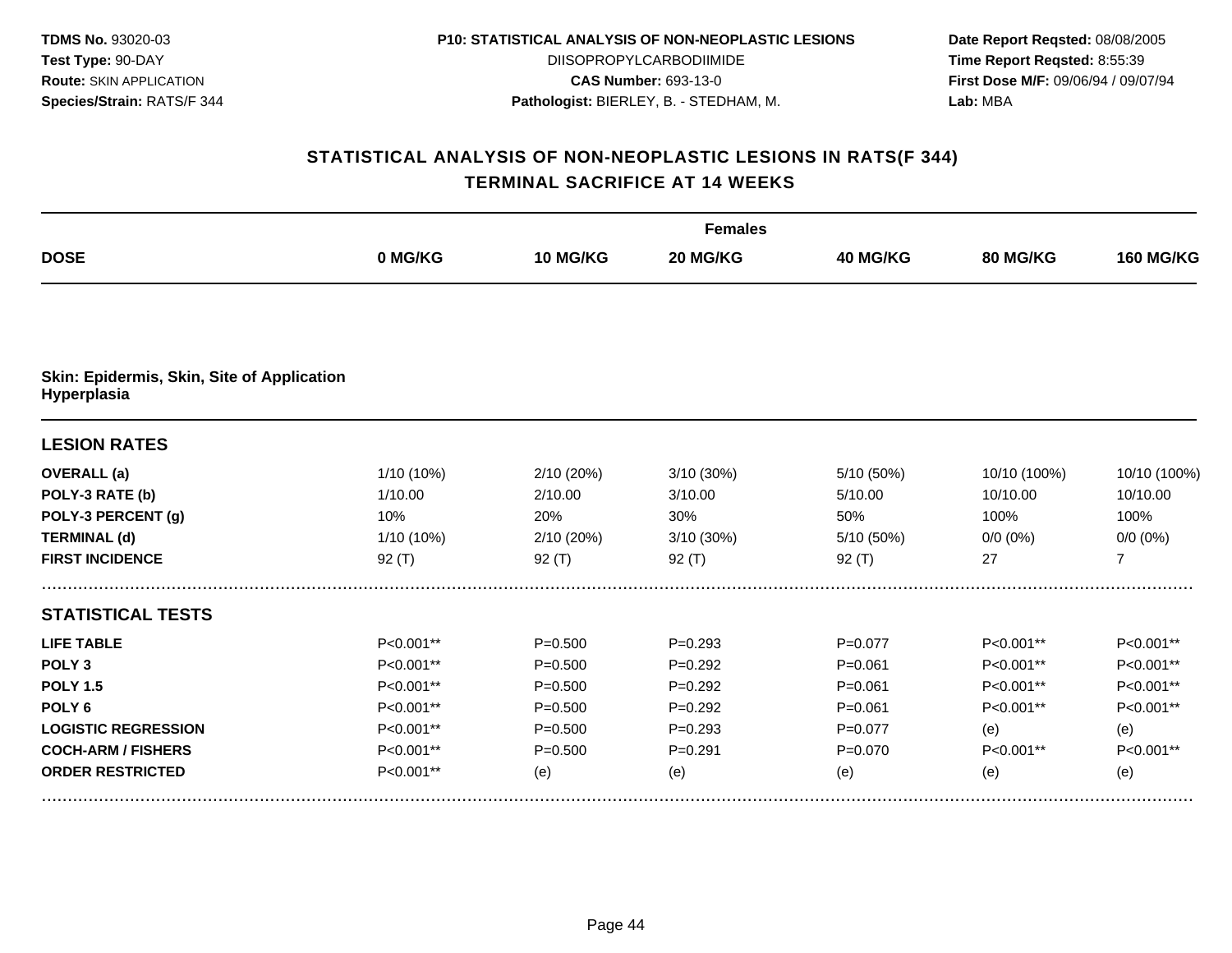| <b>TDMS No. 93020-03</b>       |
|--------------------------------|
| <b>Test Type: 90-DAY</b>       |
| <b>Route: SKIN APPLICATION</b> |
| Species/Strain: RATS/F 344     |

DIISOPROPYLCARBODIIMIDE **CAS Number:** 693-13-0 **Pathologist:** BIERLEY, B. - STEDHAM, M.

**Date Report Reqsted:** 08/08/2005 **Time Report Reqsted:** 8:55:39 **First Dose M/F:** 09/06/94 / 09/07/94 **Lab:** MBA

|                                                                     | <b>Females</b> |             |             |                 |                 |                  |  |
|---------------------------------------------------------------------|----------------|-------------|-------------|-----------------|-----------------|------------------|--|
| <b>DOSE</b>                                                         | 0 MG/KG        | 10 MG/KG    | 20 MG/KG    | <b>40 MG/KG</b> | <b>80 MG/KG</b> | <b>160 MG/KG</b> |  |
|                                                                     |                |             |             |                 |                 |                  |  |
| Skin: Epidermis, Skin, Site of Application<br><b>Necrosis Focal</b> |                |             |             |                 |                 |                  |  |
| <b>LESION RATES</b>                                                 |                |             |             |                 |                 |                  |  |
| <b>OVERALL</b> (a)                                                  | $0/10(0\%)$    | $0/10(0\%)$ | $0/10(0\%)$ | $0/10(0\%)$     | $0/10(0\%)$     | 10/10 (100%)     |  |
| POLY-3 RATE (b)                                                     | 0/10.00        | 0/10.00     | 0/10.00     | 0/10.00         | 0/0.73          | 10/10.00         |  |
| POLY-3 PERCENT (g)                                                  | 0%             | 0%          | 0%          | 0%              | 0%              | 100%             |  |
| <b>TERMINAL (d)</b>                                                 | 0/10(0%)       | 0/10(0%)    | $0/10(0\%)$ | 0/10(0%)        | $0/0 (0\%)$     | $0/0 (0\%)$      |  |
| <b>FIRST INCIDENCE</b>                                              | ---            | ---         |             | $---$           |                 | $\overline{7}$   |  |
| <b>STATISTICAL TESTS</b>                                            |                |             |             |                 |                 |                  |  |
| <b>LIFE TABLE</b>                                                   | P<0.001**      | (e)         | (e)         | (e)             | (e)             | P<0.001**        |  |
| POLY <sub>3</sub>                                                   | P<0.001**      | (e)         | (e)         | (e)             | (e)             | P<0.001**        |  |
| <b>POLY 1.5</b>                                                     | P<0.001**      | (e)         | (e)         | (e)             | (e)             | P<0.001**        |  |
| POLY <sub>6</sub>                                                   | P<0.001**      | (e)         | (e)         | (e)             | (e)             | P<0.001**        |  |
| <b>LOGISTIC REGRESSION</b>                                          | (e)            | (e)         | (e)         | (e)             | (e)             | (e)              |  |
| <b>COCH-ARM / FISHERS</b>                                           | P<0.001**      | (e)         | (e)         | (e)             | (e)             | P<0.001**        |  |
| <b>ORDER RESTRICTED</b>                                             | P<0.001**      | (e)         | (e)         | (e)             | (e)             | (e)              |  |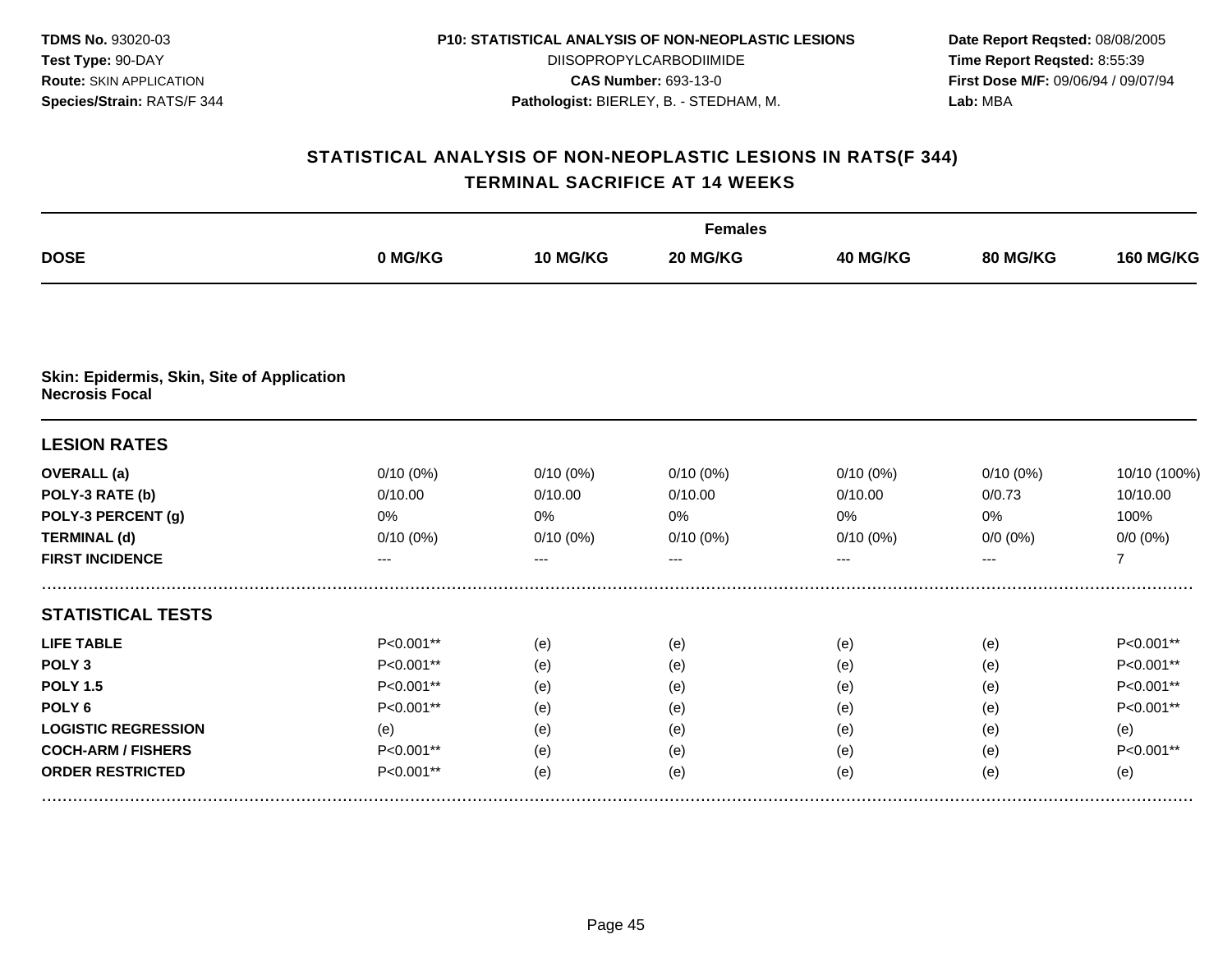| <b>TDMS No. 93020-03</b>       |
|--------------------------------|
| <b>Test Type: 90-DAY</b>       |
| <b>Route: SKIN APPLICATION</b> |
| Species/Strain: RATS/F 344     |

DIISOPROPYLCARBODIIMIDE **CAS Number:** 693-13-0 **Pathologist:** BIERLEY, B. - STEDHAM, M.

**Date Report Reqsted:** 08/08/2005 **Time Report Reqsted:** 8:55:39 **First Dose M/F:** 09/06/94 / 09/07/94 **Lab:** MBA

|                                                                       | <b>Females</b> |          |             |             |                 |                  |  |  |
|-----------------------------------------------------------------------|----------------|----------|-------------|-------------|-----------------|------------------|--|--|
| <b>DOSE</b>                                                           | 0 MG/KG        | 10 MG/KG | 20 MG/KG    | 40 MG/KG    | <b>80 MG/KG</b> | <b>160 MG/KG</b> |  |  |
|                                                                       |                |          |             |             |                 |                  |  |  |
| <b>Skin: Skin, Site of Application</b><br><b>Inflammation Chronic</b> |                |          |             |             |                 |                  |  |  |
| <b>LESION RATES</b>                                                   |                |          |             |             |                 |                  |  |  |
| <b>OVERALL</b> (a)                                                    | $0/10(0\%)$    | 0/10(0%) | $0/10(0\%)$ | $0/10(0\%)$ | 7/10 (70%)      | 10/10 (100%)     |  |  |
| POLY-3 RATE (b)                                                       | 0/10.00        | 0/10.00  | 0/10.00     | 0/10.00     | 7/7.22          | 10/10.00         |  |  |
| POLY-3 PERCENT (g)                                                    | 0%             | 0%       | 0%          | 0%          | 97%             | 100%             |  |  |
| <b>TERMINAL (d)</b>                                                   | 0/10(0%)       | 0/10(0%) | 0/10(0%)    | 0/10(0%)    | $0/0 (0\%)$     | $0/0 (0\%)$      |  |  |
| <b>FIRST INCIDENCE</b>                                                | ---            |          |             | ---         | 27              | $\overline{7}$   |  |  |
| <b>STATISTICAL TESTS</b>                                              |                |          |             |             |                 |                  |  |  |
| <b>LIFE TABLE</b>                                                     | $P<0.001**$    | (e)      | (e)         | (e)         | $P<0.001**$     | P<0.001**        |  |  |
| POLY <sub>3</sub>                                                     | P<0.001**      | (e)      | (e)         | (e)         | P<0.001**       | P<0.001**        |  |  |
| <b>POLY 1.5</b>                                                       | P<0.001**      | (e)      | (e)         | (e)         | P<0.001**       | P<0.001**        |  |  |
| POLY <sub>6</sub>                                                     | $P<0.001**$    | (e)      | (e)         | (e)         | P<0.001**       | P<0.001**        |  |  |
| <b>LOGISTIC REGRESSION</b>                                            | $P = 0.860$    | (e)      | (e)         | (e)         | $P=0.975$       | (e)              |  |  |
| <b>COCH-ARM / FISHERS</b>                                             | P<0.001**      | (e)      | (e)         | (e)         | P=0.002**       | P<0.001**        |  |  |
| <b>ORDER RESTRICTED</b>                                               | $P<0.001**$    | (e)      | (e)         | (e)         | (e)             | (e)              |  |  |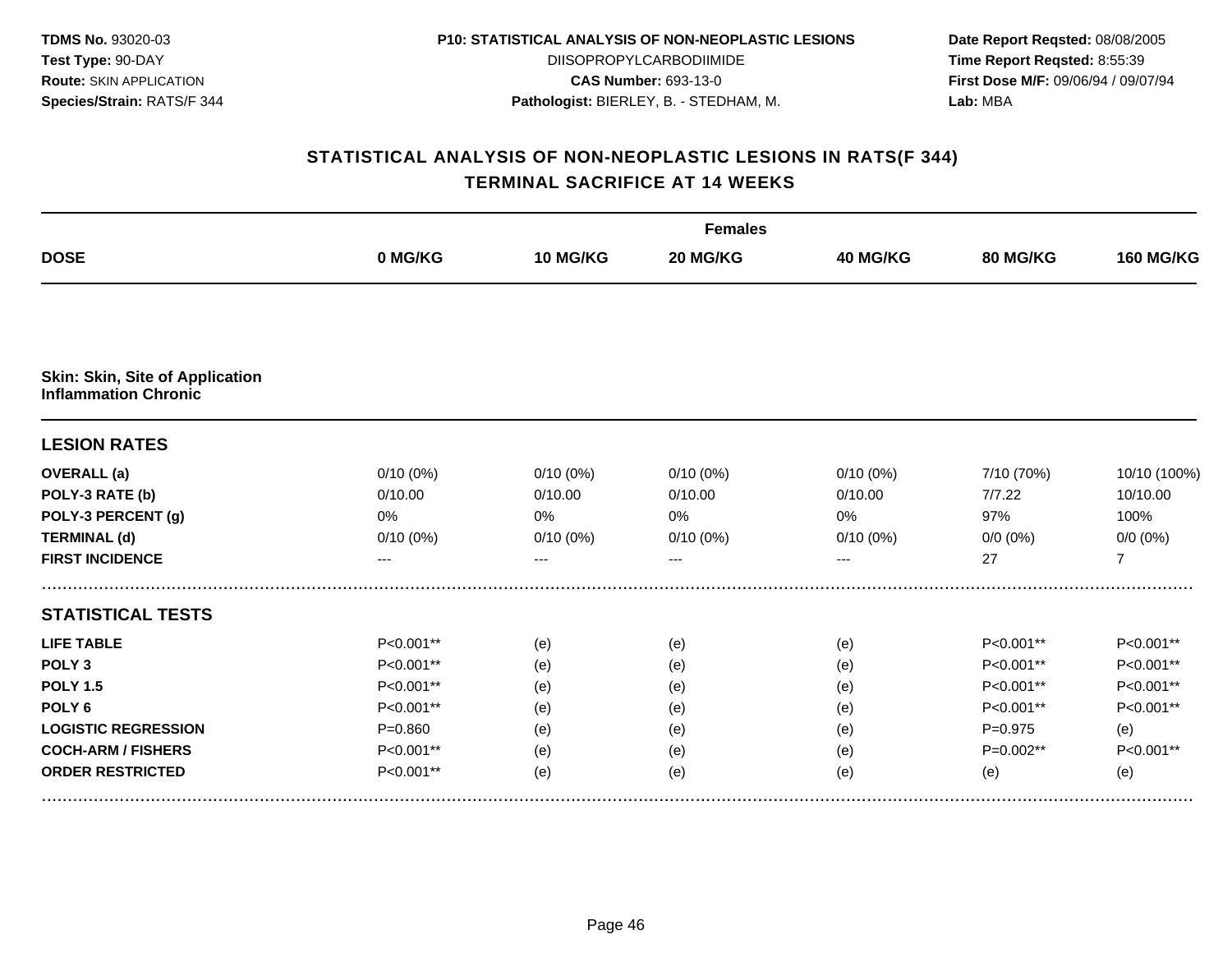| <b>TDMS No. 93020-03</b>       |
|--------------------------------|
| <b>Test Type: 90-DAY</b>       |
| <b>Route: SKIN APPLICATION</b> |
| Species/Strain: RATS/F 344     |

DIISOPROPYLCARBODIIMIDE **CAS Number:** 693-13-0 **Pathologist:** BIERLEY, B. - STEDHAM, M.

**Date Report Reqsted:** 08/08/2005 **Time Report Reqsted:** 8:55:39 **First Dose M/F:** 09/06/94 / 09/07/94 **Lab:** MBA

| <b>DOSE</b>                     | <b>Females</b> |             |             |          |             |                  |  |  |
|---------------------------------|----------------|-------------|-------------|----------|-------------|------------------|--|--|
|                                 | 0 MG/KG        | 10 MG/KG    | 20 MG/KG    | 40 MG/KG | 80 MG/KG    | <b>160 MG/KG</b> |  |  |
|                                 |                |             |             |          |             |                  |  |  |
| <b>Thymus</b><br><b>Atrophy</b> |                |             |             |          |             |                  |  |  |
| <b>LESION RATES</b>             |                |             |             |          |             |                  |  |  |
| <b>OVERALL</b> (a)              | $0/10(0\%)$    | $0/10(0\%)$ | $0/10(0\%)$ | 0/10(0%) | 4/10 (40%)  | 1/10 (10%)       |  |  |
| POLY-3 RATE (b)                 | 0/10.00        | 0/10.00     | 0/10.00     | 0/10.00  | 4/4.53      | 1/1.00           |  |  |
| POLY-3 PERCENT (g)              | 0%             | 0%          | 0%          | 0%       | 88.4%       | 99.6%            |  |  |
| <b>TERMINAL (d)</b>             | $0/10(0\%)$    | $0/10(0\%)$ | $0/10(0\%)$ | 0/10(0%) | $0/0 (0\%)$ | $0/0 (0\%)$      |  |  |
| <b>FIRST INCIDENCE</b>          | ---            | $---$       | $- - -$     | ---      | 27          | $\overline{7}$   |  |  |
| <b>STATISTICAL TESTS</b>        |                |             |             |          |             |                  |  |  |
| <b>LIFE TABLE</b>               | P<0.001**      | (e)         | (e)         | (e)      | $P=0.026*$  | $P = 0.500$      |  |  |
| POLY <sub>3</sub>               | P<0.001**      | (e)         | (e)         | (e)      | P<0.001**   | $P = 0.243$      |  |  |
| <b>POLY 1.5</b>                 | P<0.001**      | (e)         | (e)         | (e)      | P<0.001**   | $P=0.249$        |  |  |
| POLY <sub>6</sub>               | P<0.001**      | (e)         | (e)         | (e)      | P<0.001**   | $P = 0.243$      |  |  |
| <b>LOGISTIC REGRESSION</b>      | P=0.048N*      | (e)         | (e)         | (e)      | (e)         | (e)              |  |  |
| <b>COCH-ARM / FISHERS</b>       | $P = 0.061$    | (e)         | (e)         | (e)      | $P=0.043*$  | $P = 0.500$      |  |  |
| <b>ORDER RESTRICTED</b>         | $P = 0.129$    | (e)         | (e)         | (e)      | (e)         | (e)              |  |  |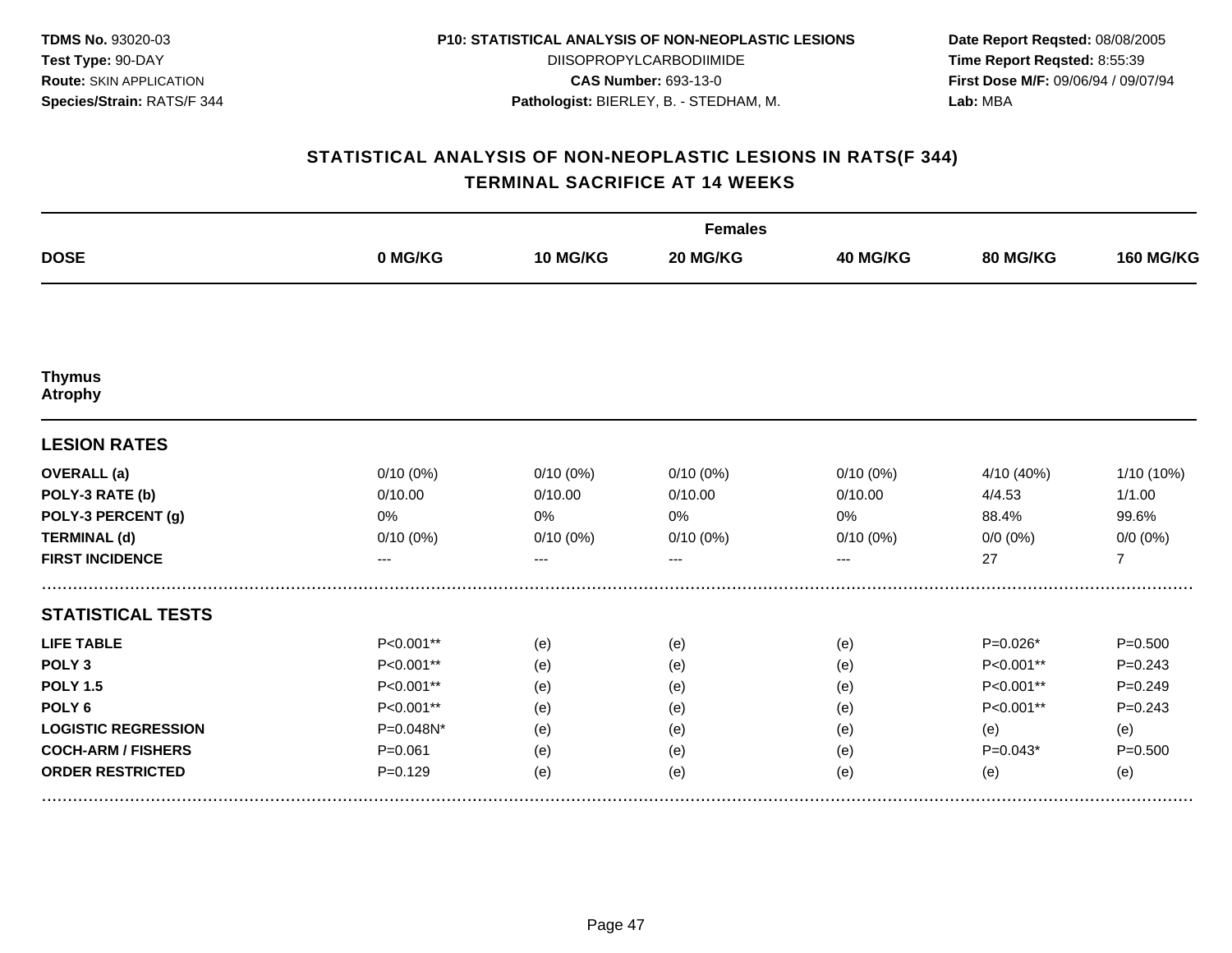| <b>TDMS No. 93020-03</b>       |
|--------------------------------|
| <b>Test Type: 90-DAY</b>       |
| <b>Route: SKIN APPLICATION</b> |
| Species/Strain: RATS/F 344     |

DIISOPROPYLCARBODIIMIDE **CAS Number:** 693-13-0 **Pathologist:** BIERLEY, B. - STEDHAM, M.

**Date Report Reqsted:** 08/08/2005 **Time Report Reqsted:** 8:55:39 **First Dose M/F:** 09/06/94 / 09/07/94 **Lab:** MBA

| <b>DOSE</b>                 | <b>Females</b>    |             |          |             |             |                  |  |  |
|-----------------------------|-------------------|-------------|----------|-------------|-------------|------------------|--|--|
|                             | 0 MG/KG           | 10 MG/KG    | 20 MG/KG | 40 MG/KG    | 80 MG/KG    | <b>160 MG/KG</b> |  |  |
|                             |                   |             |          |             |             |                  |  |  |
| <b>Thymus</b><br>Hemorrhage |                   |             |          |             |             |                  |  |  |
| <b>LESION RATES</b>         |                   |             |          |             |             |                  |  |  |
| <b>OVERALL</b> (a)          | 0/10(0%)          | $0/10(0\%)$ | 0/10(0%) | $0/10(0\%)$ | $0/10(0\%)$ | 0/10(0%)         |  |  |
| POLY-3 RATE (b)             | 0/10.00           | 0/10.00     | 0/10.00  | 0/10.00     | 0/0.73      | 0/0.00           |  |  |
| POLY-3 PERCENT (g)          | 0%                | 0%          | 0%       | 0%          | 0%          | 0%               |  |  |
| <b>TERMINAL (d)</b>         | 0/10(0%)          | $0/10(0\%)$ | 0/10(0%) | $0/10(0\%)$ | $0/0 (0\%)$ | $0/0 (0\%)$      |  |  |
| <b>FIRST INCIDENCE</b>      | $\qquad \qquad -$ | $---$       | $---$    | ---         |             | $---$            |  |  |
| <b>STATISTICAL TESTS</b>    |                   |             |          |             |             |                  |  |  |
| <b>LIFE TABLE</b>           | (e)               | (e)         | (e)      | (e)         | (e)         | (e)              |  |  |
| POLY <sub>3</sub>           | (e)               | (e)         | (e)      | (e)         | (e)         | (e)              |  |  |
| <b>POLY 1.5</b>             | (e)               | (e)         | (e)      | (e)         | (e)         | (e)              |  |  |
| POLY <sub>6</sub>           | (e)               | (e)         | (e)      | (e)         | (e)         | (e)              |  |  |
| <b>LOGISTIC REGRESSION</b>  | (e)               | (e)         | (e)      | (e)         | (e)         | (e)              |  |  |
| <b>COCH-ARM / FISHERS</b>   | (e)               | (e)         | (e)      | (e)         | (e)         | (e)              |  |  |
| <b>ORDER RESTRICTED</b>     | (e)               | (e)         | (e)      | (e)         | (e)         | (e)              |  |  |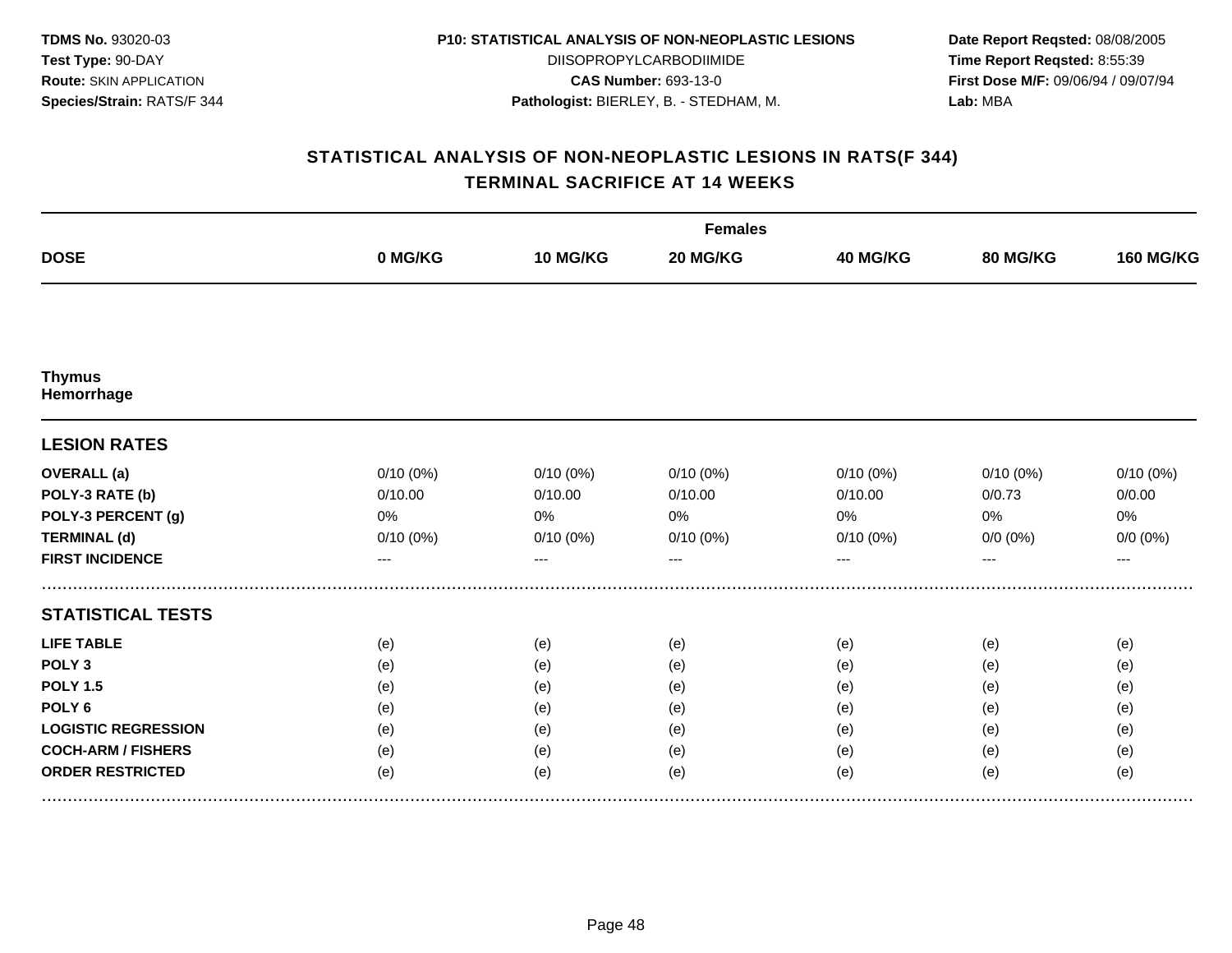| <b>TDMS No. 93020-03</b>       |
|--------------------------------|
| <b>Test Type: 90-DAY</b>       |
| <b>Route: SKIN APPLICATION</b> |
| Species/Strain: RATS/F 344     |

DIISOPROPYLCARBODIIMIDE **CAS Number:** 693-13-0 **Pathologist:** BIERLEY, B. - STEDHAM, M.

**Date Report Reqsted:** 08/08/2005 **Time Report Reqsted:** 8:55:39 **First Dose M/F:** 09/06/94 / 09/07/94 **Lab:** MBA

| <b>DOSE</b>                      | <b>Females</b> |             |             |          |             |                  |  |  |
|----------------------------------|----------------|-------------|-------------|----------|-------------|------------------|--|--|
|                                  | 0 MG/KG        | 10 MG/KG    | 20 MG/KG    | 40 MG/KG | 80 MG/KG    | <b>160 MG/KG</b> |  |  |
|                                  |                |             |             |          |             |                  |  |  |
| <b>Thymus</b><br><b>Necrosis</b> |                |             |             |          |             |                  |  |  |
| <b>LESION RATES</b>              |                |             |             |          |             |                  |  |  |
| <b>OVERALL</b> (a)               | $0/10(0\%)$    | $0/10(0\%)$ | $0/10(0\%)$ | 0/10(0%) | $0/10(0\%)$ | 0/10(0%)         |  |  |
| POLY-3 RATE (b)                  | 0/10.00        | 0/10.00     | 0/10.00     | 0/10.00  | 0/0.73      | 0/0.00           |  |  |
| POLY-3 PERCENT (g)               | 0%             | 0%          | 0%          | 0%       | 0%          | 0%               |  |  |
| <b>TERMINAL (d)</b>              | $0/10(0\%)$    | $0/10(0\%)$ | $0/10(0\%)$ | 0/10(0%) | $0/0 (0\%)$ | $0/0 (0\%)$      |  |  |
| <b>FIRST INCIDENCE</b>           | ---            | $---$       | $---$       | $---$    | ---         | $---$            |  |  |
| <b>STATISTICAL TESTS</b>         |                |             |             |          |             |                  |  |  |
| <b>LIFE TABLE</b>                | (e)            | (e)         | (e)         | (e)      | (e)         | (e)              |  |  |
| POLY <sub>3</sub>                | (e)            | (e)         | (e)         | (e)      | (e)         | (e)              |  |  |
| <b>POLY 1.5</b>                  | (e)            | (e)         | (e)         | (e)      | (e)         | (e)              |  |  |
| POLY <sub>6</sub>                | (e)            | (e)         | (e)         | (e)      | (e)         | (e)              |  |  |
| <b>LOGISTIC REGRESSION</b>       | (e)            | (e)         | (e)         | (e)      | (e)         | (e)              |  |  |
| <b>COCH-ARM / FISHERS</b>        | (e)            | (e)         | (e)         | (e)      | (e)         | (e)              |  |  |
| <b>ORDER RESTRICTED</b>          | (e)            | (e)         | (e)         | (e)      | (e)         | (e)              |  |  |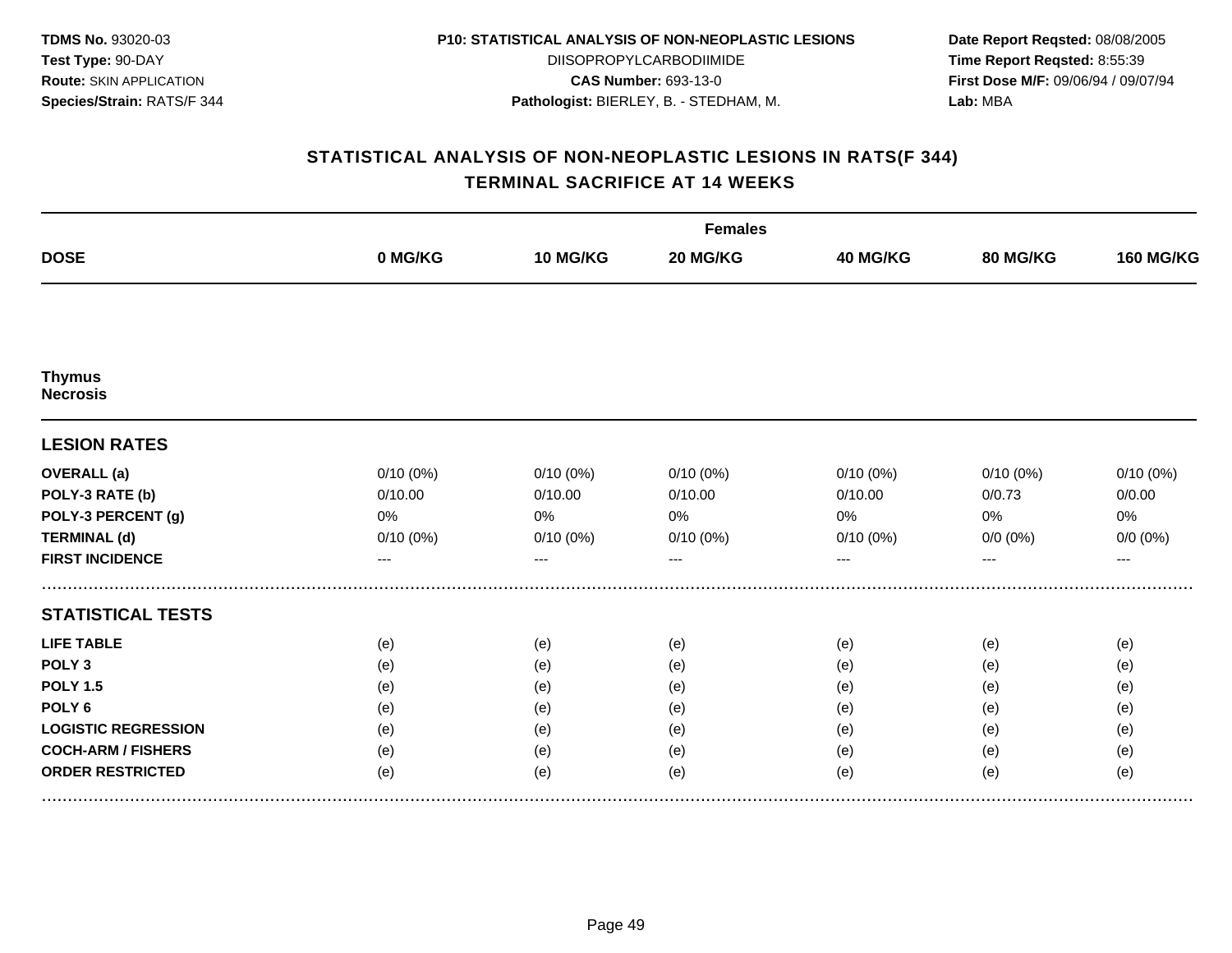| <b>TDMS No. 93020-03</b>       |
|--------------------------------|
| Test Type: 90-DAY              |
| <b>Route: SKIN APPLICATION</b> |
| Species/Strain: RATS/F 344     |

DIISOPROPYLCARBODIIMIDE **CAS Number:** 693-13-0 **Pathologist:** BIERLEY, B. - STEDHAM, M.

**Date Report Reqsted:** 08/08/2005 **Time Report Reqsted:** 8:55:39 **First Dose M/F:** 09/06/94 / 09/07/94 **Lab:** MBA

| <b>DOSE</b>                 | <b>Females</b> |              |            |                 |                 |                  |  |  |
|-----------------------------|----------------|--------------|------------|-----------------|-----------------|------------------|--|--|
|                             | 0 MG/KG        | 10 MG/KG     | 20 MG/KG   | <b>40 MG/KG</b> | <b>80 MG/KG</b> | <b>160 MG/KG</b> |  |  |
|                             |                |              |            |                 |                 |                  |  |  |
| <b>Uterus</b><br>Hydrometra |                |              |            |                 |                 |                  |  |  |
| <b>LESION RATES</b>         |                |              |            |                 |                 |                  |  |  |
| <b>OVERALL</b> (a)          | $0/10(0\%)$    | $0/1$ (0%)   | 5/5 (100%) | 4/10 (40%)      | $0/10(0\%)$     | 1/10 (10%)       |  |  |
| POLY-3 RATE (b)             | 0/10.00        | 0/1.00       | 5/5.00     | 4/10.00         | 0/0.73          | 1/1.00           |  |  |
| POLY-3 PERCENT (g)          | 0%             | 0%           | 100%       | 40%             | 0%              | 99.6%            |  |  |
| <b>TERMINAL (d)</b>         | 0/10(0%)       | $0/1$ $(0%)$ | 5/5 (100%) | 4/10 (40%)      | $0/0 (0\%)$     | $0/0 (0\%)$      |  |  |
| <b>FIRST INCIDENCE</b>      | ---            | ---          | $92($ T)   | 92(T)           | ---             | $\overline{7}$   |  |  |
| <b>STATISTICAL TESTS</b>    |                |              |            |                 |                 |                  |  |  |
| <b>LIFE TABLE</b>           | $P=0.015*$     | (e)          | P<0.001**  | $P = 0.051$     | (e)             | $P = 0.500$      |  |  |
| POLY <sub>3</sub>           | P<0.001**      | (e)          | P<0.001**  | $P=0.033*$      | (e)             | $P = 0.243$      |  |  |
| <b>POLY 1.5</b>             | $P=0.010**$    | (e)          | P<0.001**  | $P=0.033*$      | (e)             | $P=0.249$        |  |  |
| POLY <sub>6</sub>           | P<0.001**      | (e)          | P<0.001**  | $P=0.033*$      | (e)             | $P = 0.243$      |  |  |
| <b>LOGISTIC REGRESSION</b>  | $P = 0.075$    | (e)          | P<0.001**  | $P = 0.051$     | (e)             | (e)              |  |  |
| <b>COCH-ARM / FISHERS</b>   | $P = 0.143N$   | (e)          | P<0.001**  | $P=0.043*$      | (e)             | $P = 0.500$      |  |  |
| <b>ORDER RESTRICTED</b>     | $P = 0.210$    | (e)          | (e)        | (e)             | (e)             | (e)              |  |  |